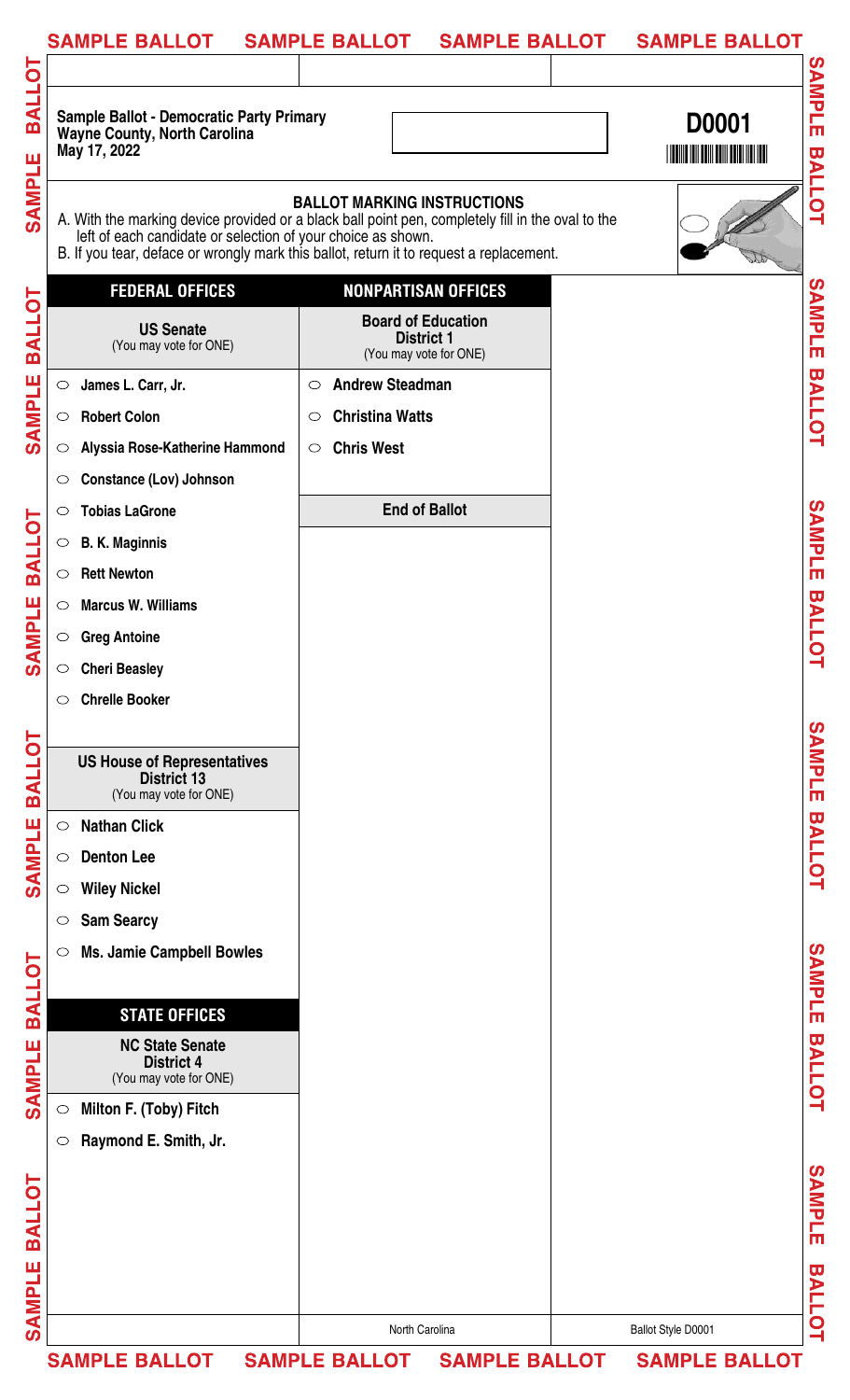| Sample Ballot - Democratic Party Primary<br>Wayne County, North Carolina<br>D0002<br>May 17, 2022<br><u> I III III III III III III III III II</u><br><b>BALLOT MARKING INSTRUCTIONS</b><br>A. With the marking device provided or a black ball point pen, completely fill in the oval to the<br>left of each candidate or selection of your choice as shown.<br>B. If you tear, deface or wrongly mark this ballot, return it to request a replacement.<br><b>FEDERAL OFFICES</b><br><b>US Senate</b><br>(You may vote for ONE)<br>James L. Carr, Jr.<br>$\bigcirc$<br><b>Robert Colon</b><br>$\circ$<br>Alyssia Rose-Katherine Hammond<br>$\circ$<br><b>Constance (Lov) Johnson</b><br>$\circ$<br><b>Tobias LaGrone</b><br>$\circ$<br><b>B. K. Maginnis</b><br>$\circ$<br><b>Rett Newton</b><br>$\circ$<br><b>Marcus W. Williams</b><br>$\circ$<br>$\circ$ Greg Antoine<br><b>Cheri Beasley</b><br>$\circ$<br><b>Chrelle Booker</b><br>$\circ$<br><b>US House of Representatives</b><br><b>District 13</b><br>(You may vote for ONE)<br><b>Nathan Click</b><br>$\circ$<br><b>Denton Lee</b><br>$\circ$<br><b>Wiley Nickel</b><br>$\circ$<br><b>Sam Searcy</b><br>$\circ$<br><b>Ms. Jamie Campbell Bowles</b><br>$\circ$<br><b>STATE OFFICES</b><br><b>NC State Senate</b><br><b>District 4</b><br>(You may vote for ONE)<br>Milton F. (Toby) Fitch<br>$\circ$<br>Raymond E. Smith, Jr.<br>$\circ$<br><b>End of Ballot</b><br>North Carolina<br>Ballot Style D0002<br>SAMPLE BALLOT SAMPLE BALLOT SAMPLE BALLOT SAMPLE BALLOT | SAMPLE BALLOT SAMPLE BALLOT SAMPLE BALLOT |  | <b>SAMPLE BALLOT</b> |  |
|-------------------------------------------------------------------------------------------------------------------------------------------------------------------------------------------------------------------------------------------------------------------------------------------------------------------------------------------------------------------------------------------------------------------------------------------------------------------------------------------------------------------------------------------------------------------------------------------------------------------------------------------------------------------------------------------------------------------------------------------------------------------------------------------------------------------------------------------------------------------------------------------------------------------------------------------------------------------------------------------------------------------------------------------------------------------------------------------------------------------------------------------------------------------------------------------------------------------------------------------------------------------------------------------------------------------------------------------------------------------------------------------------------------------------------------------------------------------------------------------------------------------------------|-------------------------------------------|--|----------------------|--|
|                                                                                                                                                                                                                                                                                                                                                                                                                                                                                                                                                                                                                                                                                                                                                                                                                                                                                                                                                                                                                                                                                                                                                                                                                                                                                                                                                                                                                                                                                                                               |                                           |  |                      |  |
|                                                                                                                                                                                                                                                                                                                                                                                                                                                                                                                                                                                                                                                                                                                                                                                                                                                                                                                                                                                                                                                                                                                                                                                                                                                                                                                                                                                                                                                                                                                               |                                           |  |                      |  |
|                                                                                                                                                                                                                                                                                                                                                                                                                                                                                                                                                                                                                                                                                                                                                                                                                                                                                                                                                                                                                                                                                                                                                                                                                                                                                                                                                                                                                                                                                                                               |                                           |  |                      |  |
|                                                                                                                                                                                                                                                                                                                                                                                                                                                                                                                                                                                                                                                                                                                                                                                                                                                                                                                                                                                                                                                                                                                                                                                                                                                                                                                                                                                                                                                                                                                               |                                           |  |                      |  |
|                                                                                                                                                                                                                                                                                                                                                                                                                                                                                                                                                                                                                                                                                                                                                                                                                                                                                                                                                                                                                                                                                                                                                                                                                                                                                                                                                                                                                                                                                                                               |                                           |  |                      |  |
|                                                                                                                                                                                                                                                                                                                                                                                                                                                                                                                                                                                                                                                                                                                                                                                                                                                                                                                                                                                                                                                                                                                                                                                                                                                                                                                                                                                                                                                                                                                               |                                           |  |                      |  |
|                                                                                                                                                                                                                                                                                                                                                                                                                                                                                                                                                                                                                                                                                                                                                                                                                                                                                                                                                                                                                                                                                                                                                                                                                                                                                                                                                                                                                                                                                                                               |                                           |  |                      |  |
|                                                                                                                                                                                                                                                                                                                                                                                                                                                                                                                                                                                                                                                                                                                                                                                                                                                                                                                                                                                                                                                                                                                                                                                                                                                                                                                                                                                                                                                                                                                               |                                           |  |                      |  |
|                                                                                                                                                                                                                                                                                                                                                                                                                                                                                                                                                                                                                                                                                                                                                                                                                                                                                                                                                                                                                                                                                                                                                                                                                                                                                                                                                                                                                                                                                                                               |                                           |  |                      |  |
|                                                                                                                                                                                                                                                                                                                                                                                                                                                                                                                                                                                                                                                                                                                                                                                                                                                                                                                                                                                                                                                                                                                                                                                                                                                                                                                                                                                                                                                                                                                               |                                           |  |                      |  |
|                                                                                                                                                                                                                                                                                                                                                                                                                                                                                                                                                                                                                                                                                                                                                                                                                                                                                                                                                                                                                                                                                                                                                                                                                                                                                                                                                                                                                                                                                                                               |                                           |  |                      |  |
|                                                                                                                                                                                                                                                                                                                                                                                                                                                                                                                                                                                                                                                                                                                                                                                                                                                                                                                                                                                                                                                                                                                                                                                                                                                                                                                                                                                                                                                                                                                               |                                           |  |                      |  |
|                                                                                                                                                                                                                                                                                                                                                                                                                                                                                                                                                                                                                                                                                                                                                                                                                                                                                                                                                                                                                                                                                                                                                                                                                                                                                                                                                                                                                                                                                                                               |                                           |  |                      |  |
|                                                                                                                                                                                                                                                                                                                                                                                                                                                                                                                                                                                                                                                                                                                                                                                                                                                                                                                                                                                                                                                                                                                                                                                                                                                                                                                                                                                                                                                                                                                               |                                           |  |                      |  |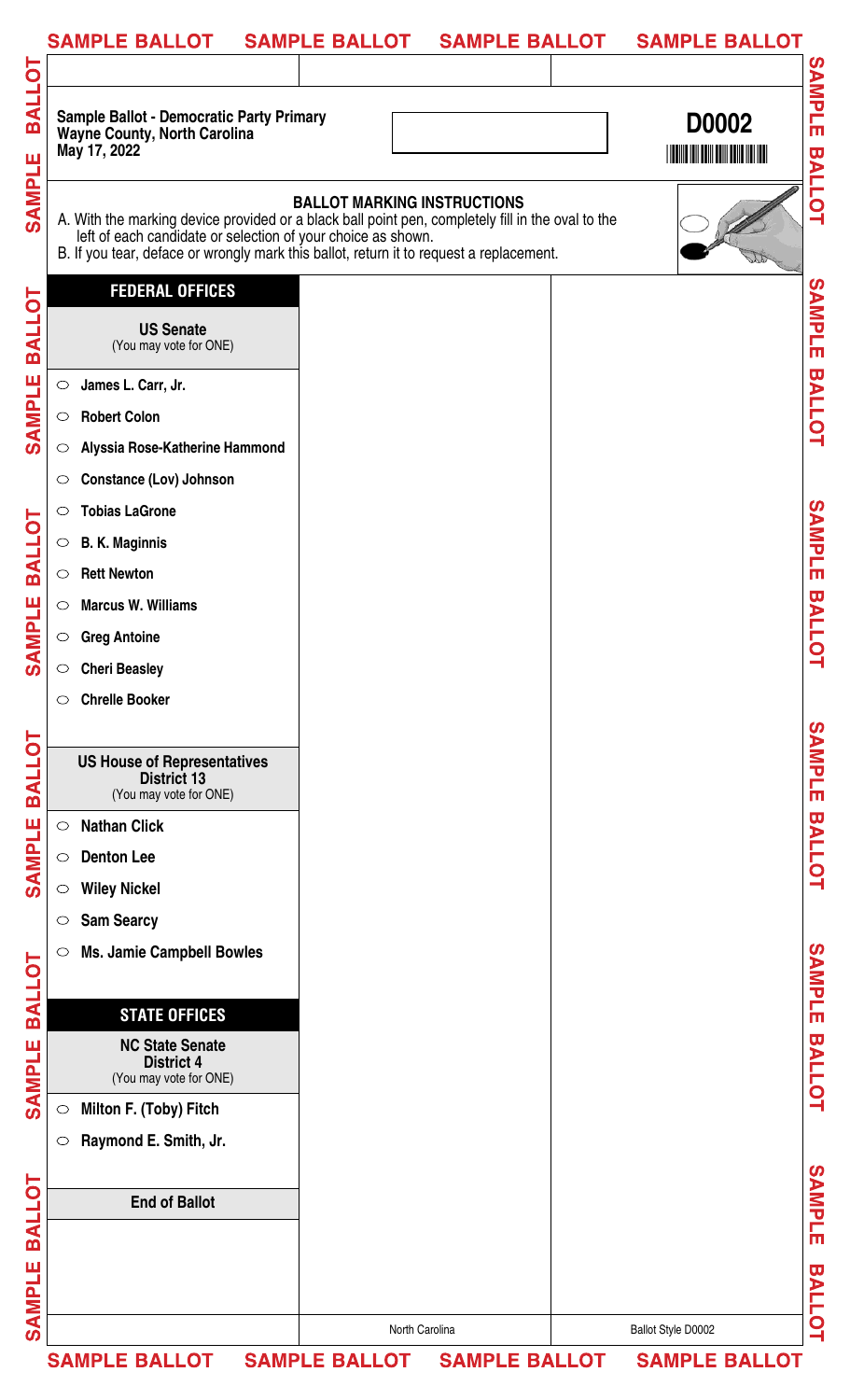|                         | SAMPLE BALLOT  SAMPLE BALLOT  SAMPLE BALLOT  SAMPLE BALLOT                                                                                                                                                                                                   |                                    |                    |                         |
|-------------------------|--------------------------------------------------------------------------------------------------------------------------------------------------------------------------------------------------------------------------------------------------------------|------------------------------------|--------------------|-------------------------|
| 6                       |                                                                                                                                                                                                                                                              |                                    |                    |                         |
| m                       | <b>Sample Ballot - Democratic Party Primary</b><br>Wayne County, North Carolina<br>May 17, 2022                                                                                                                                                              |                                    | <b>D0003</b>       | <b>SAMPLE</b>           |
| SAMP                    | A. With the marking device provided or a black ball point pen, completely fill in the oval to the<br>left of each candidate or selection of your choice as shown.<br>B. If you tear, deface or wrongly mark this ballot, return it to request a replacement. | <b>BALLOT MARKING INSTRUCTIONS</b> |                    | <b>BALLOT</b>           |
| q                       | <b>FEDERAL OFFICES</b>                                                                                                                                                                                                                                       | <b>End of Ballot</b>               |                    |                         |
| BA                      | <b>US Senate</b><br>(You may vote for ONE)                                                                                                                                                                                                                   |                                    |                    | <b>SAMPLE</b>           |
| SAMPI                   | James L. Carr, Jr.<br>$\circ$<br><b>Robert Colon</b><br>$\circ$                                                                                                                                                                                              |                                    |                    | <b>BALLOT</b>           |
|                         | Alyssia Rose-Katherine Hammond<br>$\circ$<br><b>Constance (Lov) Johnson</b>                                                                                                                                                                                  |                                    |                    |                         |
| TO LLA                  | <b>Tobias LaGrone</b><br>$\circ$<br><b>B. K. Maginnis</b><br>$\circ$                                                                                                                                                                                         |                                    |                    | SAMPLE                  |
| п<br><u>a</u>           | <b>Rett Newton</b><br>$\bigcirc$<br><b>Marcus W. Williams</b><br>$\circ$                                                                                                                                                                                     |                                    |                    | <b>BALLC</b>            |
| ვ<br>თ                  | <b>Greg Antoine</b><br>$\circ$<br><b>Cheri Beasley</b><br>$\bigcirc$<br><b>Chrelle Booker</b><br>$\circ$                                                                                                                                                     |                                    |                    | ٥                       |
| $\overline{\mathsf{D}}$ |                                                                                                                                                                                                                                                              |                                    |                    |                         |
| $\overline{\mathbf{A}}$ | <b>US House of Representatives</b><br><b>District 3</b><br>(You may vote for ONE)                                                                                                                                                                            |                                    |                    | SAMPLE                  |
| <b>SAMPLE</b>           | <b>Barbara D. Gaskins</b><br>$\circ$<br><b>Joe Swartz</b><br>$\circ$                                                                                                                                                                                         |                                    |                    | <b>BALLOT</b>           |
|                         | <b>STATE OFFICES</b>                                                                                                                                                                                                                                         |                                    |                    |                         |
| BALLOT                  | <b>NC State Senate</b><br><b>District 4</b><br>(You may vote for ONE)                                                                                                                                                                                        |                                    |                    | <b>SAMPLE</b>           |
|                         | Milton F. (Toby) Fitch<br>$\bigcirc$                                                                                                                                                                                                                         |                                    |                    |                         |
| SAMPLE                  | Raymond E. Smith, Jr.<br>$\circ$                                                                                                                                                                                                                             |                                    |                    | <b>BALLOT</b>           |
|                         | <b>NONPARTISAN OFFICES</b>                                                                                                                                                                                                                                   |                                    |                    |                         |
|                         | <b>Board of Education</b><br><b>District 1</b><br>(You may vote for ONE)                                                                                                                                                                                     |                                    |                    |                         |
| <u>io1</u>              | <b>Andrew Steadman</b><br>$\circ$                                                                                                                                                                                                                            |                                    |                    | SAMPLE                  |
| $\overline{\mathsf{A}}$ | <b>Christina Watts</b><br>$\circ$                                                                                                                                                                                                                            |                                    |                    |                         |
| π<br><b>RIND</b>        | <b>Chris West</b><br>$\circ$                                                                                                                                                                                                                                 |                                    |                    | ω<br><b>ALL</b>         |
|                         |                                                                                                                                                                                                                                                              | North Carolina                     | Ballot Style D0003 | $\overline{\mathbf{Q}}$ |
|                         | SAMPLE BALLOT SAMPLE BALLOT SAMPLE BALLOT SAMPLE BALLOT                                                                                                                                                                                                      |                                    |                    |                         |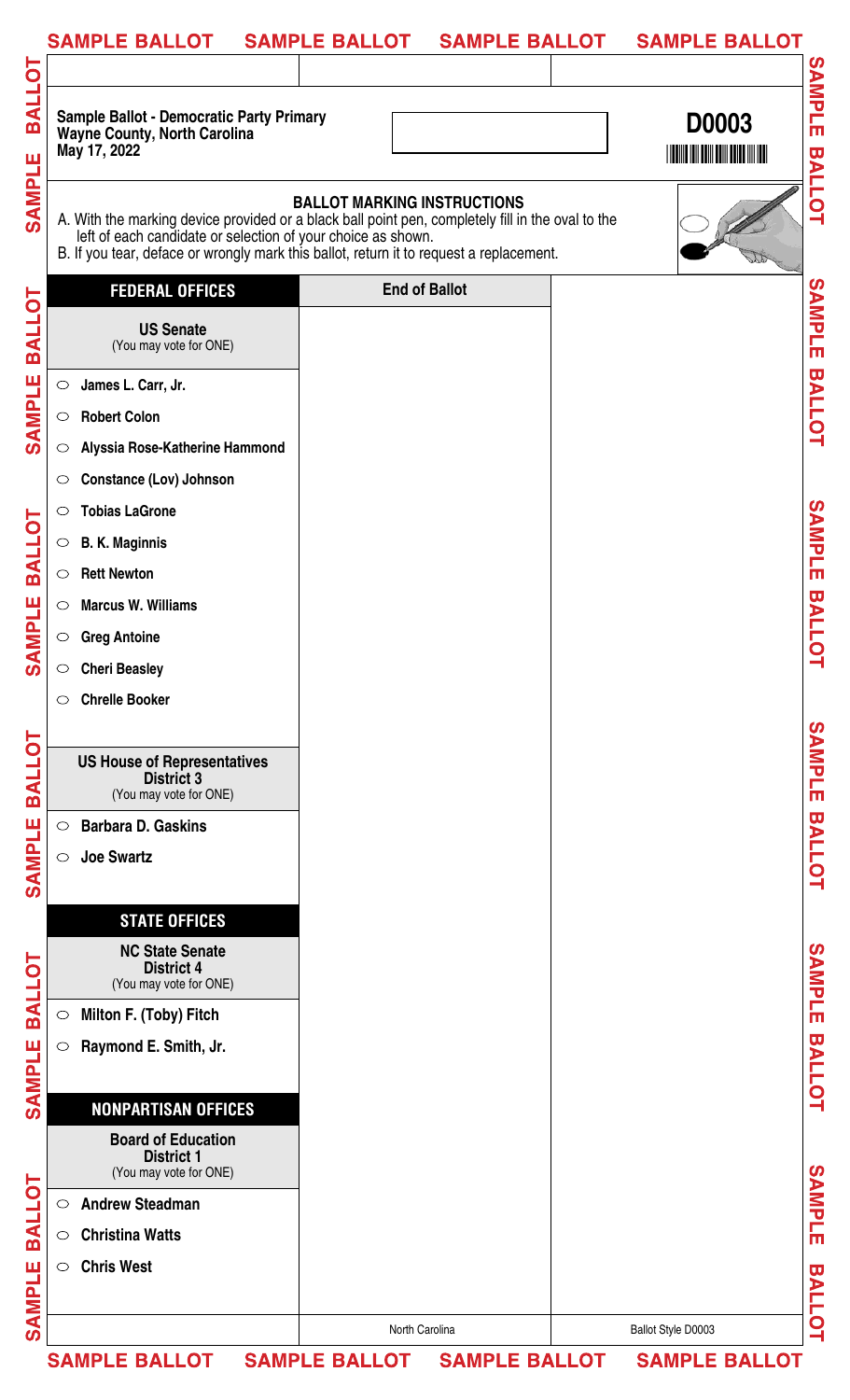| <b>ALLOT</b><br><b>m</b><br><b>SAMPLE</b><br><b>BALLOT</b><br><b>SAMPLE</b><br>$\circ$<br>$\circ$ | Sample Ballot - Democratic Party Primary<br>Wayne County, North Carolina<br>May 17, 2022<br>A. With the marking device provided or a black ball point pen, completely fill in the oval to the<br>left of each candidate or selection of your choice as shown.<br>B. If you tear, deface or wrongly mark this ballot, return it to request a replacement.<br><b>FEDERAL OFFICES</b><br><b>US Senate</b><br>(You may vote for ONE) | <b>BALLOT MARKING INSTRUCTIONS</b> |  | <b>D0004</b> |
|---------------------------------------------------------------------------------------------------|----------------------------------------------------------------------------------------------------------------------------------------------------------------------------------------------------------------------------------------------------------------------------------------------------------------------------------------------------------------------------------------------------------------------------------|------------------------------------|--|--------------|
|                                                                                                   |                                                                                                                                                                                                                                                                                                                                                                                                                                  |                                    |  |              |
|                                                                                                   |                                                                                                                                                                                                                                                                                                                                                                                                                                  |                                    |  |              |
|                                                                                                   |                                                                                                                                                                                                                                                                                                                                                                                                                                  |                                    |  |              |
| $\circ$                                                                                           | James L. Carr, Jr.<br><b>Robert Colon</b><br>Alyssia Rose-Katherine Hammond                                                                                                                                                                                                                                                                                                                                                      |                                    |  |              |
| $\circ$<br>$\circ$<br>$\circ$                                                                     | <b>Constance (Lov) Johnson</b><br><b>Tobias LaGrone</b><br><b>B. K. Maginnis</b>                                                                                                                                                                                                                                                                                                                                                 |                                    |  |              |
| <b>BALLOT</b><br>$\circ$<br><b>SAMPLE</b><br>$\circ$<br>$\circ$<br>$\circ$                        | <b>Rett Newton</b><br><b>Marcus W. Williams</b><br><b>Greg Antoine</b><br><b>Cheri Beasley</b>                                                                                                                                                                                                                                                                                                                                   |                                    |  |              |
| $\circ$                                                                                           | <b>Chrelle Booker</b><br><b>US House of Representatives</b><br><b>District 3</b>                                                                                                                                                                                                                                                                                                                                                 |                                    |  |              |
| SAMPLE<br>$\circ$<br>$\circ$                                                                      | (You may vote for ONE)<br><b>Barbara D. Gaskins</b><br><b>Joe Swartz</b>                                                                                                                                                                                                                                                                                                                                                         |                                    |  |              |
|                                                                                                   | <b>STATE OFFICES</b><br><b>NC State Senate</b><br><b>District 4</b><br>(You may vote for ONE)                                                                                                                                                                                                                                                                                                                                    |                                    |  |              |
| <b>BALLOT</b><br>$\bigcirc$<br>SAMPLE<br>$\bigcirc$                                               | Milton F. (Toby) Fitch<br>Raymond E. Smith, Jr.                                                                                                                                                                                                                                                                                                                                                                                  |                                    |  |              |
|                                                                                                   | <b>End of Ballot</b>                                                                                                                                                                                                                                                                                                                                                                                                             |                                    |  |              |
| <b>BALLOT</b><br><b>SAMPLE</b>                                                                    |                                                                                                                                                                                                                                                                                                                                                                                                                                  |                                    |  |              |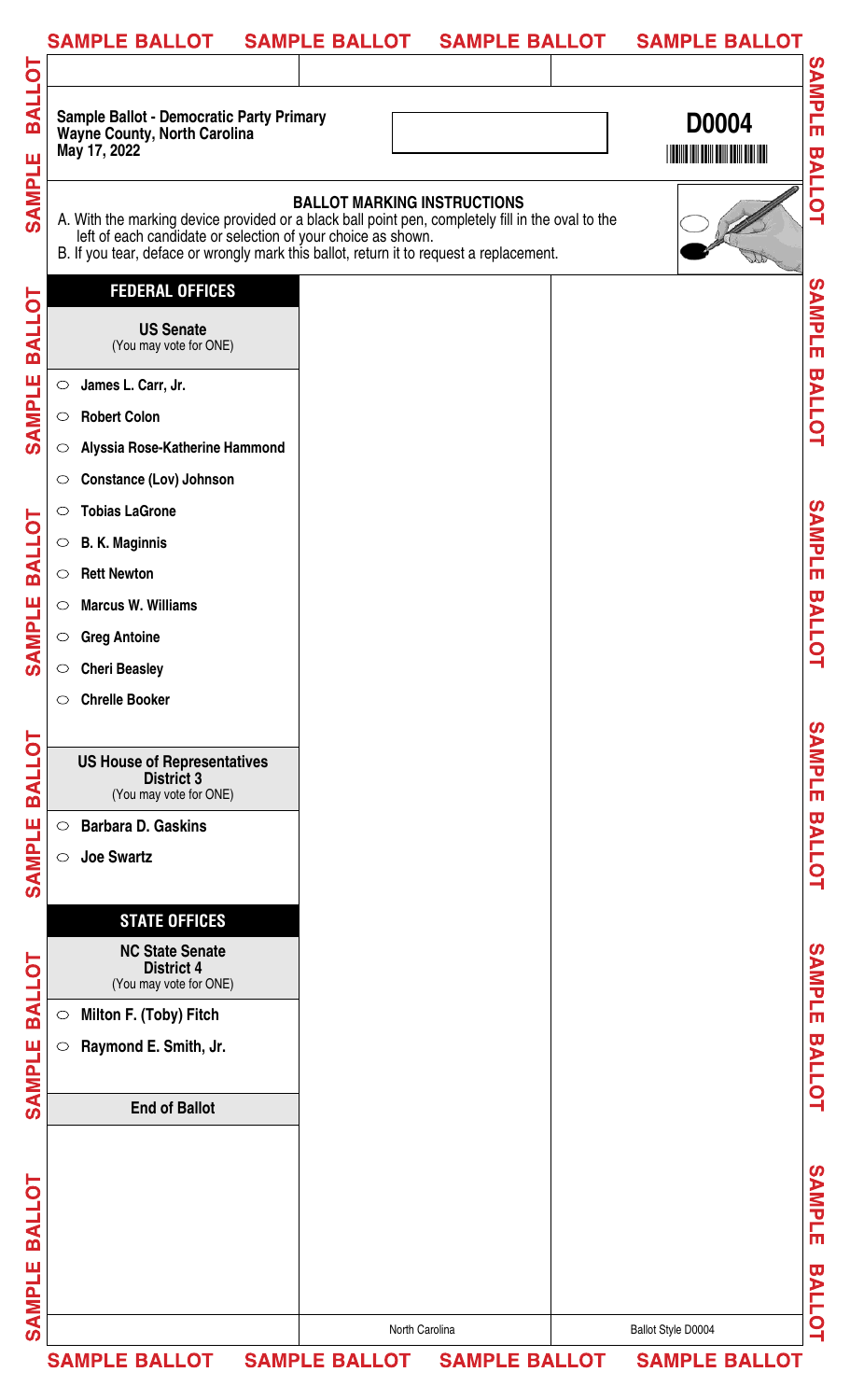|               | <b>SAMPLE BALLOT</b>                                                                                   | <b>SAMPLE BALLOT</b><br><b>SAMPLE BALLOT</b>                                                                                                                                                                                       | <b>SAMPLE BALLOT</b> |
|---------------|--------------------------------------------------------------------------------------------------------|------------------------------------------------------------------------------------------------------------------------------------------------------------------------------------------------------------------------------------|----------------------|
| <b>BALLOT</b> |                                                                                                        |                                                                                                                                                                                                                                    | <b>SAMPLE</b>        |
|               | <b>Sample Ballot - Democratic Party Primary</b><br><b>Wayne County, North Carolina</b><br>May 17, 2022 |                                                                                                                                                                                                                                    | <b>D0005</b>         |
| <b>SAMPLE</b> | left of each candidate or selection of your choice as shown.                                           | <b>BALLOT MARKING INSTRUCTIONS</b><br>A. With the marking device provided or a black ball point pen, completely fill in the oval to the<br>B. If you tear, deface or wrongly mark this ballot, return it to request a replacement. | <b>BALLOT</b>        |
|               | <b>FEDERAL OFFICES</b>                                                                                 | <b>NONPARTISAN OFFICES</b>                                                                                                                                                                                                         |                      |
| <b>BALLOT</b> | <b>US Senate</b><br>(You may vote for ONE)                                                             | <b>Board of Education</b><br><b>District 4</b><br>(You may vote for ONE)                                                                                                                                                           | SAMPLE               |
|               | James L. Carr, Jr.<br>$\circ$                                                                          | Willie R. (Bill) Joyner II<br>$\circ$                                                                                                                                                                                              |                      |
| <b>SAMPLE</b> | <b>Robert Colon</b><br>$\circ$                                                                         | <b>Doug Wiggins</b><br>$\circ$                                                                                                                                                                                                     | <b>BALLOT</b>        |
|               | Alyssia Rose-Katherine Hammond<br>$\circ$                                                              | R. J. Allen<br>$\bigcirc$                                                                                                                                                                                                          |                      |
|               | <b>Constance (Lov) Johnson</b><br>$\circ$                                                              |                                                                                                                                                                                                                                    |                      |
|               | <b>Tobias LaGrone</b><br>$\circ$                                                                       | <b>End of Ballot</b>                                                                                                                                                                                                               |                      |
| <b>BALLOT</b> | <b>B. K. Maginnis</b><br>$\circ$                                                                       |                                                                                                                                                                                                                                    | SAMPLE               |
|               | <b>Rett Newton</b><br>$\circ$                                                                          |                                                                                                                                                                                                                                    |                      |
| <b>NPLE</b>   | <b>Marcus W. Williams</b><br>$\circ$                                                                   |                                                                                                                                                                                                                                    | <b>BALLC</b>         |
|               | <b>Greg Antoine</b><br>$\circ$                                                                         |                                                                                                                                                                                                                                    |                      |
| ຽ             | <b>Cheri Beasley</b><br>$\bigcirc$                                                                     |                                                                                                                                                                                                                                    | ⊟                    |
|               | <b>Chrelle Booker</b><br>$\circ$                                                                       |                                                                                                                                                                                                                                    |                      |
|               |                                                                                                        |                                                                                                                                                                                                                                    |                      |
| <b>BALLOT</b> | <b>US House of Representatives</b><br><b>District 13</b><br>(You may vote for ONE)                     |                                                                                                                                                                                                                                    | SAMPLE               |
|               | <b>Nathan Click</b><br>$\circ$                                                                         |                                                                                                                                                                                                                                    |                      |
| <b>SAMPLE</b> | <b>Denton Lee</b><br>$\circ$                                                                           |                                                                                                                                                                                                                                    | <b>BALLOT</b>        |
|               | <b>Wiley Nickel</b><br>$\circ$                                                                         |                                                                                                                                                                                                                                    |                      |
|               | <b>Sam Searcy</b><br>$\circ$                                                                           |                                                                                                                                                                                                                                    |                      |
| <b>BALLOT</b> | <b>Ms. Jamie Campbell Bowles</b><br>$\circ$                                                            |                                                                                                                                                                                                                                    | SAMPLE               |
|               | <b>STATE OFFICES</b>                                                                                   |                                                                                                                                                                                                                                    |                      |
| ш             | <b>NC State Senate</b><br><b>District 4</b>                                                            |                                                                                                                                                                                                                                    |                      |
| <b>SAMPL</b>  | (You may vote for ONE)                                                                                 |                                                                                                                                                                                                                                    | <b>BALLOT</b>        |
|               | Milton F. (Toby) Fitch<br>$\circ$                                                                      |                                                                                                                                                                                                                                    |                      |
|               | Raymond E. Smith, Jr.<br>$\circ$                                                                       |                                                                                                                                                                                                                                    |                      |
|               |                                                                                                        |                                                                                                                                                                                                                                    |                      |
| <b>BALLOT</b> |                                                                                                        |                                                                                                                                                                                                                                    | <b>SAMPLE</b>        |
|               |                                                                                                        |                                                                                                                                                                                                                                    |                      |
| Ш             |                                                                                                        |                                                                                                                                                                                                                                    | ω                    |
| <b>SAMPL</b>  |                                                                                                        |                                                                                                                                                                                                                                    | <b>ALLOT</b>         |
|               |                                                                                                        | North Carolina                                                                                                                                                                                                                     | Ballot Style D0005   |
|               | <b>SAMPLE BALLOT</b>                                                                                   | SAMPLE BALLOT SAMPLE BALLOT                                                                                                                                                                                                        | <b>SAMPLE BALLOT</b> |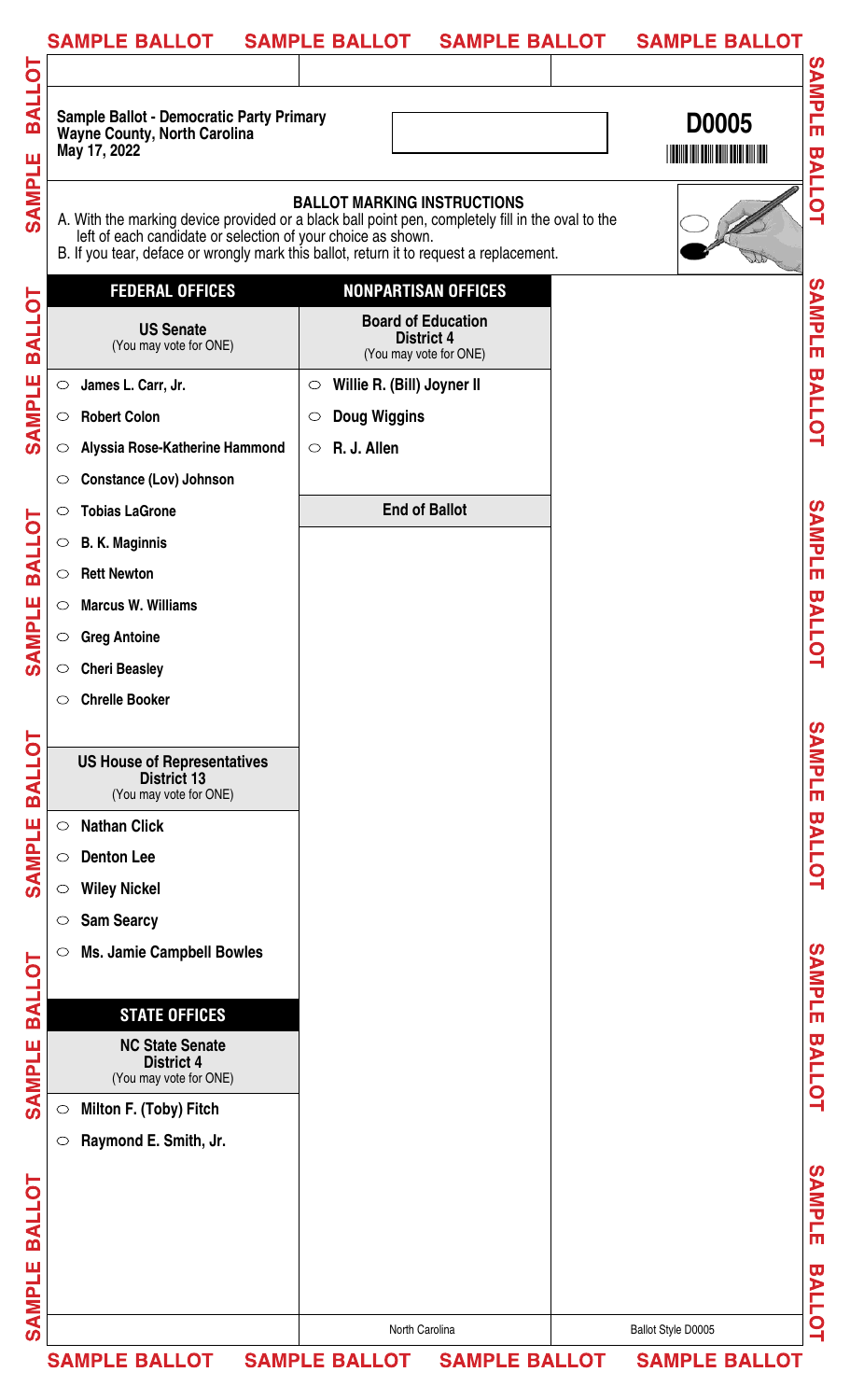|               | <b>SAMPLE BALLOT</b>                                                                                   | <b>SAMPLE BALLOT</b><br><b>SAMPLE BALLOT</b>                                                                                                                                                                                                                                                                                        | <b>SAMPLE BALLOT</b> |                         |
|---------------|--------------------------------------------------------------------------------------------------------|-------------------------------------------------------------------------------------------------------------------------------------------------------------------------------------------------------------------------------------------------------------------------------------------------------------------------------------|----------------------|-------------------------|
|               |                                                                                                        |                                                                                                                                                                                                                                                                                                                                     |                      |                         |
| <b>TOJIRE</b> | <b>Sample Ballot - Democratic Party Primary</b><br><b>Wayne County, North Carolina</b><br>May 17, 2022 |                                                                                                                                                                                                                                                                                                                                     | <b>D0006</b>         | SAMPLE                  |
| SAMPLE        | left of each candidate or selection of your choice as shown.<br>on the Write-in line.                  | <b>BALLOT MARKING INSTRUCTIONS</b><br>A. With the marking device provided or a black ball point pen, completely fill in the oval to the<br>B. Where authorized, you may write in a candidate by filling in the oval and writing the name<br>C. If you tear, deface or wrongly mark this ballot, return it to request a replacement. |                      | <b>BALLOT</b>           |
| b             | <b>FEDERAL OFFICES</b>                                                                                 | <b>TOWN OF MOUNT OLIVE</b>                                                                                                                                                                                                                                                                                                          |                      | <b>SAMPLE</b>           |
| <b>BALL</b>   | <b>US Senate</b><br>(You may vote for ONE)                                                             | <b>Mayor</b><br>(You may vote for ONE)                                                                                                                                                                                                                                                                                              |                      |                         |
| <b>SAMPLE</b> | James L. Carr, Jr.<br>$\circ$                                                                          | J. Jerome Newton<br>$\circ$                                                                                                                                                                                                                                                                                                         |                      | <b>BALLOT</b>           |
|               | <b>Robert Colon</b><br>$\circ$                                                                         | Kenneth K. Talton<br>$\circ$                                                                                                                                                                                                                                                                                                        |                      |                         |
|               | Alyssia Rose-Katherine Hammond<br>O                                                                    | $\circ$<br>Write-in                                                                                                                                                                                                                                                                                                                 |                      |                         |
|               | <b>Constance (Lov) Johnson</b><br>$\circ$                                                              |                                                                                                                                                                                                                                                                                                                                     |                      |                         |
| <b>BALLOT</b> | <b>Tobias LaGrone</b><br>$\bigcirc$                                                                    | <b>Commissioner</b>                                                                                                                                                                                                                                                                                                                 |                      | SAMPLE                  |
|               | <b>B. K. Maginnis</b><br>$\circ$                                                                       | <b>At-Large</b><br>(You may vote for ONE)                                                                                                                                                                                                                                                                                           |                      |                         |
|               | <b>Rett Newton</b><br>$\circ$                                                                          | <b>Steve Wiggins</b><br>$\circ$                                                                                                                                                                                                                                                                                                     |                      |                         |
| <b>MPLE</b>   | <b>Marcus W. Williams</b><br>$\circ$                                                                   | O<br>Write-in                                                                                                                                                                                                                                                                                                                       |                      | <b>BALLOT</b>           |
| $\mathbf{S}$  | <b>Greg Antoine</b><br>$\circ$                                                                         |                                                                                                                                                                                                                                                                                                                                     |                      |                         |
|               | <b>Cheri Beasley</b><br>$\circ$                                                                        | <b>Commissioner</b>                                                                                                                                                                                                                                                                                                                 |                      |                         |
|               | <b>Chrelle Booker</b><br>$\circ$                                                                       | <b>District 1</b><br>(You may vote for ONE)                                                                                                                                                                                                                                                                                         |                      |                         |
|               |                                                                                                        | <b>Vicky Darden</b><br>$\bigcirc$                                                                                                                                                                                                                                                                                                   |                      | SAMPLE                  |
| <b>BALLOT</b> | <b>US House of Representatives</b>                                                                     | Andrade Oliver, Sr.<br>$\circ$                                                                                                                                                                                                                                                                                                      |                      |                         |
|               | <b>District 13</b><br>(You may vote for ONE)                                                           | $\circ$<br>Write-in                                                                                                                                                                                                                                                                                                                 |                      |                         |
| <b>SAMPLE</b> | <b>Nathan Click</b><br>$\circ$                                                                         |                                                                                                                                                                                                                                                                                                                                     |                      | <b>BALLOT</b>           |
|               | <b>Denton Lee</b><br>$\circ$                                                                           | <b>End of Ballot</b>                                                                                                                                                                                                                                                                                                                |                      |                         |
|               | <b>Wiley Nickel</b><br>$\circ$                                                                         |                                                                                                                                                                                                                                                                                                                                     |                      |                         |
|               | <b>Sam Searcy</b><br>$\circ$                                                                           |                                                                                                                                                                                                                                                                                                                                     |                      |                         |
|               | <b>Ms. Jamie Campbell Bowles</b><br>$\circlearrowright$                                                |                                                                                                                                                                                                                                                                                                                                     |                      | SAMPLE                  |
| <b>BALLOT</b> |                                                                                                        |                                                                                                                                                                                                                                                                                                                                     |                      |                         |
|               | <b>STATE OFFICES</b>                                                                                   |                                                                                                                                                                                                                                                                                                                                     |                      |                         |
| SAMPLE        | <b>NC State Senate</b><br><b>District 4</b><br>(You may vote for ONE)                                  |                                                                                                                                                                                                                                                                                                                                     |                      | <b>BALLOT</b>           |
|               | Milton F. (Toby) Fitch<br>$\circ$                                                                      |                                                                                                                                                                                                                                                                                                                                     |                      |                         |
| <b>BALLOT</b> | Raymond E. Smith, Jr.<br>$\circlearrowright$                                                           |                                                                                                                                                                                                                                                                                                                                     |                      | SAMPLE                  |
|               |                                                                                                        |                                                                                                                                                                                                                                                                                                                                     |                      |                         |
| ш             |                                                                                                        |                                                                                                                                                                                                                                                                                                                                     |                      | $\overline{\mathbf{u}}$ |
| <b>SAMPL</b>  |                                                                                                        |                                                                                                                                                                                                                                                                                                                                     |                      | <b>ALLOT</b>            |
|               |                                                                                                        | North Carolina                                                                                                                                                                                                                                                                                                                      | Ballot Style D0006   |                         |
|               | <b>SAMPLE BALLOT</b>                                                                                   | <b>SAMPLE BALLOT</b><br><b>SAMPLE BALLOT</b>                                                                                                                                                                                                                                                                                        | <b>SAMPLE BALLOT</b> |                         |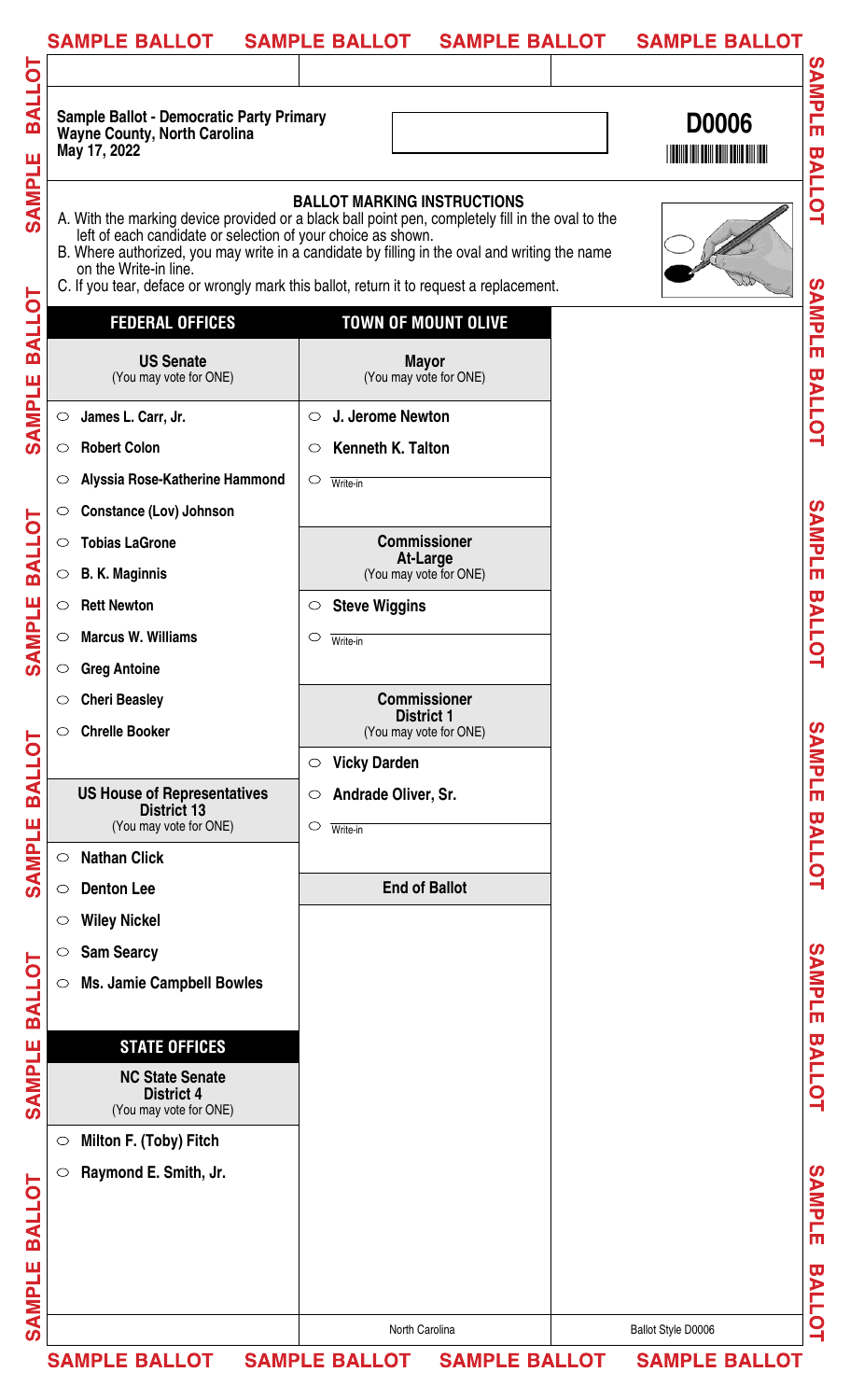| <b>SAMPLE BALLOT</b>                                                                                                    | <b>SAMPLE BALLOT</b><br><b>SAMPLE BALLOT</b>                                                                                                                                                                                                                                                                                        | <b>SAMPLE BALLOT</b> |                         |
|-------------------------------------------------------------------------------------------------------------------------|-------------------------------------------------------------------------------------------------------------------------------------------------------------------------------------------------------------------------------------------------------------------------------------------------------------------------------------|----------------------|-------------------------|
|                                                                                                                         |                                                                                                                                                                                                                                                                                                                                     |                      |                         |
| <b>TOJIRE</b><br><b>Sample Ballot - Democratic Party Primary</b><br><b>Wayne County, North Carolina</b><br>May 17, 2022 |                                                                                                                                                                                                                                                                                                                                     | <b>D0007</b>         | SAMPLE                  |
| SAMPLE<br>left of each candidate or selection of your choice as shown.<br>on the Write-in line.                         | <b>BALLOT MARKING INSTRUCTIONS</b><br>A. With the marking device provided or a black ball point pen, completely fill in the oval to the<br>B. Where authorized, you may write in a candidate by filling in the oval and writing the name<br>C. If you tear, deface or wrongly mark this ballot, return it to request a replacement. |                      | <b>BALLOT</b>           |
| b<br><b>FEDERAL OFFICES</b>                                                                                             | <b>TOWN OF MOUNT OLIVE</b>                                                                                                                                                                                                                                                                                                          |                      | SAMPLE                  |
| <b>BALL</b><br><b>US Senate</b><br>(You may vote for ONE)<br><b>SAMPLE</b>                                              | <b>Mayor</b><br>(You may vote for ONE)                                                                                                                                                                                                                                                                                              |                      | <b>BALLOT</b>           |
| James L. Carr, Jr.<br>$\circ$                                                                                           | J. Jerome Newton<br>$\circ$                                                                                                                                                                                                                                                                                                         |                      |                         |
| <b>Robert Colon</b><br>$\circ$                                                                                          | Kenneth K. Talton<br>$\circ$                                                                                                                                                                                                                                                                                                        |                      |                         |
| Alyssia Rose-Katherine Hammond<br>$\circ$                                                                               | $\circ$<br>Write-in                                                                                                                                                                                                                                                                                                                 |                      |                         |
| <b>Constance (Lov) Johnson</b><br>$\circ$                                                                               |                                                                                                                                                                                                                                                                                                                                     |                      |                         |
| <b>Tobias LaGrone</b><br>$\bigcirc$                                                                                     | <b>Commissioner</b>                                                                                                                                                                                                                                                                                                                 |                      | SAMPLE                  |
| <b>B. K. Maginnis</b><br>$\circ$                                                                                        | At-Large<br>(You may vote for ONE)                                                                                                                                                                                                                                                                                                  |                      |                         |
| <b>Rett Newton</b><br>$\circ$                                                                                           | <b>Steve Wiggins</b><br>$\circ$                                                                                                                                                                                                                                                                                                     |                      |                         |
| <b>Marcus W. Williams</b><br>$\circ$                                                                                    | O<br>Write-in                                                                                                                                                                                                                                                                                                                       |                      | <b>BALLOT</b>           |
| <b>Greg Antoine</b><br>$\circ$                                                                                          |                                                                                                                                                                                                                                                                                                                                     |                      |                         |
| <b>Cheri Beasley</b><br>$\circ$                                                                                         | <b>Commissioner</b>                                                                                                                                                                                                                                                                                                                 |                      |                         |
| <b>Chrelle Booker</b><br>$\circ$                                                                                        | <b>District 2</b><br>(You may vote for ONE)                                                                                                                                                                                                                                                                                         |                      |                         |
|                                                                                                                         | <b>Harlie Carmichael</b><br>$\circ$                                                                                                                                                                                                                                                                                                 |                      | SAMPLE                  |
| <b>US House of Representatives</b>                                                                                      | <b>Delreese Simmons</b><br>$\circ$                                                                                                                                                                                                                                                                                                  |                      |                         |
| <b>District 13</b><br>(You may vote for ONE)                                                                            | $\circ$<br>Write-in                                                                                                                                                                                                                                                                                                                 |                      |                         |
| <b>Nathan Click</b><br>$\circ$                                                                                          |                                                                                                                                                                                                                                                                                                                                     |                      | <b>BALLOT</b>           |
| <b>Denton Lee</b><br>$\circ$                                                                                            | <b>End of Ballot</b>                                                                                                                                                                                                                                                                                                                |                      |                         |
| <b>Wiley Nickel</b><br>$\circ$                                                                                          |                                                                                                                                                                                                                                                                                                                                     |                      |                         |
| <b>Sam Searcy</b><br>$\circ$                                                                                            |                                                                                                                                                                                                                                                                                                                                     |                      |                         |
| <b>Ms. Jamie Campbell Bowles</b><br>$\circ$                                                                             |                                                                                                                                                                                                                                                                                                                                     |                      | SAMPLE                  |
|                                                                                                                         |                                                                                                                                                                                                                                                                                                                                     |                      |                         |
| <b>STATE OFFICES</b>                                                                                                    |                                                                                                                                                                                                                                                                                                                                     |                      |                         |
| <b>NC State Senate</b>                                                                                                  |                                                                                                                                                                                                                                                                                                                                     |                      | <b>BALLOT</b>           |
| <b>District 4</b><br>(You may vote for ONE)                                                                             |                                                                                                                                                                                                                                                                                                                                     |                      |                         |
| Milton F. (Toby) Fitch<br>$\circlearrowright$                                                                           |                                                                                                                                                                                                                                                                                                                                     |                      |                         |
| Raymond E. Smith, Jr.<br>$\circlearrowright$                                                                            |                                                                                                                                                                                                                                                                                                                                     |                      |                         |
|                                                                                                                         |                                                                                                                                                                                                                                                                                                                                     |                      |                         |
|                                                                                                                         |                                                                                                                                                                                                                                                                                                                                     |                      | <b>SAMPLE</b>           |
|                                                                                                                         |                                                                                                                                                                                                                                                                                                                                     |                      | $\overline{\mathbf{u}}$ |
|                                                                                                                         |                                                                                                                                                                                                                                                                                                                                     |                      |                         |
|                                                                                                                         | North Carolina                                                                                                                                                                                                                                                                                                                      | Ballot Style D0007   | <b>ALLOT</b>            |
| <b>SAMPLE BALLOT</b>                                                                                                    | <b>SAMPLE BALLOT</b><br><b>SAMPLE BALLOT</b>                                                                                                                                                                                                                                                                                        | <b>SAMPLE BALLOT</b> |                         |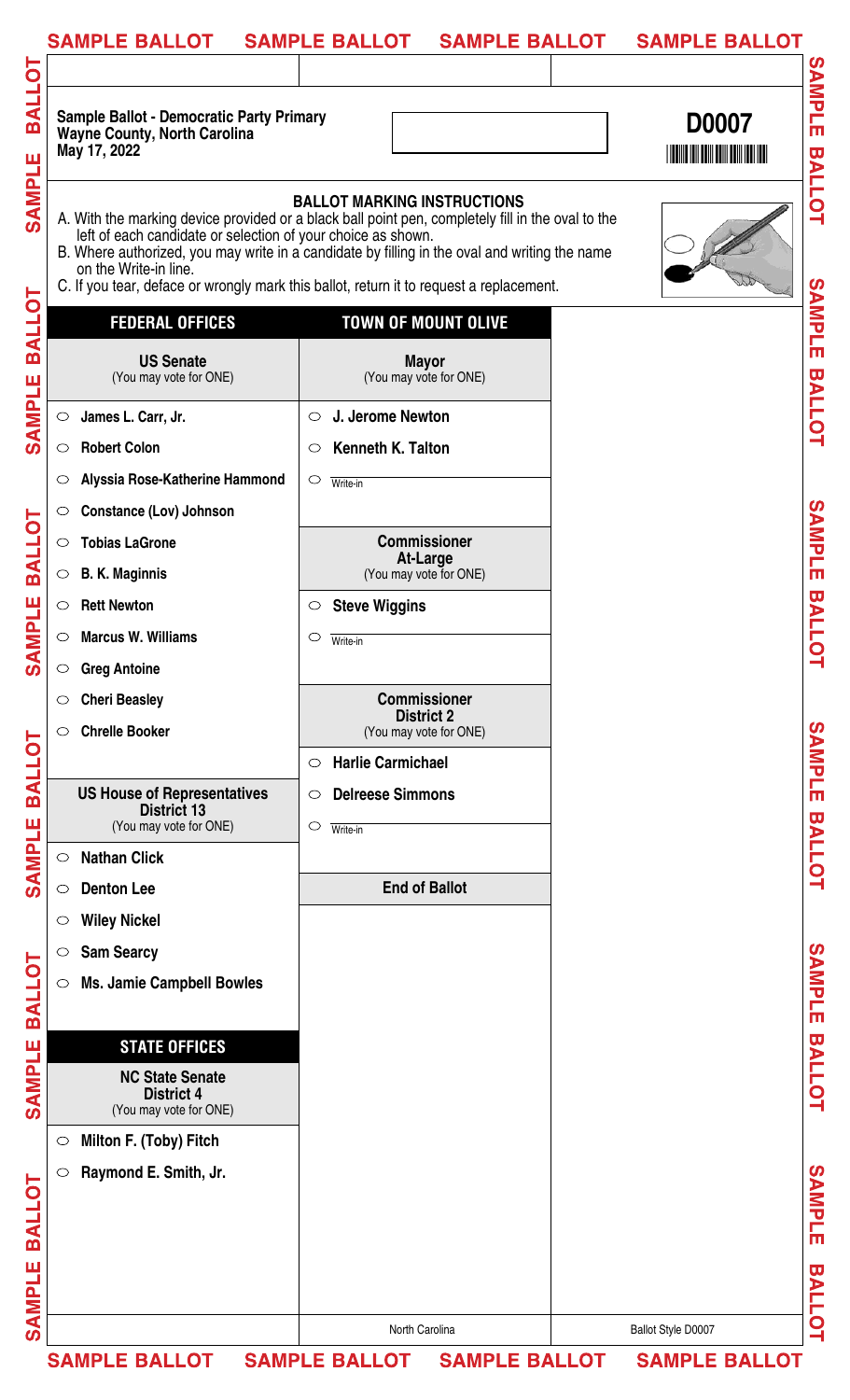| <b>SAMPLE BALLOT</b>                                                                                   | <b>SAMPLE BALLOT</b><br><b>SAMPLE BALLOT</b>                                                                                                                                                                                                                                                                                        | <b>SAMPLE BALLOT</b> |
|--------------------------------------------------------------------------------------------------------|-------------------------------------------------------------------------------------------------------------------------------------------------------------------------------------------------------------------------------------------------------------------------------------------------------------------------------------|----------------------|
|                                                                                                        |                                                                                                                                                                                                                                                                                                                                     |                      |
| <b>Sample Ballot - Democratic Party Primary</b><br><b>Wayne County, North Carolina</b><br>May 17, 2022 |                                                                                                                                                                                                                                                                                                                                     | <b>D0008</b>         |
| left of each candidate or selection of your choice as shown.<br>on the Write-in line.                  | <b>BALLOT MARKING INSTRUCTIONS</b><br>A. With the marking device provided or a black ball point pen, completely fill in the oval to the<br>B. Where authorized, you may write in a candidate by filling in the oval and writing the name<br>C. If you tear, deface or wrongly mark this ballot, return it to request a replacement. |                      |
| <b>FEDERAL OFFICES</b>                                                                                 | <b>TOWN OF MOUNT OLIVE</b>                                                                                                                                                                                                                                                                                                          |                      |
| <b>US Senate</b><br>(You may vote for ONE)                                                             | <b>Mayor</b><br>(You may vote for ONE)                                                                                                                                                                                                                                                                                              |                      |
| James L. Carr, Jr.<br>$\circ$                                                                          | J. Jerome Newton<br>$\circ$                                                                                                                                                                                                                                                                                                         |                      |
| <b>Robert Colon</b><br>$\circ$                                                                         | Kenneth K. Talton<br>$\circ$                                                                                                                                                                                                                                                                                                        |                      |
| Alyssia Rose-Katherine Hammond<br>O                                                                    | $\circ$<br>Write-in                                                                                                                                                                                                                                                                                                                 |                      |
| <b>Constance (Lov) Johnson</b><br>$\circ$                                                              |                                                                                                                                                                                                                                                                                                                                     |                      |
| <b>Tobias LaGrone</b><br>$\bigcirc$                                                                    | <b>Commissioner</b>                                                                                                                                                                                                                                                                                                                 |                      |
| <b>B. K. Maginnis</b><br>$\circ$                                                                       | <b>At-Large</b><br>(You may vote for ONE)                                                                                                                                                                                                                                                                                           |                      |
| <b>Rett Newton</b><br>$\circ$                                                                          | <b>Steve Wiggins</b><br>$\circ$                                                                                                                                                                                                                                                                                                     |                      |
| <b>Marcus W. Williams</b><br>$\circ$                                                                   | O<br>Write-in                                                                                                                                                                                                                                                                                                                       |                      |
| <b>Greg Antoine</b><br>$\circ$                                                                         |                                                                                                                                                                                                                                                                                                                                     |                      |
| <b>Cheri Beasley</b><br>$\circ$                                                                        | <b>Commissioner</b>                                                                                                                                                                                                                                                                                                                 |                      |
| <b>Chrelle Booker</b><br>$\circ$                                                                       | <b>District 3</b><br>(You may vote for ONE)                                                                                                                                                                                                                                                                                         |                      |
|                                                                                                        | Barbara R. Kornegay<br>$\circ$                                                                                                                                                                                                                                                                                                      |                      |
| <b>US House of Representatives</b>                                                                     | $\circ$<br>Write-in                                                                                                                                                                                                                                                                                                                 |                      |
| <b>District 13</b><br>(You may vote for ONE)                                                           |                                                                                                                                                                                                                                                                                                                                     |                      |
| <b>Nathan Click</b><br>$\circ$                                                                         | <b>End of Ballot</b>                                                                                                                                                                                                                                                                                                                |                      |
| <b>Denton Lee</b><br>$\circ$                                                                           |                                                                                                                                                                                                                                                                                                                                     |                      |
| <b>Wiley Nickel</b><br>$\circ$                                                                         |                                                                                                                                                                                                                                                                                                                                     |                      |
| <b>Sam Searcy</b><br>$\circ$                                                                           |                                                                                                                                                                                                                                                                                                                                     |                      |
| <b>Ms. Jamie Campbell Bowles</b><br>$\circlearrowright$                                                |                                                                                                                                                                                                                                                                                                                                     |                      |
|                                                                                                        |                                                                                                                                                                                                                                                                                                                                     |                      |
| <b>STATE OFFICES</b>                                                                                   |                                                                                                                                                                                                                                                                                                                                     |                      |
| <b>NC State Senate</b><br><b>District 4</b><br>(You may vote for ONE)                                  |                                                                                                                                                                                                                                                                                                                                     |                      |
| Milton F. (Toby) Fitch<br>$\circ$                                                                      |                                                                                                                                                                                                                                                                                                                                     |                      |
| Raymond E. Smith, Jr.<br>$\circlearrowright$                                                           |                                                                                                                                                                                                                                                                                                                                     |                      |
|                                                                                                        |                                                                                                                                                                                                                                                                                                                                     |                      |
|                                                                                                        |                                                                                                                                                                                                                                                                                                                                     |                      |
|                                                                                                        | North Carolina                                                                                                                                                                                                                                                                                                                      | Ballot Style D0008   |
| <b>SAMPLE BALLOT</b>                                                                                   | <b>SAMPLE BALLOT</b><br><b>SAMPLE BALLOT</b>                                                                                                                                                                                                                                                                                        | <b>SAMPLE BALLOT</b> |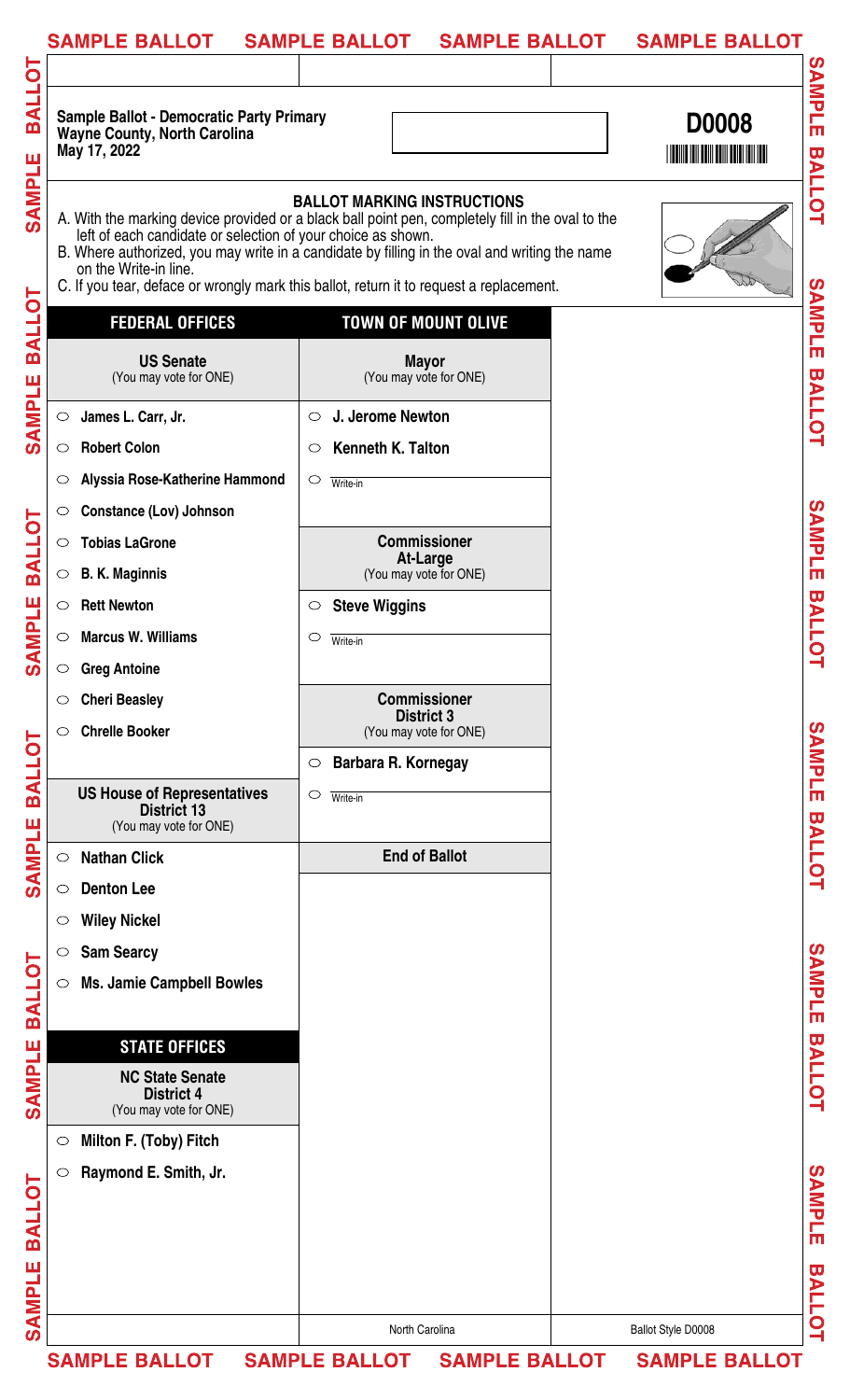| <b>SAMPLE BALLOT</b>                                                                                   | <b>SAMPLE BALLOT</b><br><b>SAMPLE BALLOT</b>                                                                                                                                                                                                                                                                                        | <b>SAMPLE BALLOT</b>                                            |
|--------------------------------------------------------------------------------------------------------|-------------------------------------------------------------------------------------------------------------------------------------------------------------------------------------------------------------------------------------------------------------------------------------------------------------------------------------|-----------------------------------------------------------------|
| <b>Sample Ballot - Democratic Party Primary</b><br><b>Wayne County, North Carolina</b><br>May 17, 2022 |                                                                                                                                                                                                                                                                                                                                     | SAMPLE<br><b>D0009</b><br><b>THE REAL PROPERTY OF A PARTIES</b> |
| left of each candidate or selection of your choice as shown.<br>on the Write-in line.                  | <b>BALLOT MARKING INSTRUCTIONS</b><br>A. With the marking device provided or a black ball point pen, completely fill in the oval to the<br>B. Where authorized, you may write in a candidate by filling in the oval and writing the name<br>C. If you tear, deface or wrongly mark this ballot, return it to request a replacement. | <b>BALLOT</b>                                                   |
| <b>FEDERAL OFFICES</b>                                                                                 | <b>NONPARTISAN OFFICES</b>                                                                                                                                                                                                                                                                                                          | SAMPLE                                                          |
| <b>BALLOT</b><br><b>US Senate</b><br>(You may vote for ONE)<br><b>SAMPLE</b>                           | <b>Board of Education</b><br><b>District 4</b><br>(You may vote for ONE)                                                                                                                                                                                                                                                            | <b>BALLOT</b>                                                   |
| James L. Carr, Jr.<br>$\bigcirc$                                                                       | Willie R. (Bill) Joyner II<br>$\circ$                                                                                                                                                                                                                                                                                               |                                                                 |
| <b>Robert Colon</b><br>$\circ$                                                                         | <b>Doug Wiggins</b><br>$\circ$                                                                                                                                                                                                                                                                                                      |                                                                 |
| Alyssia Rose-Katherine Hammond                                                                         | R. J. Allen<br>$\circ$                                                                                                                                                                                                                                                                                                              |                                                                 |
| <b>Constance (Lov) Johnson</b><br>$\circ$                                                              |                                                                                                                                                                                                                                                                                                                                     |                                                                 |
| <b>Tobias LaGrone</b><br>$\circ$                                                                       | <b>TOWN OF MOUNT OLIVE</b>                                                                                                                                                                                                                                                                                                          | SAMPLE                                                          |
| <b>B. K. Maginnis</b><br>$\circ$                                                                       | <b>Mayor</b>                                                                                                                                                                                                                                                                                                                        |                                                                 |
| <b>Rett Newton</b><br>$\circ$                                                                          | (You may vote for ONE)                                                                                                                                                                                                                                                                                                              |                                                                 |
| <b>Marcus W. Williams</b><br>$\circ$                                                                   | J. Jerome Newton<br>$\circ$                                                                                                                                                                                                                                                                                                         | <b>BALLC</b>                                                    |
| <b>Greg Antoine</b><br>$\circ$                                                                         | Kenneth K. Talton<br>$\circ$                                                                                                                                                                                                                                                                                                        | ⊒                                                               |
| <b>Cheri Beasley</b><br>$\circ$                                                                        | $\circ$<br>Write-in                                                                                                                                                                                                                                                                                                                 |                                                                 |
| <b>Chrelle Booker</b><br>$\circ$                                                                       |                                                                                                                                                                                                                                                                                                                                     |                                                                 |
|                                                                                                        | <b>Commissioner</b>                                                                                                                                                                                                                                                                                                                 | SAMPLE                                                          |
| <b>US House of Representatives</b>                                                                     | At-Large<br>(You may vote for ONE)                                                                                                                                                                                                                                                                                                  |                                                                 |
| <b>District 13</b><br>(You may vote for ONE)                                                           | <b>Steve Wiggins</b><br>$\circ$                                                                                                                                                                                                                                                                                                     |                                                                 |
| <b>Nathan Click</b><br>$\bigcirc$                                                                      | $\circ$<br>Write-in                                                                                                                                                                                                                                                                                                                 | <b>BALLOT</b>                                                   |
| <b>Denton Lee</b><br>$\circ$                                                                           |                                                                                                                                                                                                                                                                                                                                     |                                                                 |
| <b>Wiley Nickel</b><br>$\circ$                                                                         | <b>Commissioner</b>                                                                                                                                                                                                                                                                                                                 |                                                                 |
| <b>Sam Searcy</b><br>$\circ$                                                                           | <b>District 3</b><br>(You may vote for ONE)                                                                                                                                                                                                                                                                                         |                                                                 |
| <b>Ms. Jamie Campbell Bowles</b><br>$\circ$                                                            | Barbara R. Kornegay<br>$\circ$                                                                                                                                                                                                                                                                                                      | SAMPLE                                                          |
|                                                                                                        | $\circ$<br>Write-in                                                                                                                                                                                                                                                                                                                 |                                                                 |
| <b>STATE OFFICES</b>                                                                                   |                                                                                                                                                                                                                                                                                                                                     |                                                                 |
| <b>NC State Senate</b><br><b>District 4</b><br>(You may vote for ONE)                                  | <b>End of Ballot</b>                                                                                                                                                                                                                                                                                                                | <b>BALLOT</b>                                                   |
| Milton F. (Toby) Fitch<br>$\circ$                                                                      |                                                                                                                                                                                                                                                                                                                                     |                                                                 |
| Raymond E. Smith, Jr.                                                                                  |                                                                                                                                                                                                                                                                                                                                     | SAMPLE                                                          |
|                                                                                                        |                                                                                                                                                                                                                                                                                                                                     |                                                                 |
|                                                                                                        |                                                                                                                                                                                                                                                                                                                                     | $\overline{\mathbf{u}}$                                         |
|                                                                                                        |                                                                                                                                                                                                                                                                                                                                     | <b>ALLOT</b>                                                    |
|                                                                                                        | North Carolina                                                                                                                                                                                                                                                                                                                      | Ballot Style D0009                                              |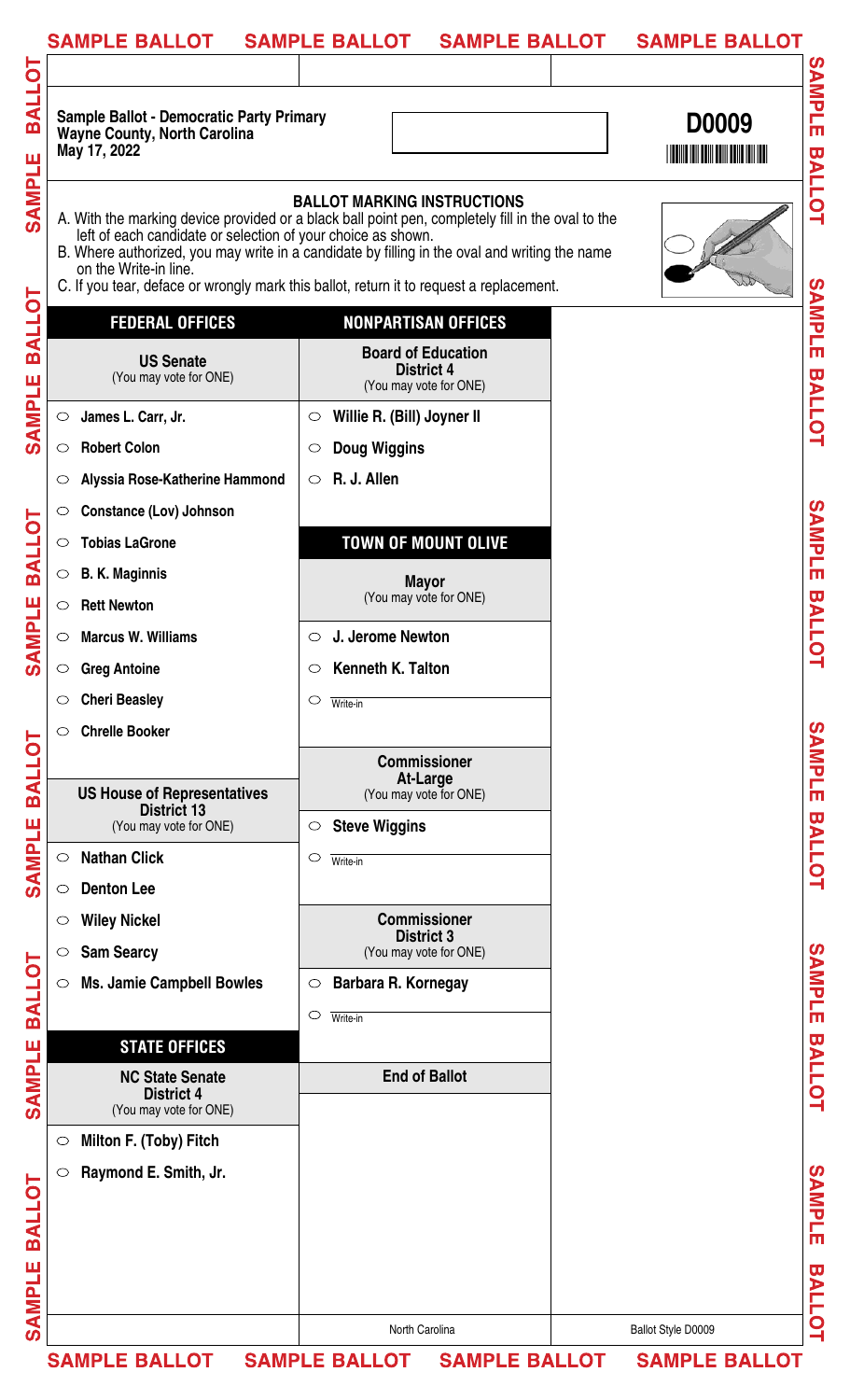| <b>TOJIRE</b><br><b>Sample Ballot - Democratic Party Primary</b><br>D0010<br><b>Wayne County, North Carolina</b><br>May 17, 2022<br>SAMPLE<br><b>BALLOT MARKING INSTRUCTIONS</b><br>A. With the marking device provided or a black ball point pen, completely fill in the oval to the<br>left of each candidate or selection of your choice as shown.<br>B. Where authorized, you may write in a candidate by filling in the oval and writing the name<br>on the Write-in line.<br>C. If you tear, deface or wrongly mark this ballot, return it to request a replacement.<br>b<br><b>BALL</b><br><b>FEDERAL OFFICES</b><br><b>TOWN OF MOUNT OLIVE</b><br><b>US Senate</b><br><b>Mayor</b><br>(You may vote for ONE)<br>(You may vote for ONE)<br><b>SAMPLE</b><br>James L. Carr, Jr.<br>J. Jerome Newton<br>$\circ$<br>$\circ$<br><b>Robert Colon</b><br>Kenneth K. Talton<br>$\circ$<br>$\circ$<br>Alyssia Rose-Katherine Hammond<br>$\circ$<br>O<br>Write-in<br><b>Constance (Lov) Johnson</b><br>$\circ$<br><b>BALLOT</b><br><b>Commissioner</b><br><b>Tobias LaGrone</b><br>$\bigcirc$<br><b>At-Large</b><br>(You may vote for ONE)<br><b>B. K. Maginnis</b><br>$\circ$<br><b>MPLE</b><br><b>Rett Newton</b><br><b>Steve Wiggins</b><br>$\circ$<br>$\circ$<br><b>Marcus W. Williams</b><br>$\circ$<br>O<br>Write-in<br>$\mathbf{S}$<br><b>Greg Antoine</b><br>$\circ$<br><b>Commissioner</b><br><b>Cheri Beasley</b><br>$\circ$<br><b>District 4</b><br><b>Chrelle Booker</b><br>(You may vote for ONE)<br>$\circ$<br><b>BALLOT</b><br><b>Tommy Brown</b><br>$\circ$<br><b>US House of Representatives</b><br><b>Dennis Draper</b><br>$\circ$<br><b>District 13</b><br><b>SAMPLE</b><br>(You may vote for ONE)<br>$\circ$<br>Write-in<br><b>Nathan Click</b><br>$\circ$<br><b>End of Ballot</b><br><b>Denton Lee</b><br>$\circ$<br><b>Wiley Nickel</b><br>$\circ$<br><b>Sam Searcy</b><br>$\circ$<br><b>BALLOT</b><br><b>Ms. Jamie Campbell Bowles</b><br>$\circlearrowright$<br>SAMPLE<br><b>STATE OFFICES</b><br><b>NC State Senate</b><br><b>District 4</b><br>(You may vote for ONE)<br>Milton F. (Toby) Fitch<br>$\circ$<br>Raymond E. Smith, Jr.<br>$\circlearrowright$ | <b>SAMPLE BALLOT</b><br><b>SAMPLE BALLOT</b> | <b>SAMPLE BALLOT</b>    |
|------------------------------------------------------------------------------------------------------------------------------------------------------------------------------------------------------------------------------------------------------------------------------------------------------------------------------------------------------------------------------------------------------------------------------------------------------------------------------------------------------------------------------------------------------------------------------------------------------------------------------------------------------------------------------------------------------------------------------------------------------------------------------------------------------------------------------------------------------------------------------------------------------------------------------------------------------------------------------------------------------------------------------------------------------------------------------------------------------------------------------------------------------------------------------------------------------------------------------------------------------------------------------------------------------------------------------------------------------------------------------------------------------------------------------------------------------------------------------------------------------------------------------------------------------------------------------------------------------------------------------------------------------------------------------------------------------------------------------------------------------------------------------------------------------------------------------------------------------------------------------------------------------------------------------------------------------------------------------------------------------------------------------------------------------------------------------------------------------------------------------------------------------------------------------------|----------------------------------------------|-------------------------|
|                                                                                                                                                                                                                                                                                                                                                                                                                                                                                                                                                                                                                                                                                                                                                                                                                                                                                                                                                                                                                                                                                                                                                                                                                                                                                                                                                                                                                                                                                                                                                                                                                                                                                                                                                                                                                                                                                                                                                                                                                                                                                                                                                                                    |                                              |                         |
|                                                                                                                                                                                                                                                                                                                                                                                                                                                                                                                                                                                                                                                                                                                                                                                                                                                                                                                                                                                                                                                                                                                                                                                                                                                                                                                                                                                                                                                                                                                                                                                                                                                                                                                                                                                                                                                                                                                                                                                                                                                                                                                                                                                    |                                              | SAMPLE                  |
|                                                                                                                                                                                                                                                                                                                                                                                                                                                                                                                                                                                                                                                                                                                                                                                                                                                                                                                                                                                                                                                                                                                                                                                                                                                                                                                                                                                                                                                                                                                                                                                                                                                                                                                                                                                                                                                                                                                                                                                                                                                                                                                                                                                    |                                              | <b>BALLOT</b>           |
|                                                                                                                                                                                                                                                                                                                                                                                                                                                                                                                                                                                                                                                                                                                                                                                                                                                                                                                                                                                                                                                                                                                                                                                                                                                                                                                                                                                                                                                                                                                                                                                                                                                                                                                                                                                                                                                                                                                                                                                                                                                                                                                                                                                    |                                              | SAMPLE                  |
|                                                                                                                                                                                                                                                                                                                                                                                                                                                                                                                                                                                                                                                                                                                                                                                                                                                                                                                                                                                                                                                                                                                                                                                                                                                                                                                                                                                                                                                                                                                                                                                                                                                                                                                                                                                                                                                                                                                                                                                                                                                                                                                                                                                    |                                              |                         |
|                                                                                                                                                                                                                                                                                                                                                                                                                                                                                                                                                                                                                                                                                                                                                                                                                                                                                                                                                                                                                                                                                                                                                                                                                                                                                                                                                                                                                                                                                                                                                                                                                                                                                                                                                                                                                                                                                                                                                                                                                                                                                                                                                                                    |                                              | <b>BALLOT</b>           |
|                                                                                                                                                                                                                                                                                                                                                                                                                                                                                                                                                                                                                                                                                                                                                                                                                                                                                                                                                                                                                                                                                                                                                                                                                                                                                                                                                                                                                                                                                                                                                                                                                                                                                                                                                                                                                                                                                                                                                                                                                                                                                                                                                                                    |                                              |                         |
|                                                                                                                                                                                                                                                                                                                                                                                                                                                                                                                                                                                                                                                                                                                                                                                                                                                                                                                                                                                                                                                                                                                                                                                                                                                                                                                                                                                                                                                                                                                                                                                                                                                                                                                                                                                                                                                                                                                                                                                                                                                                                                                                                                                    |                                              |                         |
|                                                                                                                                                                                                                                                                                                                                                                                                                                                                                                                                                                                                                                                                                                                                                                                                                                                                                                                                                                                                                                                                                                                                                                                                                                                                                                                                                                                                                                                                                                                                                                                                                                                                                                                                                                                                                                                                                                                                                                                                                                                                                                                                                                                    |                                              |                         |
|                                                                                                                                                                                                                                                                                                                                                                                                                                                                                                                                                                                                                                                                                                                                                                                                                                                                                                                                                                                                                                                                                                                                                                                                                                                                                                                                                                                                                                                                                                                                                                                                                                                                                                                                                                                                                                                                                                                                                                                                                                                                                                                                                                                    |                                              | SAMPLE                  |
|                                                                                                                                                                                                                                                                                                                                                                                                                                                                                                                                                                                                                                                                                                                                                                                                                                                                                                                                                                                                                                                                                                                                                                                                                                                                                                                                                                                                                                                                                                                                                                                                                                                                                                                                                                                                                                                                                                                                                                                                                                                                                                                                                                                    |                                              |                         |
|                                                                                                                                                                                                                                                                                                                                                                                                                                                                                                                                                                                                                                                                                                                                                                                                                                                                                                                                                                                                                                                                                                                                                                                                                                                                                                                                                                                                                                                                                                                                                                                                                                                                                                                                                                                                                                                                                                                                                                                                                                                                                                                                                                                    |                                              |                         |
|                                                                                                                                                                                                                                                                                                                                                                                                                                                                                                                                                                                                                                                                                                                                                                                                                                                                                                                                                                                                                                                                                                                                                                                                                                                                                                                                                                                                                                                                                                                                                                                                                                                                                                                                                                                                                                                                                                                                                                                                                                                                                                                                                                                    |                                              | <b>BALLOT</b>           |
|                                                                                                                                                                                                                                                                                                                                                                                                                                                                                                                                                                                                                                                                                                                                                                                                                                                                                                                                                                                                                                                                                                                                                                                                                                                                                                                                                                                                                                                                                                                                                                                                                                                                                                                                                                                                                                                                                                                                                                                                                                                                                                                                                                                    |                                              |                         |
|                                                                                                                                                                                                                                                                                                                                                                                                                                                                                                                                                                                                                                                                                                                                                                                                                                                                                                                                                                                                                                                                                                                                                                                                                                                                                                                                                                                                                                                                                                                                                                                                                                                                                                                                                                                                                                                                                                                                                                                                                                                                                                                                                                                    |                                              |                         |
|                                                                                                                                                                                                                                                                                                                                                                                                                                                                                                                                                                                                                                                                                                                                                                                                                                                                                                                                                                                                                                                                                                                                                                                                                                                                                                                                                                                                                                                                                                                                                                                                                                                                                                                                                                                                                                                                                                                                                                                                                                                                                                                                                                                    |                                              |                         |
|                                                                                                                                                                                                                                                                                                                                                                                                                                                                                                                                                                                                                                                                                                                                                                                                                                                                                                                                                                                                                                                                                                                                                                                                                                                                                                                                                                                                                                                                                                                                                                                                                                                                                                                                                                                                                                                                                                                                                                                                                                                                                                                                                                                    |                                              | SAMPLE                  |
|                                                                                                                                                                                                                                                                                                                                                                                                                                                                                                                                                                                                                                                                                                                                                                                                                                                                                                                                                                                                                                                                                                                                                                                                                                                                                                                                                                                                                                                                                                                                                                                                                                                                                                                                                                                                                                                                                                                                                                                                                                                                                                                                                                                    |                                              |                         |
|                                                                                                                                                                                                                                                                                                                                                                                                                                                                                                                                                                                                                                                                                                                                                                                                                                                                                                                                                                                                                                                                                                                                                                                                                                                                                                                                                                                                                                                                                                                                                                                                                                                                                                                                                                                                                                                                                                                                                                                                                                                                                                                                                                                    |                                              |                         |
|                                                                                                                                                                                                                                                                                                                                                                                                                                                                                                                                                                                                                                                                                                                                                                                                                                                                                                                                                                                                                                                                                                                                                                                                                                                                                                                                                                                                                                                                                                                                                                                                                                                                                                                                                                                                                                                                                                                                                                                                                                                                                                                                                                                    |                                              | <b>BALLOT</b>           |
|                                                                                                                                                                                                                                                                                                                                                                                                                                                                                                                                                                                                                                                                                                                                                                                                                                                                                                                                                                                                                                                                                                                                                                                                                                                                                                                                                                                                                                                                                                                                                                                                                                                                                                                                                                                                                                                                                                                                                                                                                                                                                                                                                                                    |                                              |                         |
|                                                                                                                                                                                                                                                                                                                                                                                                                                                                                                                                                                                                                                                                                                                                                                                                                                                                                                                                                                                                                                                                                                                                                                                                                                                                                                                                                                                                                                                                                                                                                                                                                                                                                                                                                                                                                                                                                                                                                                                                                                                                                                                                                                                    |                                              |                         |
|                                                                                                                                                                                                                                                                                                                                                                                                                                                                                                                                                                                                                                                                                                                                                                                                                                                                                                                                                                                                                                                                                                                                                                                                                                                                                                                                                                                                                                                                                                                                                                                                                                                                                                                                                                                                                                                                                                                                                                                                                                                                                                                                                                                    |                                              |                         |
|                                                                                                                                                                                                                                                                                                                                                                                                                                                                                                                                                                                                                                                                                                                                                                                                                                                                                                                                                                                                                                                                                                                                                                                                                                                                                                                                                                                                                                                                                                                                                                                                                                                                                                                                                                                                                                                                                                                                                                                                                                                                                                                                                                                    |                                              | SAMPLE                  |
|                                                                                                                                                                                                                                                                                                                                                                                                                                                                                                                                                                                                                                                                                                                                                                                                                                                                                                                                                                                                                                                                                                                                                                                                                                                                                                                                                                                                                                                                                                                                                                                                                                                                                                                                                                                                                                                                                                                                                                                                                                                                                                                                                                                    |                                              |                         |
|                                                                                                                                                                                                                                                                                                                                                                                                                                                                                                                                                                                                                                                                                                                                                                                                                                                                                                                                                                                                                                                                                                                                                                                                                                                                                                                                                                                                                                                                                                                                                                                                                                                                                                                                                                                                                                                                                                                                                                                                                                                                                                                                                                                    |                                              |                         |
|                                                                                                                                                                                                                                                                                                                                                                                                                                                                                                                                                                                                                                                                                                                                                                                                                                                                                                                                                                                                                                                                                                                                                                                                                                                                                                                                                                                                                                                                                                                                                                                                                                                                                                                                                                                                                                                                                                                                                                                                                                                                                                                                                                                    |                                              | <b>BALLOT</b>           |
|                                                                                                                                                                                                                                                                                                                                                                                                                                                                                                                                                                                                                                                                                                                                                                                                                                                                                                                                                                                                                                                                                                                                                                                                                                                                                                                                                                                                                                                                                                                                                                                                                                                                                                                                                                                                                                                                                                                                                                                                                                                                                                                                                                                    |                                              |                         |
|                                                                                                                                                                                                                                                                                                                                                                                                                                                                                                                                                                                                                                                                                                                                                                                                                                                                                                                                                                                                                                                                                                                                                                                                                                                                                                                                                                                                                                                                                                                                                                                                                                                                                                                                                                                                                                                                                                                                                                                                                                                                                                                                                                                    |                                              |                         |
|                                                                                                                                                                                                                                                                                                                                                                                                                                                                                                                                                                                                                                                                                                                                                                                                                                                                                                                                                                                                                                                                                                                                                                                                                                                                                                                                                                                                                                                                                                                                                                                                                                                                                                                                                                                                                                                                                                                                                                                                                                                                                                                                                                                    |                                              |                         |
|                                                                                                                                                                                                                                                                                                                                                                                                                                                                                                                                                                                                                                                                                                                                                                                                                                                                                                                                                                                                                                                                                                                                                                                                                                                                                                                                                                                                                                                                                                                                                                                                                                                                                                                                                                                                                                                                                                                                                                                                                                                                                                                                                                                    |                                              | SAMPLE                  |
| <b>BALLOT</b>                                                                                                                                                                                                                                                                                                                                                                                                                                                                                                                                                                                                                                                                                                                                                                                                                                                                                                                                                                                                                                                                                                                                                                                                                                                                                                                                                                                                                                                                                                                                                                                                                                                                                                                                                                                                                                                                                                                                                                                                                                                                                                                                                                      |                                              |                         |
| ш                                                                                                                                                                                                                                                                                                                                                                                                                                                                                                                                                                                                                                                                                                                                                                                                                                                                                                                                                                                                                                                                                                                                                                                                                                                                                                                                                                                                                                                                                                                                                                                                                                                                                                                                                                                                                                                                                                                                                                                                                                                                                                                                                                                  |                                              | $\overline{\mathbf{u}}$ |
|                                                                                                                                                                                                                                                                                                                                                                                                                                                                                                                                                                                                                                                                                                                                                                                                                                                                                                                                                                                                                                                                                                                                                                                                                                                                                                                                                                                                                                                                                                                                                                                                                                                                                                                                                                                                                                                                                                                                                                                                                                                                                                                                                                                    |                                              |                         |
| <b>SAMPL</b><br>North Carolina<br>Ballot Style D0010                                                                                                                                                                                                                                                                                                                                                                                                                                                                                                                                                                                                                                                                                                                                                                                                                                                                                                                                                                                                                                                                                                                                                                                                                                                                                                                                                                                                                                                                                                                                                                                                                                                                                                                                                                                                                                                                                                                                                                                                                                                                                                                               |                                              | <b>ALLOT</b>            |
| <b>SAMPLE BALLOT</b><br><b>SAMPLE BALLOT</b><br><b>SAMPLE BALLOT</b><br><b>SAMPLE BALLOT</b>                                                                                                                                                                                                                                                                                                                                                                                                                                                                                                                                                                                                                                                                                                                                                                                                                                                                                                                                                                                                                                                                                                                                                                                                                                                                                                                                                                                                                                                                                                                                                                                                                                                                                                                                                                                                                                                                                                                                                                                                                                                                                       |                                              |                         |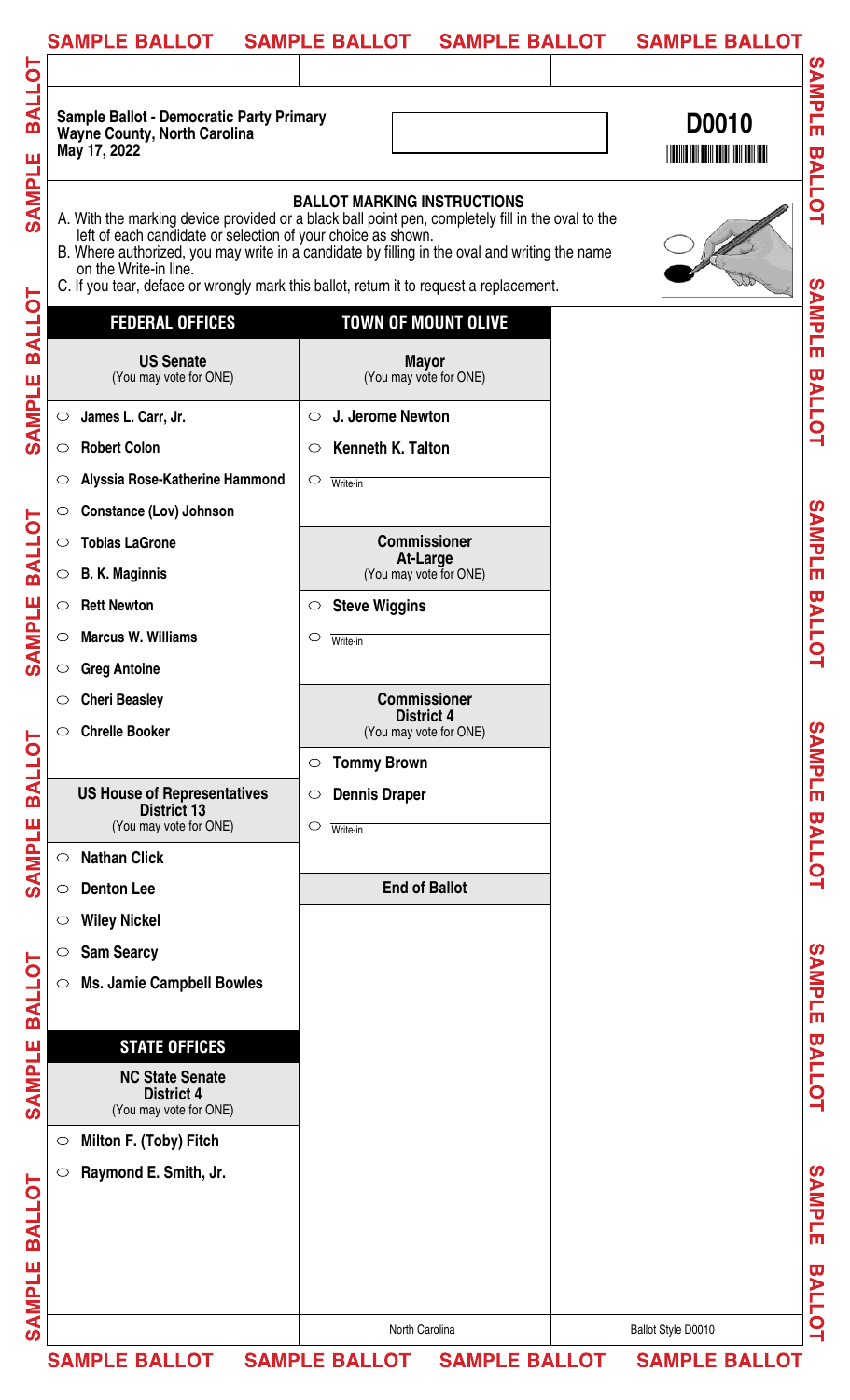| <b>SAMPLE BALLOT</b>                                                                                   | <b>SAMPLE BALLOT</b><br><b>SAMPLE BALLOT</b>                                                                                                                                                                                                                                                                                        | <b>SAMPLE BALLOT</b>    |
|--------------------------------------------------------------------------------------------------------|-------------------------------------------------------------------------------------------------------------------------------------------------------------------------------------------------------------------------------------------------------------------------------------------------------------------------------------|-------------------------|
| <b>Sample Ballot - Democratic Party Primary</b><br><b>Wayne County, North Carolina</b><br>May 17, 2022 |                                                                                                                                                                                                                                                                                                                                     | <b>SAMPLE</b><br>D0011  |
| left of each candidate or selection of your choice as shown.<br>on the Write-in line.                  | <b>BALLOT MARKING INSTRUCTIONS</b><br>A. With the marking device provided or a black ball point pen, completely fill in the oval to the<br>B. Where authorized, you may write in a candidate by filling in the oval and writing the name<br>C. If you tear, deface or wrongly mark this ballot, return it to request a replacement. | <b>BALLOT</b>           |
| <b>FEDERAL OFFICES</b>                                                                                 | <b>TOWN OF MOUNT OLIVE</b>                                                                                                                                                                                                                                                                                                          | <b>SAMPLE</b>           |
| <b>US Senate</b><br>(You may vote for ONE)                                                             | <b>Mayor</b><br>(You may vote for ONE)                                                                                                                                                                                                                                                                                              |                         |
| James L. Carr, Jr.<br>$\circ$                                                                          | J. Jerome Newton<br>$\circ$                                                                                                                                                                                                                                                                                                         | <b>BALLOT</b>           |
| <b>Robert Colon</b><br>$\circ$                                                                         | Kenneth K. Talton<br>$\circ$                                                                                                                                                                                                                                                                                                        |                         |
| Alyssia Rose-Katherine Hammond<br>$\circ$                                                              | $\circ$<br>Write-in                                                                                                                                                                                                                                                                                                                 |                         |
| <b>Constance (Lov) Johnson</b><br>$\circ$                                                              |                                                                                                                                                                                                                                                                                                                                     |                         |
| <b>Tobias LaGrone</b><br>$\circ$                                                                       | <b>Commissioner</b>                                                                                                                                                                                                                                                                                                                 | SAMPLE                  |
| <b>B. K. Maginnis</b><br>$\circ$                                                                       | <b>At-Large</b><br>(You may vote for ONE)                                                                                                                                                                                                                                                                                           |                         |
| <b>Rett Newton</b><br>$\circ$                                                                          | <b>Steve Wiggins</b><br>$\circ$                                                                                                                                                                                                                                                                                                     |                         |
| <b>Marcus W. Williams</b><br>$\circ$                                                                   | $\circ$<br>Write-in                                                                                                                                                                                                                                                                                                                 | <b>BALLOT</b>           |
| <b>Greg Antoine</b><br>$\circ$                                                                         |                                                                                                                                                                                                                                                                                                                                     |                         |
| <b>Cheri Beasley</b><br>$\circ$                                                                        | <b>Commissioner</b>                                                                                                                                                                                                                                                                                                                 |                         |
| <b>Chrelle Booker</b><br>$\circ$                                                                       | <b>District 4</b><br>(You may vote for ONE)                                                                                                                                                                                                                                                                                         |                         |
|                                                                                                        | <b>Tommy Brown</b><br>$\circ$                                                                                                                                                                                                                                                                                                       | SAMPLE                  |
| <b>US House of Representatives</b>                                                                     | <b>Dennis Draper</b><br>$\circ$                                                                                                                                                                                                                                                                                                     |                         |
| <b>District 3</b><br>(You may vote for ONE)                                                            | $\circ$<br>Write-in                                                                                                                                                                                                                                                                                                                 |                         |
| <b>Barbara D. Gaskins</b><br>$\circ$                                                                   |                                                                                                                                                                                                                                                                                                                                     | <b>BALLOT</b>           |
| <b>Joe Swartz</b><br>$\bigcirc$                                                                        | <b>End of Ballot</b>                                                                                                                                                                                                                                                                                                                |                         |
|                                                                                                        |                                                                                                                                                                                                                                                                                                                                     |                         |
| <b>STATE OFFICES</b>                                                                                   |                                                                                                                                                                                                                                                                                                                                     |                         |
| <b>NC State Senate</b><br><b>District 4</b><br>(You may vote for ONE)                                  |                                                                                                                                                                                                                                                                                                                                     | SAMPLE                  |
| Milton F. (Toby) Fitch<br>$\circ$                                                                      |                                                                                                                                                                                                                                                                                                                                     |                         |
| Raymond E. Smith, Jr.<br>$\circ$                                                                       |                                                                                                                                                                                                                                                                                                                                     | <b>BALLOT</b>           |
|                                                                                                        |                                                                                                                                                                                                                                                                                                                                     |                         |
|                                                                                                        |                                                                                                                                                                                                                                                                                                                                     |                         |
|                                                                                                        |                                                                                                                                                                                                                                                                                                                                     |                         |
|                                                                                                        |                                                                                                                                                                                                                                                                                                                                     | SAMPLE                  |
|                                                                                                        |                                                                                                                                                                                                                                                                                                                                     |                         |
|                                                                                                        |                                                                                                                                                                                                                                                                                                                                     | $\overline{\mathbf{u}}$ |
|                                                                                                        |                                                                                                                                                                                                                                                                                                                                     | <b>ALLOT</b>            |
|                                                                                                        | North Carolina                                                                                                                                                                                                                                                                                                                      | Ballot Style D0011      |
| <b>SAMPLE BALLOT</b>                                                                                   | <b>SAMPLE BALLOT</b><br><b>SAMPLE BALLOT</b>                                                                                                                                                                                                                                                                                        | <b>SAMPLE BALLOT</b>    |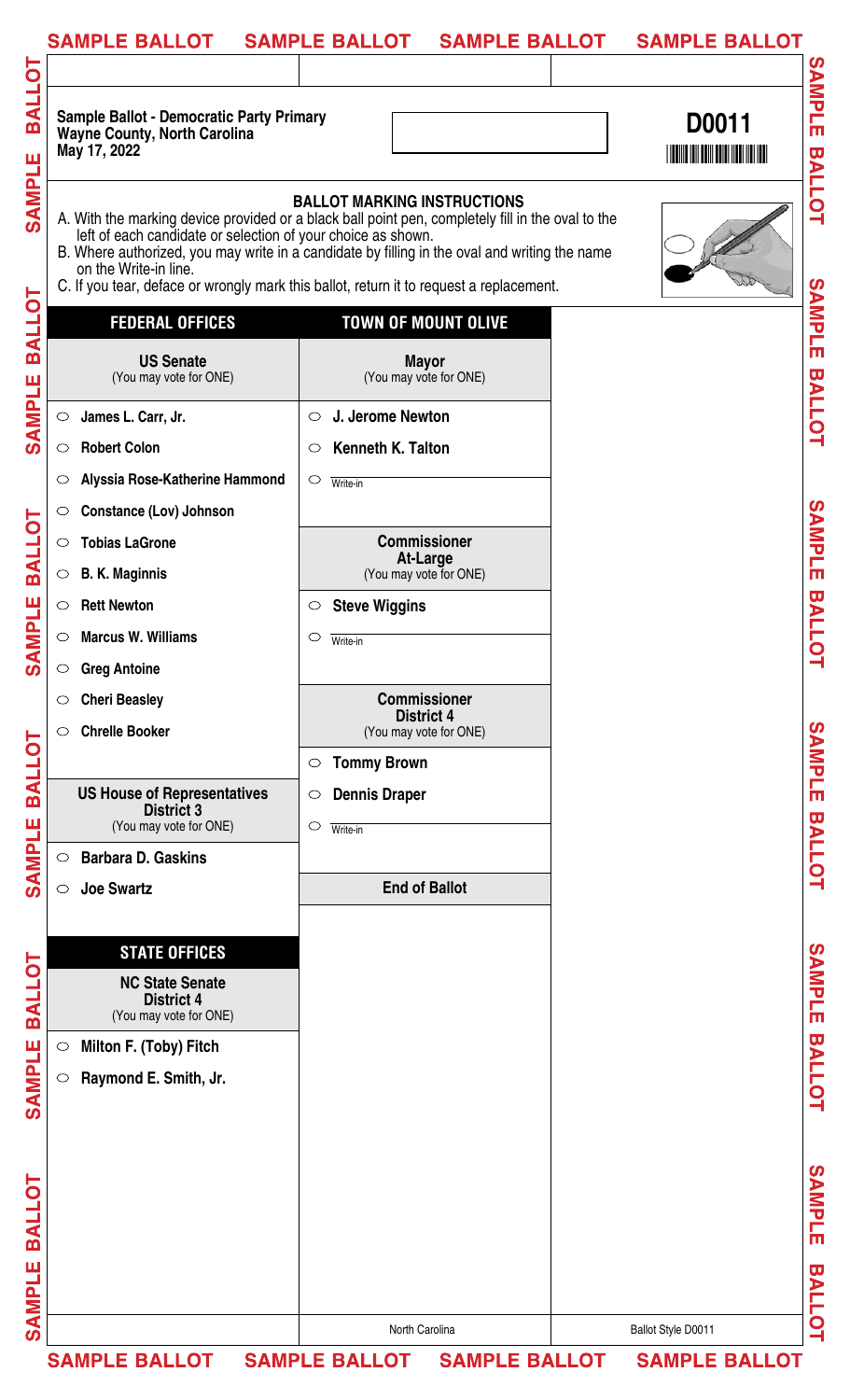| SAMPLE BALLOT SAMPLE BALLOT                                                                            | <b>SAMPLE BALLOT</b>                                                                                                                                                                                                               | <b>SAMPLE BALLOT</b> |
|--------------------------------------------------------------------------------------------------------|------------------------------------------------------------------------------------------------------------------------------------------------------------------------------------------------------------------------------------|----------------------|
| <b>Sample Ballot - Republican Party Primary</b><br><b>Wayne County, North Carolina</b><br>May 17, 2022 |                                                                                                                                                                                                                                    | R0012                |
| left of each candidate or selection of your choice as shown.                                           | <b>BALLOT MARKING INSTRUCTIONS</b><br>A. With the marking device provided or a black ball point pen, completely fill in the oval to the<br>B. If you tear, deface or wrongly mark this ballot, return it to request a replacement. |                      |
| <b>FEDERAL OFFICES</b>                                                                                 | <b>STATE OFFICES</b>                                                                                                                                                                                                               |                      |
| <b>US Senate</b><br>(You may vote for ONE)                                                             | <b>NC Supreme Court</b><br><b>Associate Justice - Seat 5</b><br>(You may vote for ONE)                                                                                                                                             |                      |
| Marjorie K. Eastman<br>$\bigcirc$                                                                      | Victoria E. Prince<br>$\circ$                                                                                                                                                                                                      |                      |
| <b>David Flaherty</b><br>$\circ$                                                                       | April C. Wood<br>$\circ$                                                                                                                                                                                                           |                      |
| <b>Benjamin E. Griffiths</b><br>$\circ$                                                                | <b>Trey Allen</b><br>$\circ$                                                                                                                                                                                                       |                      |
| Kenneth Harper, Jr.<br>$\circ$                                                                         |                                                                                                                                                                                                                                    |                      |
| <b>Pat McCrory</b><br>$\circ$                                                                          | <b>NC Court of Appeals Judge</b>                                                                                                                                                                                                   |                      |
| <b>Charles Kenneth Moss</b><br>$\circ$                                                                 | Seat 9<br>(You may vote for ONE)                                                                                                                                                                                                   |                      |
| <b>Lichia Sibhatu</b><br>$\circ$                                                                       | <b>Beth Freshwater Smith</b><br>$\circ$                                                                                                                                                                                            |                      |
| <b>Debora Tshiovo</b><br>$\circ$                                                                       | <b>Donna Stroud</b><br>$\circ$                                                                                                                                                                                                     |                      |
| <b>Mark Walker</b><br>$\circ$                                                                          |                                                                                                                                                                                                                                    |                      |
| <b>Jen Banwart</b><br>$\circ$                                                                          | <b>NC Court of Appeals Judge</b>                                                                                                                                                                                                   |                      |
| Ms. Lee A. Brian<br>$\circ$                                                                            | Seat 11<br>(You may vote for ONE)                                                                                                                                                                                                  |                      |
| <b>Leonard L. Bryant</b><br>$\circ$                                                                    | Michael J. Stading<br>$\circ$                                                                                                                                                                                                      |                      |
| <b>Ted Budd</b><br>$\circ$                                                                             | <b>Charlton L. Allen</b><br>$\circ$                                                                                                                                                                                                |                      |
| <b>Drew Bulecza</b><br>$\bigcirc$                                                                      |                                                                                                                                                                                                                                    |                      |
|                                                                                                        | <b>NC State Senate</b>                                                                                                                                                                                                             |                      |
| <b>US House of Representatives</b>                                                                     | <b>District 4</b><br>(You may vote for ONE)                                                                                                                                                                                        |                      |
| <b>District 13</b><br>(You may vote for ONE)                                                           | Joe Democko<br>$\circ$                                                                                                                                                                                                             |                      |
| <b>Kelly Kathleen Daughtry</b>                                                                         | <b>Buck Newton</b><br>$\circ$                                                                                                                                                                                                      |                      |
| <b>Renee Ellmers</b><br>$\circ$                                                                        |                                                                                                                                                                                                                                    |                      |
| <b>Bo Hines</b><br>$\circ$                                                                             | <b>NONPARTISAN OFFICES</b>                                                                                                                                                                                                         |                      |
| <b>Kent Keirsey</b><br>$\circlearrowright$                                                             | <b>Board of Education</b>                                                                                                                                                                                                          |                      |
| <b>Jessica Morel</b><br>$\circ$                                                                        | <b>District 1</b><br>(You may vote for ONE)                                                                                                                                                                                        |                      |
| <b>Chad Slotta</b><br>$\bigcirc$                                                                       | <b>Andrew Steadman</b><br>$\circ$                                                                                                                                                                                                  |                      |
| <b>Kevin Alan Wolff</b><br>$\circ$                                                                     | <b>Christina Watts</b><br>$\circ$                                                                                                                                                                                                  |                      |
| <b>DeVan Barbour</b>                                                                                   | <b>Chris West</b><br>$\circ$                                                                                                                                                                                                       |                      |
|                                                                                                        |                                                                                                                                                                                                                                    |                      |
|                                                                                                        | <b>End of Ballot</b>                                                                                                                                                                                                               |                      |
|                                                                                                        |                                                                                                                                                                                                                                    |                      |
|                                                                                                        |                                                                                                                                                                                                                                    |                      |
|                                                                                                        |                                                                                                                                                                                                                                    |                      |
|                                                                                                        |                                                                                                                                                                                                                                    |                      |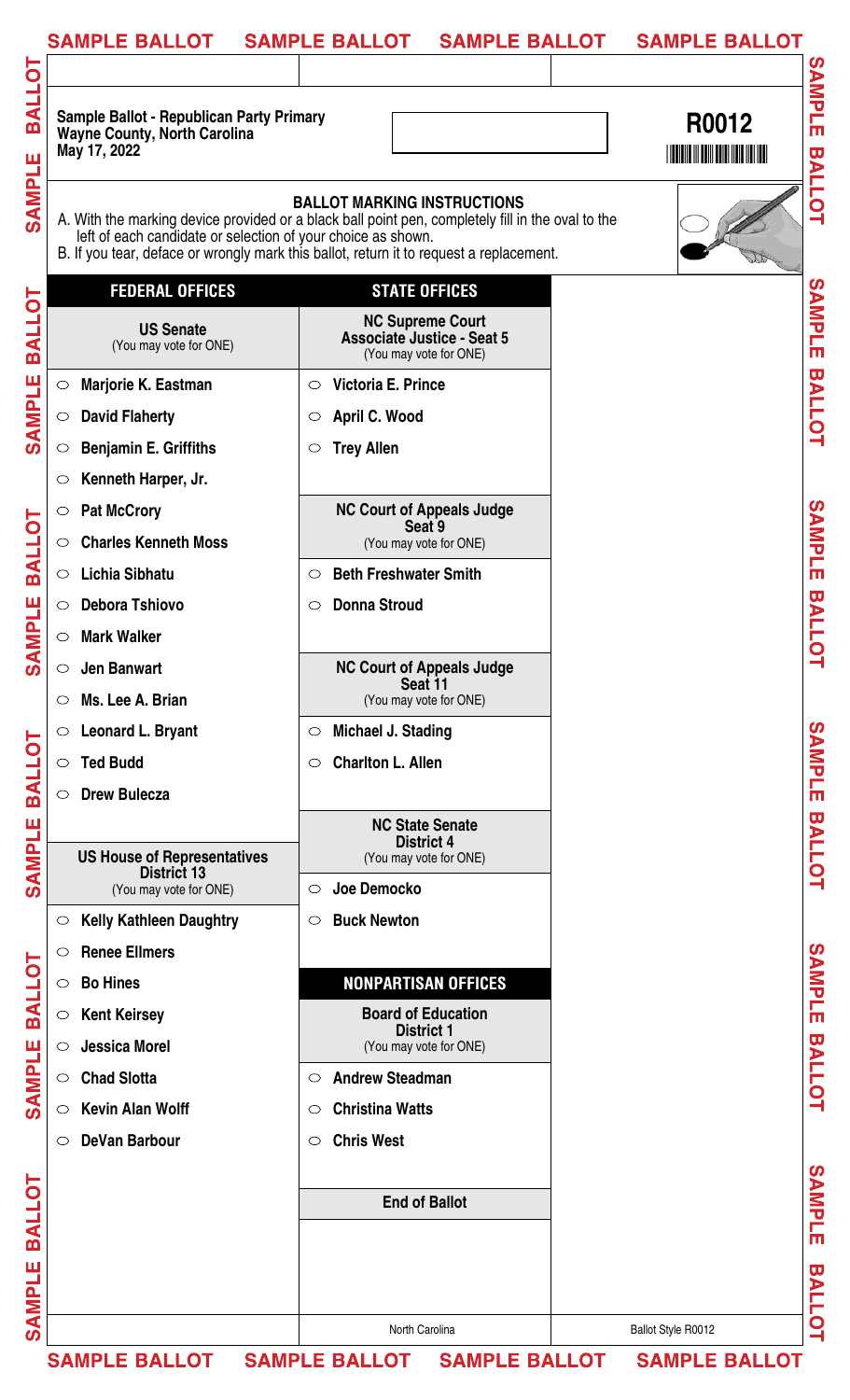|                         | <b>SAMPLE BALLOT</b>                                                                                                                                                                                                                                         |                     | <b>SAMPLE BALLOT</b><br><b>SAMPLE BALLOT</b>                                           | <b>SAMPLE BALLOT</b> |               |
|-------------------------|--------------------------------------------------------------------------------------------------------------------------------------------------------------------------------------------------------------------------------------------------------------|---------------------|----------------------------------------------------------------------------------------|----------------------|---------------|
|                         |                                                                                                                                                                                                                                                              |                     |                                                                                        |                      | ၯ             |
| <b>BALLO</b><br>ш       | <b>Sample Ballot - Republican Party Primary</b><br><b>Wayne County, North Carolina</b><br>May 17, 2022                                                                                                                                                       |                     |                                                                                        | R0013                | <b>AMPLE</b>  |
| <b>RINIAS</b>           | A. With the marking device provided or a black ball point pen, completely fill in the oval to the<br>left of each candidate or selection of your choice as shown.<br>B. If you tear, deface or wrongly mark this ballot, return it to request a replacement. |                     | <b>BALLOT MARKING INSTRUCTIONS</b>                                                     |                      | <b>BALLOT</b> |
|                         | <b>FEDERAL OFFICES</b>                                                                                                                                                                                                                                       |                     | <b>STATE OFFICES</b>                                                                   |                      |               |
| <b>LOTRE</b>            | <b>US Senate</b><br>(You may vote for ONE)                                                                                                                                                                                                                   |                     | <b>NC Supreme Court</b><br><b>Associate Justice - Seat 5</b><br>(You may vote for ONE) |                      | SAMPLE        |
|                         | Marjorie K. Eastman<br>$\bigcirc$                                                                                                                                                                                                                            | $\circ$             | Victoria E. Prince                                                                     |                      |               |
| <b>SAMPLE</b>           | <b>David Flaherty</b><br>$\circ$                                                                                                                                                                                                                             | $\circlearrowright$ | April C. Wood                                                                          |                      | <b>BALLOT</b> |
|                         | <b>Benjamin E. Griffiths</b><br>$\circ$                                                                                                                                                                                                                      | $\circ$             | <b>Trey Allen</b>                                                                      |                      |               |
|                         | Kenneth Harper, Jr.<br>$\circ$                                                                                                                                                                                                                               |                     |                                                                                        |                      |               |
|                         | <b>Pat McCrory</b><br>$\bigcirc$                                                                                                                                                                                                                             |                     | <b>NC Court of Appeals Judge</b>                                                       |                      |               |
|                         | <b>Charles Kenneth Moss</b><br>$\circ$                                                                                                                                                                                                                       |                     | Seat 9<br>(You may vote for ONE)                                                       |                      | SAMPLE        |
| <b>BALLOT</b>           | <b>Lichia Sibhatu</b><br>$\circ$                                                                                                                                                                                                                             | $\circ$             | <b>Beth Freshwater Smith</b>                                                           |                      |               |
|                         | <b>Debora Tshiovo</b><br>$\circ$                                                                                                                                                                                                                             | $\circ$             | <b>Donna Stroud</b>                                                                    |                      |               |
| <b>North</b>            | <b>Mark Walker</b>                                                                                                                                                                                                                                           |                     |                                                                                        |                      | <b>BALLO</b>  |
| $\overline{\mathbf{A}}$ | <b>Jen Banwart</b><br>$\circ$                                                                                                                                                                                                                                |                     | <b>NC Court of Appeals Judge</b>                                                       |                      | $\mathbf{Q}$  |
|                         | Ms. Lee A. Brian<br>$\circ$                                                                                                                                                                                                                                  |                     | Seat 11<br>(You may vote for ONE)                                                      |                      |               |
|                         | Leonard L. Bryant<br>$\circ$                                                                                                                                                                                                                                 | $\circ$             | Michael J. Stading                                                                     |                      |               |
| <b>TOJARE</b>           | <b>Ted Budd</b><br>$\circ$                                                                                                                                                                                                                                   | $\circ$             | <b>Charlton L. Allen</b>                                                               |                      | SAMPLE        |
|                         | <b>Drew Bulecza</b><br>$\bigcirc$                                                                                                                                                                                                                            |                     |                                                                                        |                      |               |
|                         |                                                                                                                                                                                                                                                              |                     | <b>NC State Senate</b>                                                                 |                      |               |
| <b>SAMPLE</b>           | <b>US House of Representatives</b>                                                                                                                                                                                                                           |                     | <b>District 4</b><br>(You may vote for ONE)                                            |                      | <b>BALLOT</b> |
|                         | <b>District 13</b><br>(You may vote for ONE)                                                                                                                                                                                                                 | $\circ$             | Joe Democko                                                                            |                      |               |
|                         | <b>Kelly Kathleen Daughtry</b><br>$\circ$                                                                                                                                                                                                                    | $\circ$             | <b>Buck Newton</b>                                                                     |                      |               |
|                         | <b>Renee Ellmers</b><br>$\circ$                                                                                                                                                                                                                              |                     |                                                                                        |                      |               |
|                         | <b>Bo Hines</b><br>$\circ$                                                                                                                                                                                                                                   |                     | <b>End of Ballot</b>                                                                   |                      |               |
| <b>TOTIAR</b>           | <b>Kent Keirsey</b><br>$\bigcirc$                                                                                                                                                                                                                            |                     |                                                                                        |                      | SAMPLE        |
|                         | <b>Jessica Morel</b><br>$\circ$                                                                                                                                                                                                                              |                     |                                                                                        |                      |               |
| <b>SAMPLE</b>           | <b>Chad Slotta</b><br>$\bigcirc$                                                                                                                                                                                                                             |                     |                                                                                        |                      | <b>BALLOT</b> |
|                         | <b>Kevin Alan Wolff</b><br>$\circ$                                                                                                                                                                                                                           |                     |                                                                                        |                      |               |
|                         | <b>DeVan Barbour</b><br>$\circ$                                                                                                                                                                                                                              |                     |                                                                                        |                      |               |
|                         |                                                                                                                                                                                                                                                              |                     |                                                                                        |                      |               |
|                         |                                                                                                                                                                                                                                                              |                     |                                                                                        |                      |               |
| <b>PALLOT</b>           |                                                                                                                                                                                                                                                              |                     |                                                                                        |                      | SAMPLE        |
| ш                       |                                                                                                                                                                                                                                                              |                     |                                                                                        |                      |               |
|                         |                                                                                                                                                                                                                                                              |                     |                                                                                        |                      |               |
| <b>RIMPS</b>            |                                                                                                                                                                                                                                                              |                     | North Carolina                                                                         | Ballot Style R0013   | <b>BALLOT</b> |
|                         | <b>SAMPLE BALLOT</b>                                                                                                                                                                                                                                         |                     | SAMPLE BALLOT SAMPLE BALLOT                                                            | <b>SAMPLE BALLOT</b> |               |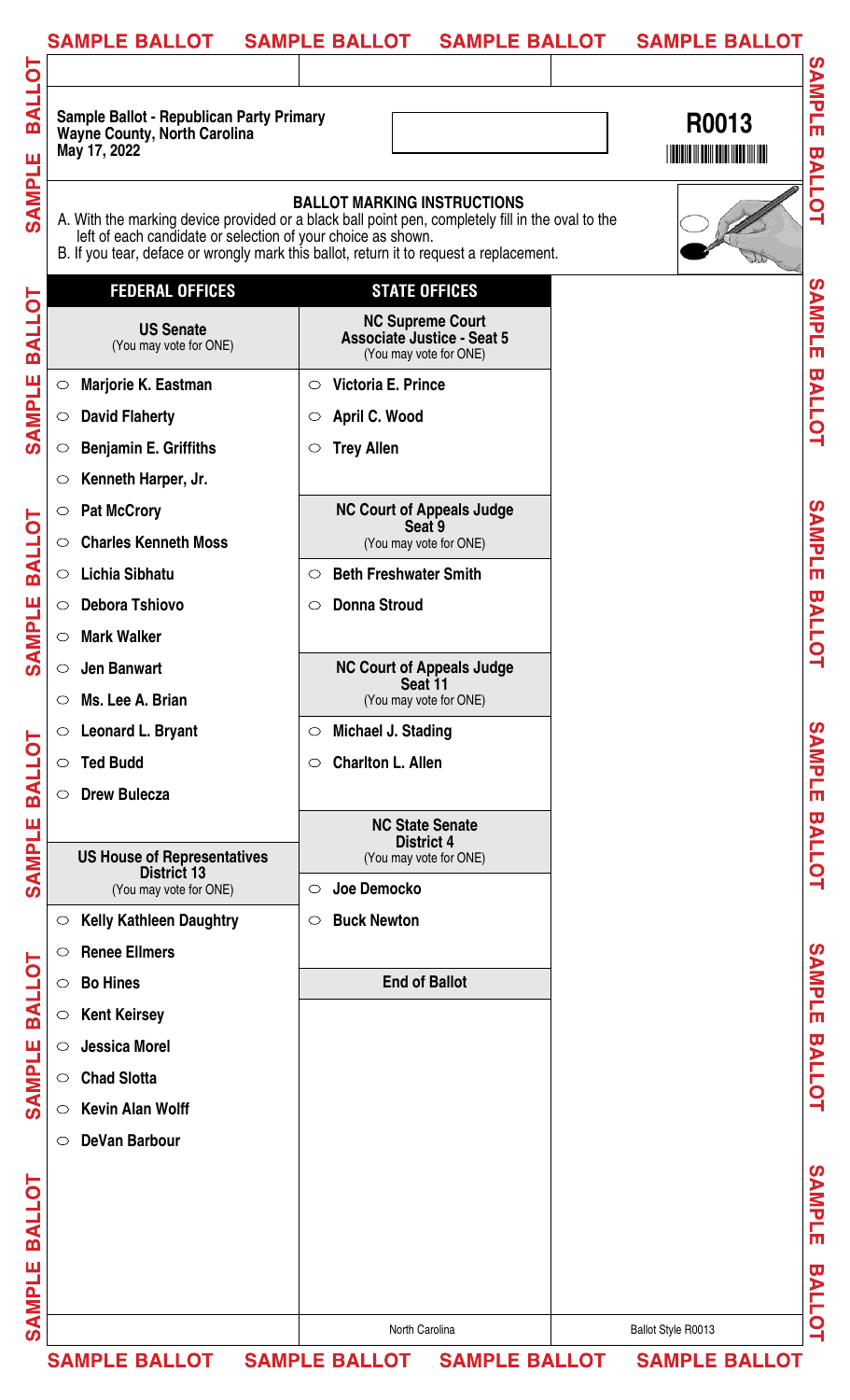|               | <b>SAMPLE BALLOT</b>                                                                                                                                                                                                                                         | <b>SAMPLE BALLOT</b>                                        | <b>SAMPLE BALLOT</b> | <b>SAMPLE BALLOT</b> |                         |
|---------------|--------------------------------------------------------------------------------------------------------------------------------------------------------------------------------------------------------------------------------------------------------------|-------------------------------------------------------------|----------------------|----------------------|-------------------------|
|               |                                                                                                                                                                                                                                                              |                                                             |                      |                      |                         |
| <b>LOJIAR</b> | Sample Ballot - Republican Party Primary<br><b>Wayne County, North Carolina</b><br>May 17, 2022                                                                                                                                                              |                                                             |                      | R0014                | <b>SAMPLE</b>           |
| <b>SAMPLE</b> | A. With the marking device provided or a black ball point pen, completely fill in the oval to the<br>left of each candidate or selection of your choice as shown.<br>B. If you tear, deface or wrongly mark this ballot, return it to request a replacement. | <b>BALLOT MARKING INSTRUCTIONS</b>                          |                      |                      | <b>BALLOT</b>           |
| Ō             | <b>FEDERAL OFFICES</b>                                                                                                                                                                                                                                       | <b>NC Court of Appeals Judge</b><br>Seat 9                  |                      |                      |                         |
| <b>TTVB</b>   | <b>US Senate</b><br>(You may vote for ONE)                                                                                                                                                                                                                   | (You may vote for ONE)                                      |                      |                      | SAMPLE                  |
|               |                                                                                                                                                                                                                                                              | <b>Beth Freshwater Smith</b><br>$\circ$                     |                      |                      |                         |
| <b>SAMPLE</b> | Marjorie K. Eastman<br>$\bigcirc$                                                                                                                                                                                                                            | <b>Donna Stroud</b><br>$\circ$                              |                      |                      | <b>BALLOT</b>           |
|               | <b>David Flaherty</b><br>$\circ$                                                                                                                                                                                                                             |                                                             |                      |                      |                         |
|               | <b>Benjamin E. Griffiths</b><br>$\circ$                                                                                                                                                                                                                      | <b>NC Court of Appeals Judge</b><br>Seat 11                 |                      |                      |                         |
|               | Kenneth Harper, Jr.<br>$\circ$                                                                                                                                                                                                                               | (You may vote for ONE)                                      |                      |                      |                         |
| <b>BALLOT</b> | <b>Pat McCrory</b><br>$\circ$                                                                                                                                                                                                                                | Michael J. Stading<br>$\circ$                               |                      |                      | SAMPLE                  |
|               | <b>Charles Kenneth Moss</b><br>$\circ$                                                                                                                                                                                                                       | <b>Charlton L. Allen</b><br>$\circ$                         |                      |                      |                         |
|               | Lichia Sibhatu<br>$\circ$                                                                                                                                                                                                                                    |                                                             |                      |                      |                         |
| <b>MPLE</b>   | <b>Debora Tshiovo</b><br>$\circ$                                                                                                                                                                                                                             | <b>NC State Senate</b><br><b>District 4</b>                 |                      |                      | <b>BALLOT</b>           |
| ≴             | <b>Mark Walker</b><br>$\circ$                                                                                                                                                                                                                                | (You may vote for ONE)                                      |                      |                      |                         |
|               | <b>Jen Banwart</b><br>$\circ$                                                                                                                                                                                                                                | Joe Democko<br>$\circ$                                      |                      |                      |                         |
|               | Ms. Lee A. Brian<br>$\circ$                                                                                                                                                                                                                                  | <b>Buck Newton</b><br>$\circ$                               |                      |                      |                         |
|               | Leonard L. Bryant<br>$\circ$                                                                                                                                                                                                                                 |                                                             |                      |                      | SAMPLE                  |
| <b>BALLOT</b> | <b>Ted Budd</b><br>$\bigcirc$                                                                                                                                                                                                                                | <b>NONPARTISAN OFFICES</b><br><b>Board of Education</b>     |                      |                      |                         |
|               | <b>Drew Bulecza</b><br>$\circ$                                                                                                                                                                                                                               | <b>District 1</b>                                           |                      |                      |                         |
| <b>SAMPLE</b> | <b>US House of Representatives</b>                                                                                                                                                                                                                           | (You may vote for ONE)<br><b>Andrew Steadman</b><br>$\circ$ |                      |                      | <b>BALLOT</b>           |
|               | <b>District 3</b><br>(You may vote for ONE)                                                                                                                                                                                                                  | <b>Christina Watts</b><br>$\circ$                           |                      |                      |                         |
|               | $\circ$                                                                                                                                                                                                                                                      | <b>Chris West</b><br>$\circ$                                |                      |                      |                         |
|               | <b>Tony Cowden</b><br><b>Eric Earhart</b><br>$\circ$                                                                                                                                                                                                         |                                                             |                      |                      |                         |
|               | <b>Brian Michael Friend</b><br>$\circ$                                                                                                                                                                                                                       | <b>End of Ballot</b>                                        |                      |                      |                         |
| <b>BALLOT</b> | <b>Greg Murphy</b><br>$\bigcirc$                                                                                                                                                                                                                             |                                                             |                      |                      | SAMPLE                  |
|               | George J. Papastrat<br>$\circ$                                                                                                                                                                                                                               |                                                             |                      |                      |                         |
| <b>SAMPLE</b> |                                                                                                                                                                                                                                                              |                                                             |                      |                      | <b>BALLOT</b>           |
|               | <b>STATE OFFICES</b>                                                                                                                                                                                                                                         |                                                             |                      |                      |                         |
|               | <b>NC Supreme Court</b><br>Associate Justice - Seat 5<br>(You may vote for ONE)                                                                                                                                                                              |                                                             |                      |                      |                         |
|               | Victoria E. Prince<br>$\circ$                                                                                                                                                                                                                                |                                                             |                      |                      |                         |
| <b>TOJIAR</b> | April C. Wood<br>$\circ$                                                                                                                                                                                                                                     |                                                             |                      |                      | <b>SAMPLE</b>           |
| щ             | <b>Trey Allen</b><br>$\circ$                                                                                                                                                                                                                                 |                                                             |                      |                      | $\overline{\mathbf{u}}$ |
|               |                                                                                                                                                                                                                                                              |                                                             |                      |                      |                         |
| <b>SAMPI</b>  |                                                                                                                                                                                                                                                              | North Carolina                                              |                      | Ballot Style R0014   | <b>ALLOT</b>            |
|               | <b>SAMPLE BALLOT</b>                                                                                                                                                                                                                                         | <b>SAMPLE BALLOT</b>                                        | <b>SAMPLE BALLOT</b> | <b>SAMPLE BALLOT</b> |                         |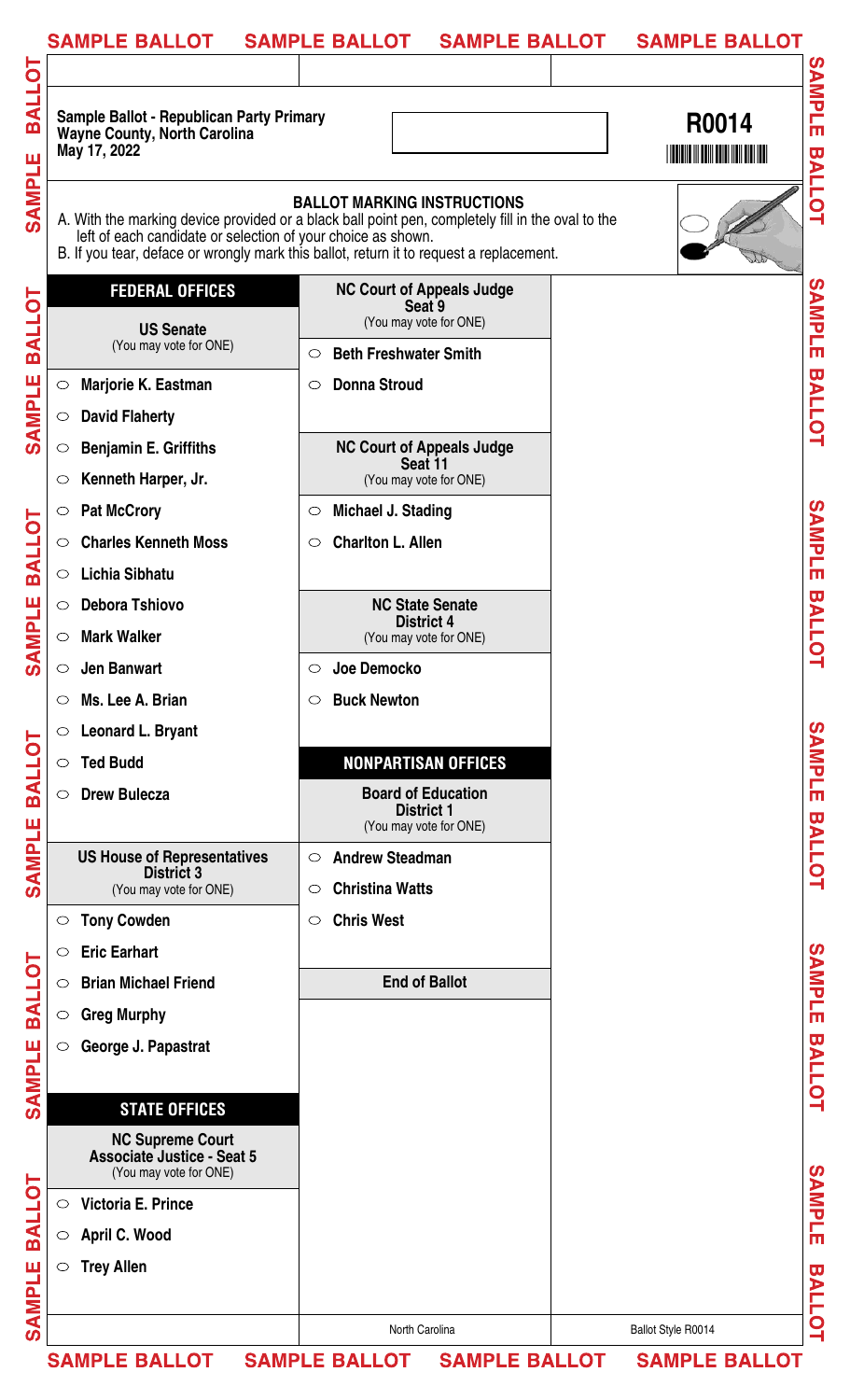|               | <b>SAMPLE BALLOT</b>                                                                                                                                                                                                                                         | <b>SAMPLE BALLOT</b>                        | <b>SAMPLE BALLOT</b> | <b>SAMPLE BALLOT</b> |                         |
|---------------|--------------------------------------------------------------------------------------------------------------------------------------------------------------------------------------------------------------------------------------------------------------|---------------------------------------------|----------------------|----------------------|-------------------------|
|               |                                                                                                                                                                                                                                                              |                                             |                      |                      |                         |
| <b>BALLOT</b> | <b>Sample Ballot - Republican Party Primary</b><br><b>Wayne County, North Carolina</b><br>May 17, 2022                                                                                                                                                       |                                             |                      | R0015                | SAMPLE                  |
| <b>SAMPLE</b> | A. With the marking device provided or a black ball point pen, completely fill in the oval to the<br>left of each candidate or selection of your choice as shown.<br>B. If you tear, deface or wrongly mark this ballot, return it to request a replacement. | <b>BALLOT MARKING INSTRUCTIONS</b>          |                      |                      | <b>BALLOT</b>           |
|               | <b>FEDERAL OFFICES</b>                                                                                                                                                                                                                                       | <b>NC Court of Appeals Judge</b>            |                      |                      |                         |
| <b>BALLOT</b> | <b>US Senate</b>                                                                                                                                                                                                                                             | Seat 9<br>(You may vote for ONE)            |                      |                      | SAMPLE                  |
|               | (You may vote for ONE)                                                                                                                                                                                                                                       | <b>Beth Freshwater Smith</b><br>$\circ$     |                      |                      |                         |
|               | Marjorie K. Eastman<br>$\bigcirc$                                                                                                                                                                                                                            | <b>Donna Stroud</b><br>$\circ$              |                      |                      |                         |
| <b>SAMPLE</b> | <b>David Flaherty</b><br>$\circ$                                                                                                                                                                                                                             |                                             |                      |                      | <b>BALLOT</b>           |
|               | <b>Benjamin E. Griffiths</b><br>$\circ$                                                                                                                                                                                                                      | <b>NC Court of Appeals Judge</b>            |                      |                      |                         |
|               | Kenneth Harper, Jr.<br>$\circ$                                                                                                                                                                                                                               | Seat 11<br>(You may vote for ONE)           |                      |                      |                         |
|               | <b>Pat McCrory</b><br>$\circ$                                                                                                                                                                                                                                | Michael J. Stading<br>$\circ$               |                      |                      |                         |
| <b>BALLOT</b> | <b>Charles Kenneth Moss</b><br>$\circ$                                                                                                                                                                                                                       | <b>Charlton L. Allen</b><br>$\circ$         |                      |                      | SAMPLE                  |
|               | <b>Lichia Sibhatu</b><br>$\circ$                                                                                                                                                                                                                             |                                             |                      |                      |                         |
| <b>NPLE</b>   | <b>Debora Tshiovo</b><br>$\circ$                                                                                                                                                                                                                             | <b>NC State Senate</b><br><b>District 4</b> |                      |                      | <b>BALLOT</b>           |
|               | <b>Mark Walker</b><br>$\bigcirc$                                                                                                                                                                                                                             | (You may vote for ONE)                      |                      |                      |                         |
| ຽ             | <b>Jen Banwart</b><br>$\circ$                                                                                                                                                                                                                                | Joe Democko<br>$\circ$                      |                      |                      |                         |
|               | Ms. Lee A. Brian<br>$\circ$                                                                                                                                                                                                                                  | <b>Buck Newton</b><br>$\circ$               |                      |                      |                         |
|               | Leonard L. Bryant<br>$\circ$                                                                                                                                                                                                                                 |                                             |                      |                      |                         |
| <b>BALLOT</b> | <b>Ted Budd</b><br>$\circ$                                                                                                                                                                                                                                   | <b>End of Ballot</b>                        |                      |                      | SAMPLE                  |
|               | <b>Drew Bulecza</b><br>$\circ$                                                                                                                                                                                                                               |                                             |                      |                      |                         |
|               |                                                                                                                                                                                                                                                              |                                             |                      |                      |                         |
| <b>SAMPLE</b> | <b>US House of Representatives</b><br><b>District 3</b><br>(You may vote for ONE)                                                                                                                                                                            |                                             |                      |                      | <b>BALLOT</b>           |
|               | <b>Tony Cowden</b><br>$\circ$                                                                                                                                                                                                                                |                                             |                      |                      |                         |
|               | <b>Eric Earhart</b><br>$\circ$                                                                                                                                                                                                                               |                                             |                      |                      |                         |
| <b>BALLOT</b> | <b>Brian Michael Friend</b><br>$\circ$                                                                                                                                                                                                                       |                                             |                      |                      | SAMPLE                  |
|               | <b>Greg Murphy</b><br>$\circ$                                                                                                                                                                                                                                |                                             |                      |                      |                         |
|               | George J. Papastrat<br>$\circ$                                                                                                                                                                                                                               |                                             |                      |                      |                         |
| <b>SAMPLE</b> |                                                                                                                                                                                                                                                              |                                             |                      |                      | <b>BALLOT</b>           |
|               | <b>STATE OFFICES</b>                                                                                                                                                                                                                                         |                                             |                      |                      |                         |
|               | <b>NC Supreme Court</b><br><b>Associate Justice - Seat 5</b><br>(You may vote for ONE)                                                                                                                                                                       |                                             |                      |                      |                         |
| <b>TOTIVE</b> | Victoria E. Prince<br>$\circ$                                                                                                                                                                                                                                |                                             |                      |                      | <b>SAMPLE</b>           |
|               | April C. Wood<br>$\bigcirc$                                                                                                                                                                                                                                  |                                             |                      |                      |                         |
| ш             | <b>Trey Allen</b><br>$\circ$                                                                                                                                                                                                                                 |                                             |                      |                      | $\overline{\mathbf{u}}$ |
| <b>SAMPL</b>  |                                                                                                                                                                                                                                                              |                                             |                      |                      | <b>ALLOT</b>            |
|               |                                                                                                                                                                                                                                                              | North Carolina                              |                      | Ballot Style R0015   |                         |
|               | <b>SAMPLE BALLOT</b>                                                                                                                                                                                                                                         | <b>SAMPLE BALLOT</b>                        | <b>SAMPLE BALLOT</b> | <b>SAMPLE BALLOT</b> |                         |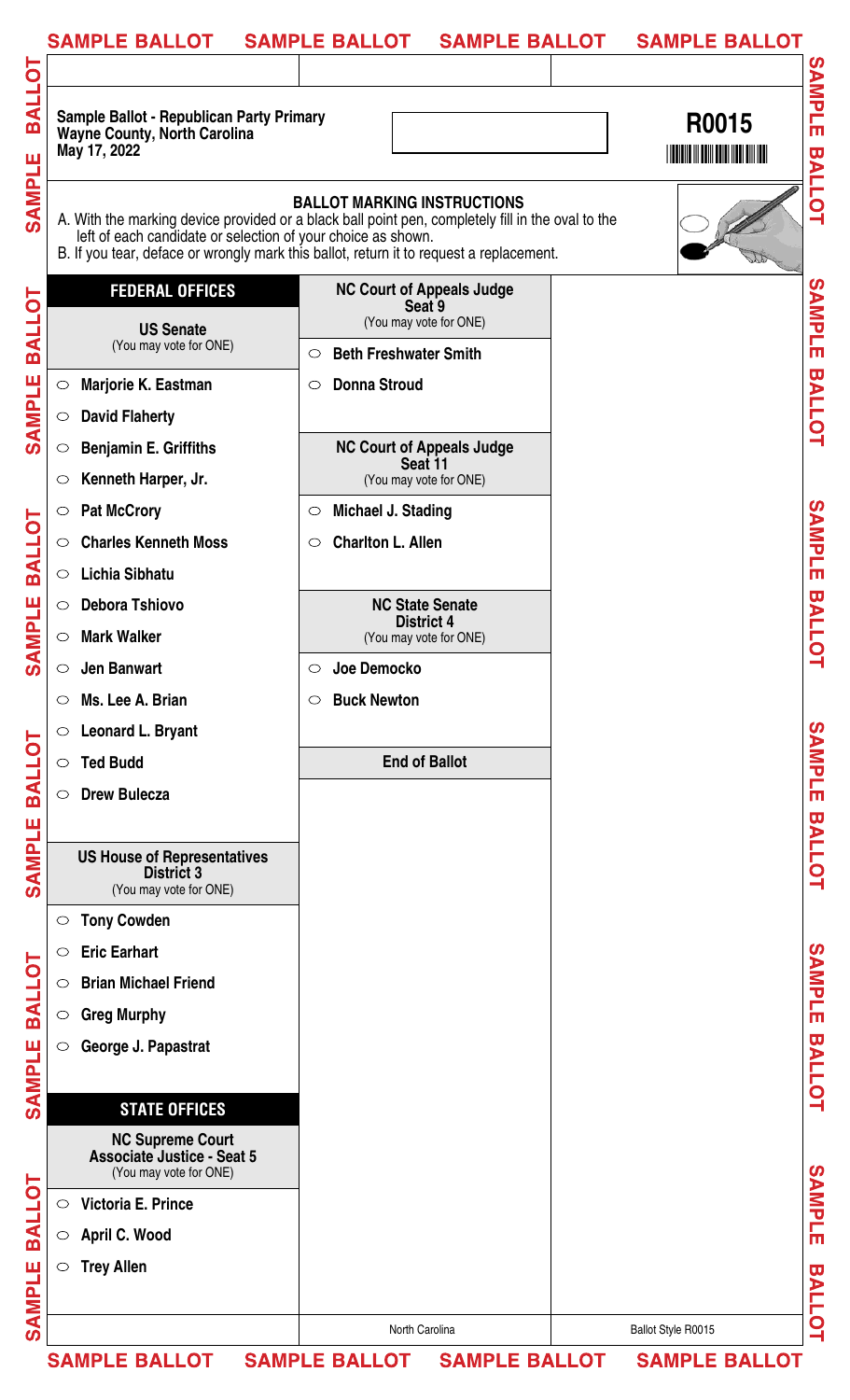| <b>Sample Ballot - Republican Party Primary</b><br><b>Wayne County, North Carolina</b><br>May 17, 2022 |                                                                                                                                                                                                                                    | R0016<br><u>HIINI INI INI INI INI INI INI </u> |
|--------------------------------------------------------------------------------------------------------|------------------------------------------------------------------------------------------------------------------------------------------------------------------------------------------------------------------------------------|------------------------------------------------|
| left of each candidate or selection of your choice as shown.                                           | <b>BALLOT MARKING INSTRUCTIONS</b><br>A. With the marking device provided or a black ball point pen, completely fill in the oval to the<br>B. If you tear, deface or wrongly mark this ballot, return it to request a replacement. |                                                |
| <b>FEDERAL OFFICES</b>                                                                                 | <b>STATE OFFICES</b>                                                                                                                                                                                                               |                                                |
| <b>US Senate</b><br>(You may vote for ONE)                                                             | <b>NC Supreme Court</b><br><b>Associate Justice - Seat 5</b><br>(You may vote for ONE)                                                                                                                                             |                                                |
| Marjorie K. Eastman<br>$\bigcirc$                                                                      | Victoria E. Prince<br>$\circ$                                                                                                                                                                                                      |                                                |
| <b>David Flaherty</b><br>$\bigcirc$                                                                    | April C. Wood<br>$\circlearrowright$                                                                                                                                                                                               |                                                |
| <b>Benjamin E. Griffiths</b><br>$\circ$                                                                | <b>Trey Allen</b><br>$\circ$                                                                                                                                                                                                       |                                                |
| Kenneth Harper, Jr.<br>$\circ$                                                                         |                                                                                                                                                                                                                                    |                                                |
| <b>Pat McCrory</b><br>$\circ$                                                                          | <b>NC Court of Appeals Judge</b>                                                                                                                                                                                                   |                                                |
| <b>Charles Kenneth Moss</b><br>$\bigcirc$                                                              | Seat 9<br>(You may vote for ONE)                                                                                                                                                                                                   |                                                |
| Lichia Sibhatu<br>$\bigcirc$                                                                           | <b>Beth Freshwater Smith</b><br>$\circ$                                                                                                                                                                                            |                                                |
| <b>Debora Tshiovo</b><br>$\circ$                                                                       | <b>Donna Stroud</b><br>$\circ$                                                                                                                                                                                                     |                                                |
| <b>Mark Walker</b><br>$\circ$                                                                          |                                                                                                                                                                                                                                    |                                                |
| <b>Jen Banwart</b><br>$\circ$                                                                          | <b>NC Court of Appeals Judge</b>                                                                                                                                                                                                   |                                                |
| Ms. Lee A. Brian<br>$\circlearrowright$                                                                | Seat 11<br>(You may vote for ONE)                                                                                                                                                                                                  |                                                |
| Leonard L. Bryant<br>$\circ$                                                                           | Michael J. Stading<br>$\circ$                                                                                                                                                                                                      |                                                |
| <b>Ted Budd</b><br>$\circ$                                                                             | <b>Charlton L. Allen</b><br>$\circ$                                                                                                                                                                                                |                                                |
| <b>Drew Bulecza</b><br>$\bigcirc$                                                                      |                                                                                                                                                                                                                                    |                                                |
|                                                                                                        | <b>NC State Senate</b>                                                                                                                                                                                                             |                                                |
| <b>US House of Representatives</b><br><b>District 13</b>                                               | <b>District 4</b><br>(You may vote for ONE)                                                                                                                                                                                        |                                                |
| (You may vote for ONE)                                                                                 | Joe Democko<br>$\circ$                                                                                                                                                                                                             |                                                |
| <b>Kelly Kathleen Daughtry</b><br>$\circ$                                                              | <b>Buck Newton</b><br>$\circ$                                                                                                                                                                                                      |                                                |
| <b>Renee Ellmers</b><br>$\circ$                                                                        |                                                                                                                                                                                                                                    |                                                |
| <b>Bo Hines</b><br>$\circ$                                                                             | <b>NONPARTISAN OFFICES</b>                                                                                                                                                                                                         |                                                |
| <b>Kent Keirsey</b><br>$\bigcirc$                                                                      | <b>Board of Education</b><br><b>District 4</b>                                                                                                                                                                                     |                                                |
| <b>Jessica Morel</b><br>$\circ$                                                                        | (You may vote for ONE)                                                                                                                                                                                                             |                                                |
| <b>Chad Slotta</b><br>$\bigcirc$                                                                       | Willie R. (Bill) Joyner II<br>$\circ$                                                                                                                                                                                              |                                                |
| <b>Kevin Alan Wolff</b><br>$\circ$                                                                     | <b>Doug Wiggins</b><br>$\circlearrowright$                                                                                                                                                                                         |                                                |
| <b>DeVan Barbour</b><br>$\circ$                                                                        | R. J. Allen<br>$\circ$                                                                                                                                                                                                             |                                                |
|                                                                                                        |                                                                                                                                                                                                                                    |                                                |
|                                                                                                        | <b>End of Ballot</b>                                                                                                                                                                                                               |                                                |
|                                                                                                        |                                                                                                                                                                                                                                    |                                                |
|                                                                                                        |                                                                                                                                                                                                                                    |                                                |
|                                                                                                        |                                                                                                                                                                                                                                    |                                                |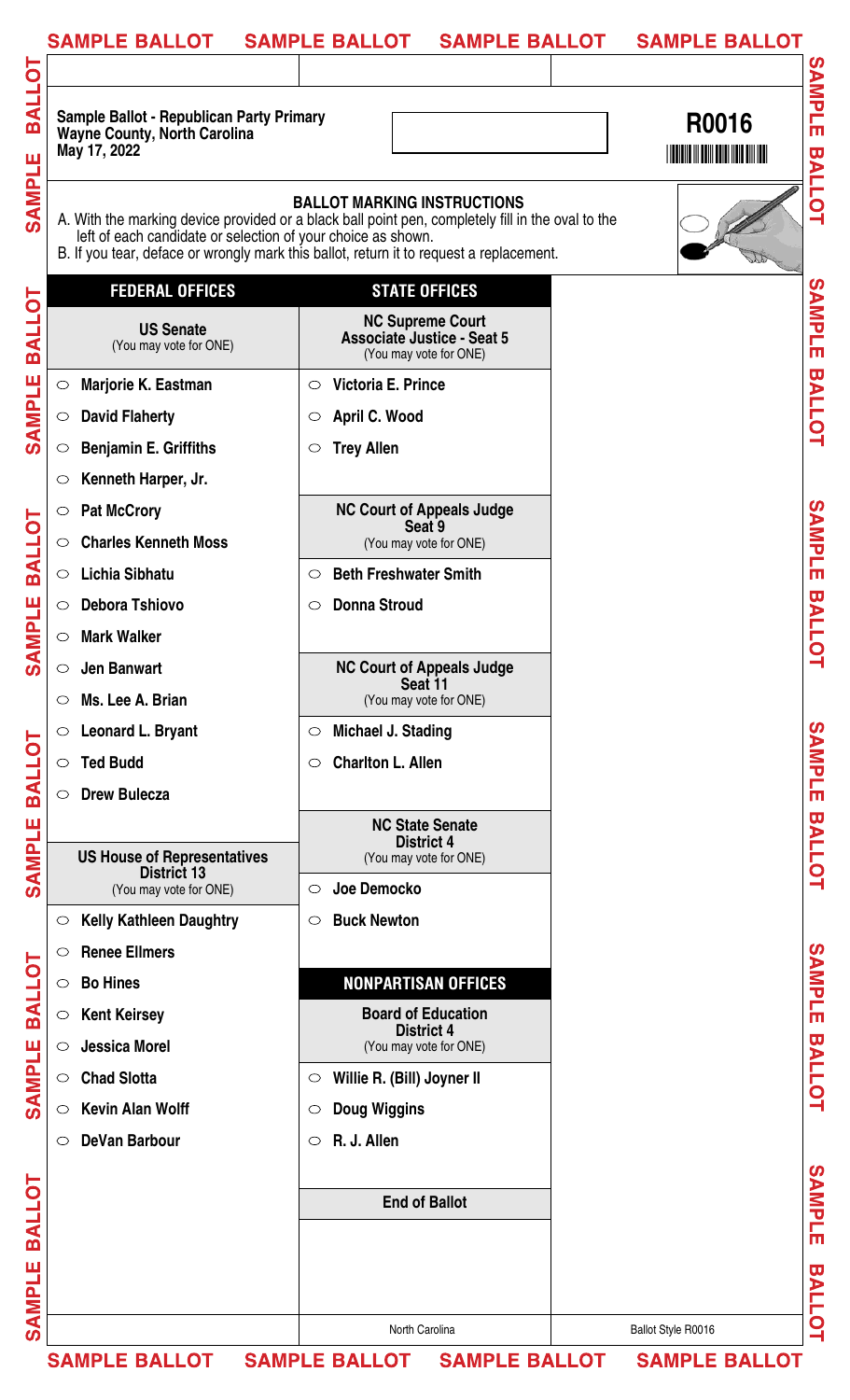| <b>SAMPLE BALLOT</b>                                                                                                                                                                                                                                                                                   | <b>SAMPLE BALLOT</b><br><b>SAMPLE BALLOT</b>                                                                                                                                                                                               | <b>SAMPLE BALLOT</b>                                                                                                                                                                             |
|--------------------------------------------------------------------------------------------------------------------------------------------------------------------------------------------------------------------------------------------------------------------------------------------------------|--------------------------------------------------------------------------------------------------------------------------------------------------------------------------------------------------------------------------------------------|--------------------------------------------------------------------------------------------------------------------------------------------------------------------------------------------------|
| Ō<br>ᆗ<br><b>Sample Ballot - Republican Party Primary</b><br><u>m</u><br><b>Wayne County, North Carolina</b><br>May 17, 2022<br>ш<br><b>SAMI</b><br>left of each candidate or selection of your choice as shown.<br>on the Write-in line.                                                              | <b>BALLOT MARKING INSTRUCTIONS</b><br>A. With the marking device provided or a black ball point pen, completely fill in the oval to the<br>B. Where authorized, you may write in a candidate by filling in the oval and writing the name   | <b>SAMPLE</b><br>R0017<br><u>Manazarta da sensina de la propia de la propia de la propia de la propia de la propia de la propia de la propi</u><br><b>BALLOT</b>                                 |
| <b>TOTISS</b><br><b>FEDERAL OFFICES</b><br><b>US Senate</b><br>(You may vote for ONE)<br><b>SAMPLE</b><br>Marjorie K. Eastman<br>$\bigcirc$                                                                                                                                                            | C. If you tear, deface or wrongly mark this ballot, return it to request a replacement.<br><b>STATE OFFICES</b><br><b>NC Supreme Court</b><br><b>Associate Justice - Seat 5</b><br>(You may vote for ONE)<br>Victoria E. Prince<br>$\circ$ | <b>SAMPLE</b><br><b>Commissioner</b><br><b>At-Large</b><br>(You may vote for ONE)<br><b>BALLOT</b><br><b>Steve Wiggins</b><br>$\circ$<br>$\circ$<br>Write-in                                     |
| <b>David Flaherty</b><br>$\circ$<br><b>Benjamin E. Griffiths</b><br>$\circlearrowright$<br>Kenneth Harper, Jr.<br>$\circ$<br><b>LOJTRE</b><br><b>Pat McCrory</b><br>$\bigcirc$<br><b>Charles Kenneth Moss</b><br>$\circ$<br>ETEM<br><b>Lichia Sibhatu</b><br>$\circ$<br><b>Debora Tshiovo</b>          | April C. Wood<br>$\circ$<br><b>Trey Allen</b><br>$\circ$<br><b>NC Court of Appeals Judge</b><br>Seat 9<br>(You may vote for ONE)<br><b>Beth Freshwater Smith</b><br>$\circ$<br><b>Donna Stroud</b><br>$\circ$                              | <b>Commissioner</b><br><b>District 1</b><br><b>SAMPLE</b><br>(You may vote for ONE)<br><b>Vicky Darden</b><br>$\bigcirc$<br>Andrade Oliver, Sr.<br>$\circ$<br><b>BALL</b><br>$\circ$<br>Write-in |
| ี<br>6<br><b>Mark Walker</b><br>$\circ$<br><b>Jen Banwart</b><br>$\circ$<br>Ms. Lee A. Brian<br>$\circ$<br><b>TOTRE</b><br>Leonard L. Bryant<br>$\circ$<br><b>Ted Budd</b><br>$\circ$<br><b>SAMPLE</b><br><b>Drew Bulecza</b><br>$\circ$                                                               | <b>NC Court of Appeals Judge</b><br>Seat 11<br>(You may vote for ONE)<br>Michael J. Stading<br>$\circ$<br><b>Charlton L. Allen</b><br>$\circ$<br><b>NC State Senate</b><br><b>District 4</b>                                               | ۳<br><b>End of Ballot</b><br>SAMPLE<br><b>BALLOT</b>                                                                                                                                             |
| <b>US House of Representatives</b><br><b>District 13</b><br>(You may vote for ONE)<br><b>Kelly Kathleen Daughtry</b><br>$\circ$<br><b>LOTRE</b><br><b>Renee Ellmers</b><br>$\circ$<br><b>Bo Hines</b><br>$\circ$<br><b>SAMPLE</b><br><b>Kent Keirsey</b><br>$\circ$<br><b>Jessica Morel</b><br>$\circ$ | (You may vote for ONE)<br>Joe Democko<br>$\circ$<br><b>Buck Newton</b><br>$\circ$<br><b>TOWN OF MOUNT OLIVE</b><br><b>Mayor</b><br>(You may vote for ONE)                                                                                  | <b>SAMPLE</b><br><b>BALLOT</b>                                                                                                                                                                   |
| <b>Chad Slotta</b><br>$\circ$<br><b>Kevin Alan Wolff</b><br>$\circ$<br><b>DeVan Barbour</b><br>$\circ$<br><b>TOTRE</b><br>щ<br><b>PINAS</b>                                                                                                                                                            | J. Jerome Newton<br>$\circ$<br>Kenneth K. Talton<br>$\circ$<br>$\circ$<br>Write-in                                                                                                                                                         | <b>SAMPLE</b><br>ω<br><b>ALLOT</b>                                                                                                                                                               |
|                                                                                                                                                                                                                                                                                                        | North Carolina<br>SAMPLE BALLOT SAMPLE BALLOT SAMPLE BALLOT SAMPLE BALLOT                                                                                                                                                                  | Ballot Style R0017                                                                                                                                                                               |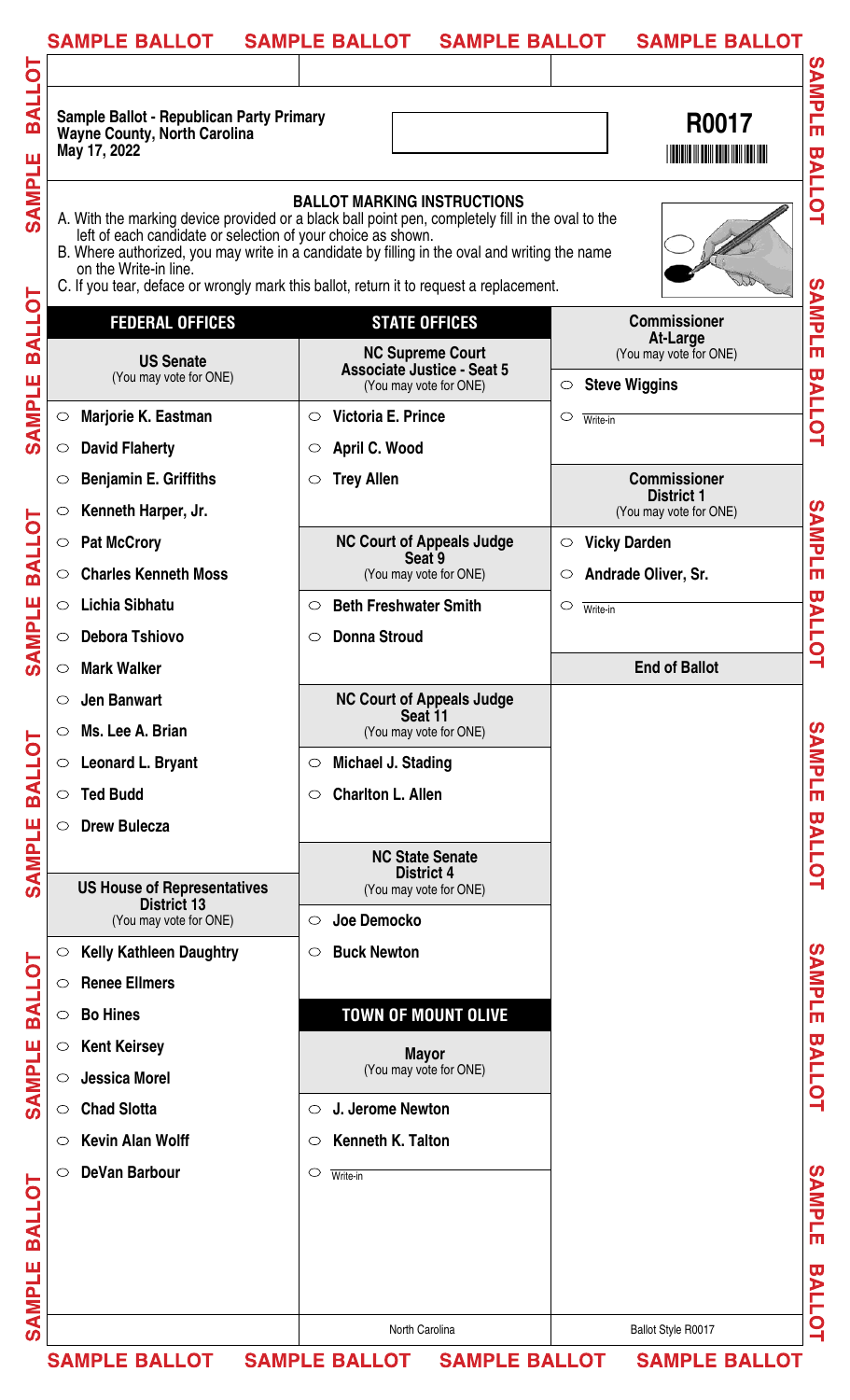| <b>SAMPLE BALLOT</b>                                                                                   | <b>SAMPLE BALLOT</b><br><b>SAMPLE BALLOT</b>                                                                                                                                                                                                                                                                                        | <b>SAMPLE BALLOT</b>                                    |
|--------------------------------------------------------------------------------------------------------|-------------------------------------------------------------------------------------------------------------------------------------------------------------------------------------------------------------------------------------------------------------------------------------------------------------------------------------|---------------------------------------------------------|
|                                                                                                        |                                                                                                                                                                                                                                                                                                                                     |                                                         |
| <b>Sample Ballot - Republican Party Primary</b><br><b>Wayne County, North Carolina</b><br>May 17, 2022 |                                                                                                                                                                                                                                                                                                                                     | R0018                                                   |
| left of each candidate or selection of your choice as shown.<br>on the Write-in line.                  | <b>BALLOT MARKING INSTRUCTIONS</b><br>A. With the marking device provided or a black ball point pen, completely fill in the oval to the<br>B. Where authorized, you may write in a candidate by filling in the oval and writing the name<br>C. If you tear, deface or wrongly mark this ballot, return it to request a replacement. |                                                         |
| <b>FEDERAL OFFICES</b>                                                                                 | <b>STATE OFFICES</b>                                                                                                                                                                                                                                                                                                                | <b>Commissioner</b>                                     |
| <b>US Senate</b><br>(You may vote for ONE)                                                             | <b>NC Supreme Court</b><br><b>Associate Justice - Seat 5</b>                                                                                                                                                                                                                                                                        | At-Large<br>(You may vote for ONE)                      |
|                                                                                                        | (You may vote for ONE)                                                                                                                                                                                                                                                                                                              | <b>Steve Wiggins</b><br>$\circ$                         |
| <b>Marjorie K. Eastman</b><br>$\bigcirc$                                                               | Victoria E. Prince<br>$\circ$                                                                                                                                                                                                                                                                                                       | $\circ$<br>Write-in                                     |
| <b>David Flaherty</b><br>$\circ$                                                                       | April C. Wood<br>$\circ$                                                                                                                                                                                                                                                                                                            |                                                         |
| <b>Benjamin E. Griffiths</b><br>$\circ$                                                                | <b>Trey Allen</b><br>$\circ$                                                                                                                                                                                                                                                                                                        | <b>Commissioner</b><br><b>District 2</b>                |
| Kenneth Harper, Jr.<br>$\circ$                                                                         |                                                                                                                                                                                                                                                                                                                                     | (You may vote for ONE)                                  |
| <b>Pat McCrory</b><br>$\circ$                                                                          | <b>NC Court of Appeals Judge</b><br>Seat 9                                                                                                                                                                                                                                                                                          | <b>Harlie Carmichael</b><br>$\circ$                     |
| <b>Charles Kenneth Moss</b><br>$\circ$                                                                 | (You may vote for ONE)                                                                                                                                                                                                                                                                                                              | <b>Delreese Simmons</b><br>$\circ$                      |
| <b>Lichia Sibhatu</b><br>$\circ$                                                                       | <b>Beth Freshwater Smith</b><br>$\circ$                                                                                                                                                                                                                                                                                             | $\circ$<br>Write-in                                     |
| <b>Debora Tshiovo</b>                                                                                  | <b>Donna Stroud</b><br>$\circ$                                                                                                                                                                                                                                                                                                      |                                                         |
| <b>Mark Walker</b><br>$\circ$                                                                          |                                                                                                                                                                                                                                                                                                                                     | <b>End of Ballot</b>                                    |
| <b>Jen Banwart</b><br>$\circ$<br>Ms. Lee A. Brian                                                      | <b>NC Court of Appeals Judge</b><br>Seat 11                                                                                                                                                                                                                                                                                         |                                                         |
| $\circ$                                                                                                | (You may vote for ONE)                                                                                                                                                                                                                                                                                                              |                                                         |
| Leonard L. Bryant<br>$\circ$                                                                           | Michael J. Stading<br>$\circ$                                                                                                                                                                                                                                                                                                       |                                                         |
| <b>Ted Budd</b><br>$\circ$                                                                             | <b>Charlton L. Allen</b><br>$\circ$                                                                                                                                                                                                                                                                                                 |                                                         |
| <b>Drew Bulecza</b><br>$\circ$                                                                         |                                                                                                                                                                                                                                                                                                                                     |                                                         |
|                                                                                                        | <b>NC State Senate</b><br><b>District 4</b>                                                                                                                                                                                                                                                                                         |                                                         |
| <b>US House of Representatives</b><br><b>District 13</b>                                               | (You may vote for ONE)                                                                                                                                                                                                                                                                                                              |                                                         |
| (You may vote for ONE)                                                                                 | Joe Democko<br>$\circ$                                                                                                                                                                                                                                                                                                              |                                                         |
| <b>Kelly Kathleen Daughtry</b><br>$\circ$                                                              | <b>Buck Newton</b><br>$\circ$                                                                                                                                                                                                                                                                                                       |                                                         |
| <b>Renee Ellmers</b><br>$\circ$                                                                        |                                                                                                                                                                                                                                                                                                                                     |                                                         |
| <b>Bo Hines</b><br>$\circ$                                                                             | <b>TOWN OF MOUNT OLIVE</b>                                                                                                                                                                                                                                                                                                          |                                                         |
| <b>Kent Keirsey</b><br>$\circ$                                                                         | <b>Mayor</b><br>(You may vote for ONE)                                                                                                                                                                                                                                                                                              |                                                         |
| <b>Jessica Morel</b><br>$\circ$                                                                        |                                                                                                                                                                                                                                                                                                                                     |                                                         |
| <b>Chad Slotta</b><br>$\circ$                                                                          | J. Jerome Newton<br>$\circ$                                                                                                                                                                                                                                                                                                         |                                                         |
| <b>Kevin Alan Wolff</b><br>$\circ$                                                                     | <b>Kenneth K. Talton</b><br>$\circ$                                                                                                                                                                                                                                                                                                 |                                                         |
| <b>DeVan Barbour</b><br>$\circ$                                                                        | $\circ$<br>Write-in                                                                                                                                                                                                                                                                                                                 |                                                         |
|                                                                                                        |                                                                                                                                                                                                                                                                                                                                     |                                                         |
|                                                                                                        |                                                                                                                                                                                                                                                                                                                                     |                                                         |
|                                                                                                        |                                                                                                                                                                                                                                                                                                                                     |                                                         |
|                                                                                                        | North Carolina                                                                                                                                                                                                                                                                                                                      | Ballot Style R0018                                      |
|                                                                                                        |                                                                                                                                                                                                                                                                                                                                     | SAMPLE BALLOT SAMPLE BALLOT SAMPLE BALLOT SAMPLE BALLOT |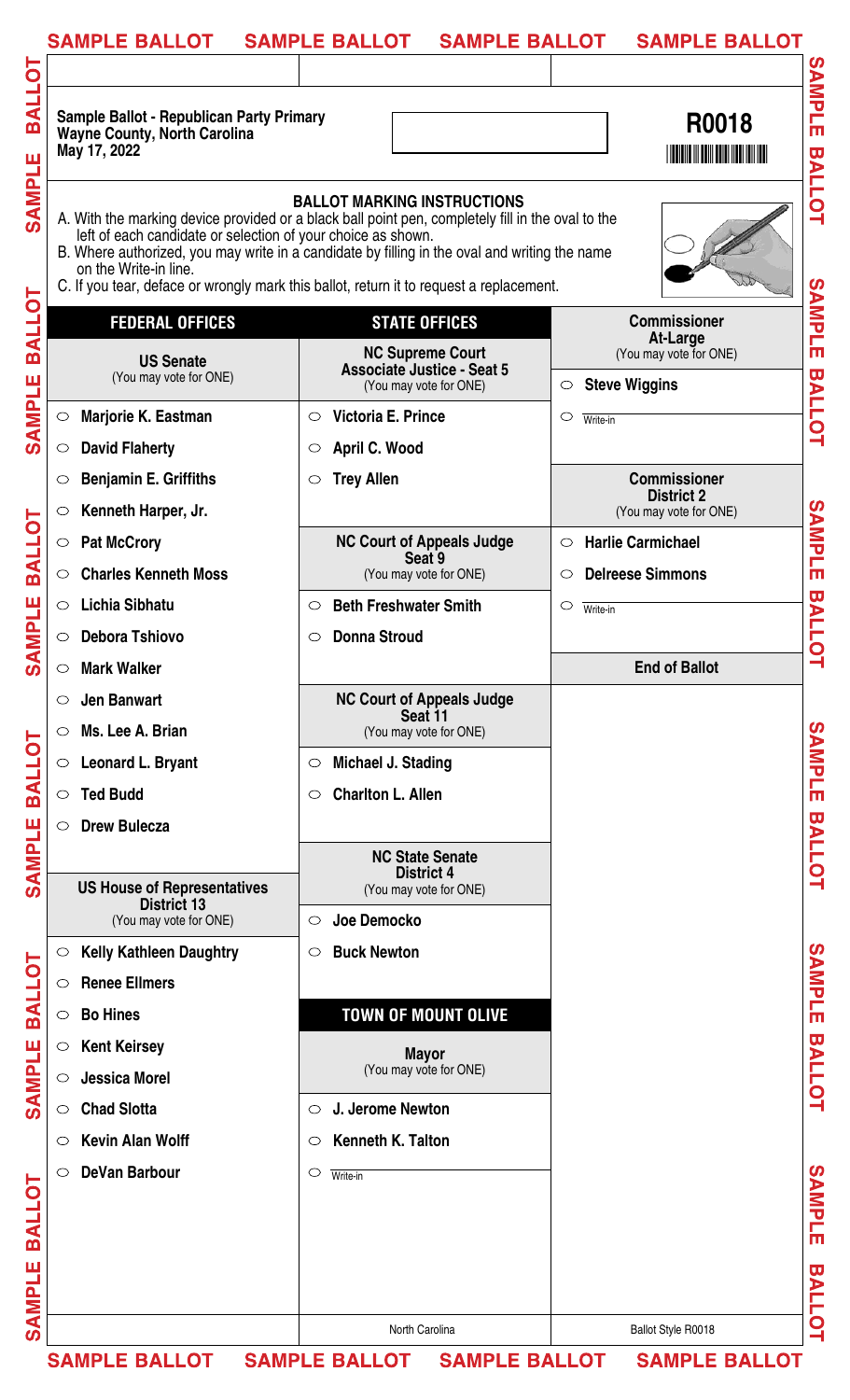| <b>SAMPLE BALLOT</b>                                                                                   | <b>SAMPLE BALLOT</b><br><b>SAMPLE BALLOT</b>                                                                                                                                                                                                                                                                                        | <b>SAMPLE BALLOT</b>                                                  |
|--------------------------------------------------------------------------------------------------------|-------------------------------------------------------------------------------------------------------------------------------------------------------------------------------------------------------------------------------------------------------------------------------------------------------------------------------------|-----------------------------------------------------------------------|
| <b>Sample Ballot - Republican Party Primary</b><br><b>Wayne County, North Carolina</b><br>May 17, 2022 |                                                                                                                                                                                                                                                                                                                                     | R0019                                                                 |
| left of each candidate or selection of your choice as shown.<br>on the Write-in line.                  | <b>BALLOT MARKING INSTRUCTIONS</b><br>A. With the marking device provided or a black ball point pen, completely fill in the oval to the<br>B. Where authorized, you may write in a candidate by filling in the oval and writing the name<br>C. If you tear, deface or wrongly mark this ballot, return it to request a replacement. |                                                                       |
| <b>FEDERAL OFFICES</b>                                                                                 | <b>STATE OFFICES</b>                                                                                                                                                                                                                                                                                                                | <b>Commissioner</b>                                                   |
| <b>US Senate</b><br>(You may vote for ONE)                                                             | <b>NC Supreme Court</b><br><b>Associate Justice - Seat 5</b><br>(You may vote for ONE)                                                                                                                                                                                                                                              | At-Large<br>(You may vote for ONE)<br><b>Steve Wiggins</b><br>$\circ$ |
| Marjorie K. Eastman<br>$\circ$                                                                         | Victoria E. Prince<br>$\circ$                                                                                                                                                                                                                                                                                                       | $\circ$<br>Write-in                                                   |
| <b>David Flaherty</b><br>$\circ$                                                                       | April C. Wood<br>$\circ$                                                                                                                                                                                                                                                                                                            |                                                                       |
| <b>Benjamin E. Griffiths</b><br>$\circlearrowright$                                                    | <b>Trey Allen</b><br>$\circ$                                                                                                                                                                                                                                                                                                        | <b>Commissioner</b>                                                   |
| Kenneth Harper, Jr.<br>$\circ$                                                                         |                                                                                                                                                                                                                                                                                                                                     | <b>District 3</b><br>(You may vote for ONE)                           |
| <b>Pat McCrory</b><br>$\bigcirc$                                                                       | <b>NC Court of Appeals Judge</b>                                                                                                                                                                                                                                                                                                    | Barbara R. Kornegay<br>$\circ$                                        |
| <b>Charles Kenneth Moss</b><br>$\circ$                                                                 | Seat 9<br>(You may vote for ONE)                                                                                                                                                                                                                                                                                                    | $\circ$<br>Write-in                                                   |
| <b>Lichia Sibhatu</b><br>$\circ$                                                                       | <b>Beth Freshwater Smith</b><br>$\circ$                                                                                                                                                                                                                                                                                             |                                                                       |
| <b>Debora Tshiovo</b>                                                                                  | <b>Donna Stroud</b><br>$\circ$                                                                                                                                                                                                                                                                                                      | <b>End of Ballot</b>                                                  |
| <b>Mark Walker</b><br>$\circ$                                                                          |                                                                                                                                                                                                                                                                                                                                     |                                                                       |
| <b>Jen Banwart</b>                                                                                     | <b>NC Court of Appeals Judge</b>                                                                                                                                                                                                                                                                                                    |                                                                       |
| Ms. Lee A. Brian<br>$\circ$                                                                            | Seat 11<br>(You may vote for ONE)                                                                                                                                                                                                                                                                                                   |                                                                       |
| <b>Leonard L. Bryant</b><br>$\circ$                                                                    | Michael J. Stading<br>$\circ$                                                                                                                                                                                                                                                                                                       |                                                                       |
| <b>Ted Budd</b><br>$\circ$                                                                             | <b>Charlton L. Allen</b><br>$\circlearrowright$                                                                                                                                                                                                                                                                                     |                                                                       |
| <b>Drew Bulecza</b><br>$\circ$                                                                         |                                                                                                                                                                                                                                                                                                                                     |                                                                       |
|                                                                                                        | <b>NC State Senate</b>                                                                                                                                                                                                                                                                                                              |                                                                       |
| <b>US House of Representatives</b>                                                                     | <b>District 4</b><br>(You may vote for ONE)                                                                                                                                                                                                                                                                                         |                                                                       |
| <b>District 13</b><br>(You may vote for ONE)                                                           | Joe Democko<br>$\circ$                                                                                                                                                                                                                                                                                                              |                                                                       |
| <b>Kelly Kathleen Daughtry</b><br>$\circ$                                                              | <b>Buck Newton</b><br>$\circ$                                                                                                                                                                                                                                                                                                       |                                                                       |
| <b>Renee Ellmers</b><br>$\circ$                                                                        |                                                                                                                                                                                                                                                                                                                                     |                                                                       |
| <b>Bo Hines</b><br>$\circ$                                                                             | <b>TOWN OF MOUNT OLIVE</b>                                                                                                                                                                                                                                                                                                          |                                                                       |
| <b>Kent Keirsey</b><br>$\circ$                                                                         |                                                                                                                                                                                                                                                                                                                                     |                                                                       |
| <b>Jessica Morel</b><br>$\circ$                                                                        | <b>Mayor</b><br>(You may vote for ONE)                                                                                                                                                                                                                                                                                              |                                                                       |
| <b>Chad Slotta</b><br>$\circ$                                                                          | J. Jerome Newton<br>$\circ$                                                                                                                                                                                                                                                                                                         |                                                                       |
| <b>Kevin Alan Wolff</b><br>$\circ$                                                                     | <b>Kenneth K. Talton</b><br>$\circ$                                                                                                                                                                                                                                                                                                 |                                                                       |
| <b>DeVan Barbour</b><br>$\circ$                                                                        | O<br>Write-in                                                                                                                                                                                                                                                                                                                       |                                                                       |
|                                                                                                        |                                                                                                                                                                                                                                                                                                                                     |                                                                       |
|                                                                                                        |                                                                                                                                                                                                                                                                                                                                     |                                                                       |
|                                                                                                        |                                                                                                                                                                                                                                                                                                                                     |                                                                       |
|                                                                                                        |                                                                                                                                                                                                                                                                                                                                     |                                                                       |
|                                                                                                        |                                                                                                                                                                                                                                                                                                                                     |                                                                       |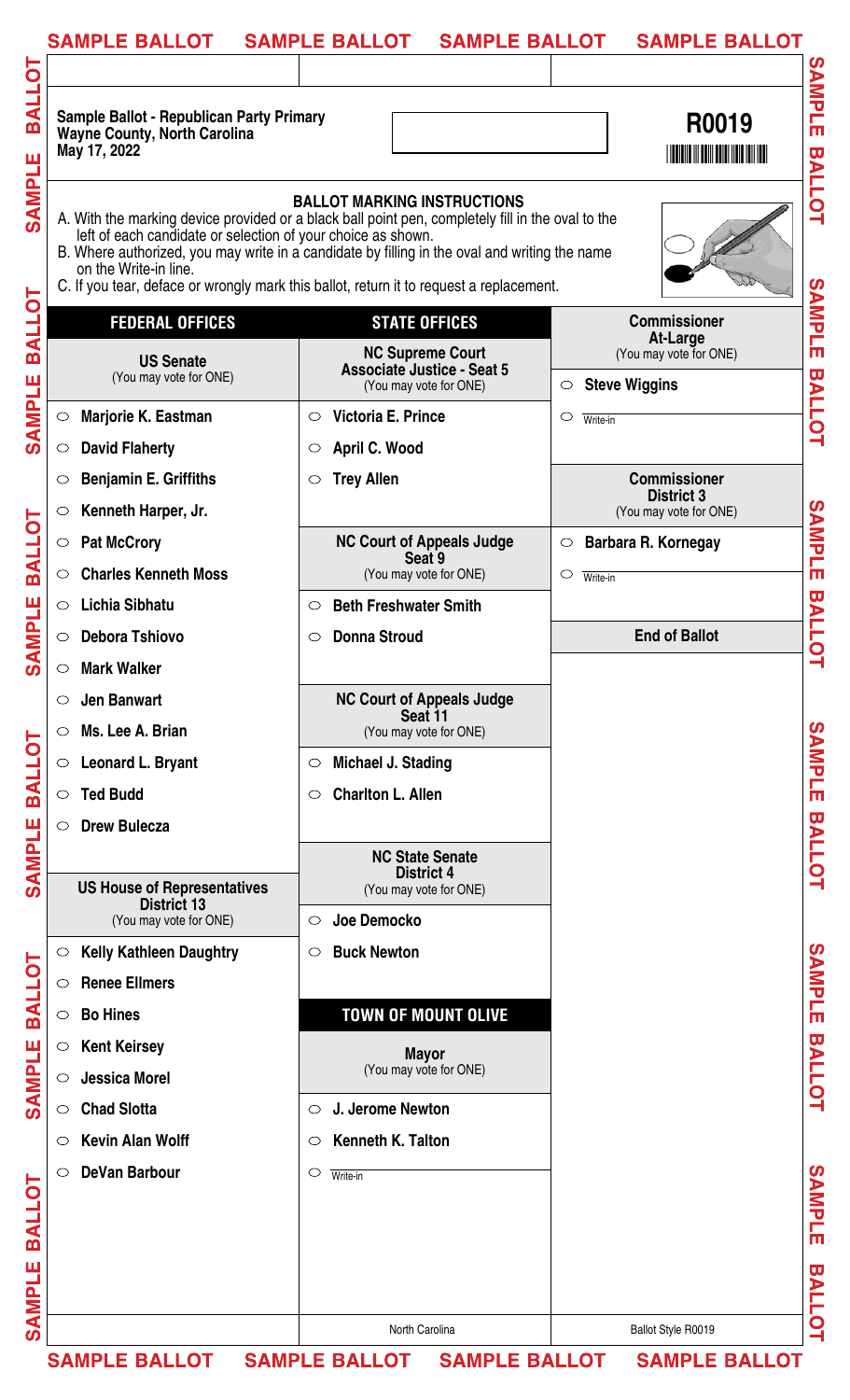| <b>SAMPLE BALLOT</b>                                                                                   | <b>SAMPLE BALLOT</b><br><b>SAMPLE BALLOT</b>                                                                                                                                                                                                                                                                                        | <b>SAMPLE BALLOT</b>                        |
|--------------------------------------------------------------------------------------------------------|-------------------------------------------------------------------------------------------------------------------------------------------------------------------------------------------------------------------------------------------------------------------------------------------------------------------------------------|---------------------------------------------|
|                                                                                                        |                                                                                                                                                                                                                                                                                                                                     |                                             |
| <b>Sample Ballot - Republican Party Primary</b><br><b>Wayne County, North Carolina</b><br>May 17, 2022 |                                                                                                                                                                                                                                                                                                                                     | R0020                                       |
| left of each candidate or selection of your choice as shown.<br>on the Write-in line.                  | <b>BALLOT MARKING INSTRUCTIONS</b><br>A. With the marking device provided or a black ball point pen, completely fill in the oval to the<br>B. Where authorized, you may write in a candidate by filling in the oval and writing the name<br>C. If you tear, deface or wrongly mark this ballot, return it to request a replacement. |                                             |
| <b>FEDERAL OFFICES</b>                                                                                 | <b>STATE OFFICES</b>                                                                                                                                                                                                                                                                                                                | <b>TOWN OF MOUNT OLIVE</b>                  |
| <b>US Senate</b><br>(You may vote for ONE)                                                             | <b>NC Supreme Court</b><br><b>Associate Justice - Seat 5</b><br>(You may vote for ONE)                                                                                                                                                                                                                                              | <b>Mayor</b><br>(You may vote for ONE)      |
| Marjorie K. Eastman<br>$\circ$                                                                         | Victoria E. Prince<br>$\circ$                                                                                                                                                                                                                                                                                                       | J. Jerome Newton<br>$\circ$                 |
| <b>David Flaherty</b>                                                                                  | April C. Wood<br>$\circ$                                                                                                                                                                                                                                                                                                            | Kenneth K. Talton<br>$\circ$                |
| <b>Benjamin E. Griffiths</b><br>$\circ$                                                                | <b>Trey Allen</b><br>$\circlearrowright$                                                                                                                                                                                                                                                                                            | $\circ$<br>Write-in                         |
| Kenneth Harper, Jr.<br>$\circ$                                                                         |                                                                                                                                                                                                                                                                                                                                     |                                             |
| <b>Pat McCrory</b><br>$\bigcirc$                                                                       | <b>NC Court of Appeals Judge</b>                                                                                                                                                                                                                                                                                                    | <b>Commissioner</b>                         |
| <b>Charles Kenneth Moss</b><br>$\circ$                                                                 | Seat 9<br>(You may vote for ONE)                                                                                                                                                                                                                                                                                                    | At-Large<br>(You may vote for ONE)          |
| Lichia Sibhatu<br>$\circ$                                                                              | <b>Beth Freshwater Smith</b><br>$\circ$                                                                                                                                                                                                                                                                                             | <b>Steve Wiggins</b><br>$\circ$             |
| <b>Debora Tshiovo</b><br>$\circ$                                                                       | <b>Donna Stroud</b><br>O                                                                                                                                                                                                                                                                                                            | $\circ$<br>Write-in                         |
| <b>Mark Walker</b><br>$\circ$                                                                          |                                                                                                                                                                                                                                                                                                                                     |                                             |
| <b>Jen Banwart</b><br>$\circ$                                                                          | <b>NC Court of Appeals Judge</b>                                                                                                                                                                                                                                                                                                    | <b>Commissioner</b>                         |
| Ms. Lee A. Brian<br>$\circ$                                                                            | Seat 11<br>(You may vote for ONE)                                                                                                                                                                                                                                                                                                   | <b>District 3</b><br>(You may vote for ONE) |
| <b>Leonard L. Bryant</b><br>$\circ$                                                                    | Michael J. Stading<br>$\circ$                                                                                                                                                                                                                                                                                                       | Barbara R. Kornegay<br>$\circ$              |
| <b>Ted Budd</b><br>$\circ$                                                                             | <b>Charlton L. Allen</b><br>$\circlearrowright$                                                                                                                                                                                                                                                                                     | $\circ$<br>Write-in                         |
| <b>Drew Bulecza</b><br>$\circ$                                                                         |                                                                                                                                                                                                                                                                                                                                     |                                             |
|                                                                                                        | <b>NC State Senate</b>                                                                                                                                                                                                                                                                                                              | <b>End of Ballot</b>                        |
| <b>US House of Representatives</b>                                                                     | <b>District 4</b><br>(You may vote for ONE)                                                                                                                                                                                                                                                                                         |                                             |
| <b>District 13</b><br>(You may vote for ONE)                                                           | Joe Democko<br>$\circ$                                                                                                                                                                                                                                                                                                              |                                             |
| <b>Kelly Kathleen Daughtry</b><br>$\circ$                                                              | <b>Buck Newton</b><br>$\circ$                                                                                                                                                                                                                                                                                                       |                                             |
| <b>Renee Ellmers</b><br>$\circ$                                                                        |                                                                                                                                                                                                                                                                                                                                     |                                             |
| <b>Bo Hines</b><br>$\circ$                                                                             | <b>NONPARTISAN OFFICES</b>                                                                                                                                                                                                                                                                                                          |                                             |
| <b>Kent Keirsey</b><br>$\circ$                                                                         | <b>Board of Education</b>                                                                                                                                                                                                                                                                                                           |                                             |
| <b>Jessica Morel</b><br>$\circ$                                                                        | <b>District 4</b><br>(You may vote for ONE)                                                                                                                                                                                                                                                                                         |                                             |
| <b>Chad Slotta</b><br>$\circ$                                                                          | Willie R. (Bill) Joyner II<br>$\circ$                                                                                                                                                                                                                                                                                               |                                             |
| <b>Kevin Alan Wolff</b><br>$\circ$                                                                     | <b>Doug Wiggins</b><br>$\circ$                                                                                                                                                                                                                                                                                                      |                                             |
| <b>DeVan Barbour</b><br>$\circ$                                                                        | R. J. Allen<br>$\circ$                                                                                                                                                                                                                                                                                                              |                                             |
|                                                                                                        |                                                                                                                                                                                                                                                                                                                                     |                                             |
|                                                                                                        |                                                                                                                                                                                                                                                                                                                                     |                                             |
|                                                                                                        |                                                                                                                                                                                                                                                                                                                                     |                                             |
|                                                                                                        |                                                                                                                                                                                                                                                                                                                                     |                                             |
|                                                                                                        | North Carolina                                                                                                                                                                                                                                                                                                                      |                                             |
|                                                                                                        | SAMPLE BALLOT SAMPLE BALLOT SAMPLE BALLOT SAMPLE BALLOT                                                                                                                                                                                                                                                                             | Ballot Style R0020                          |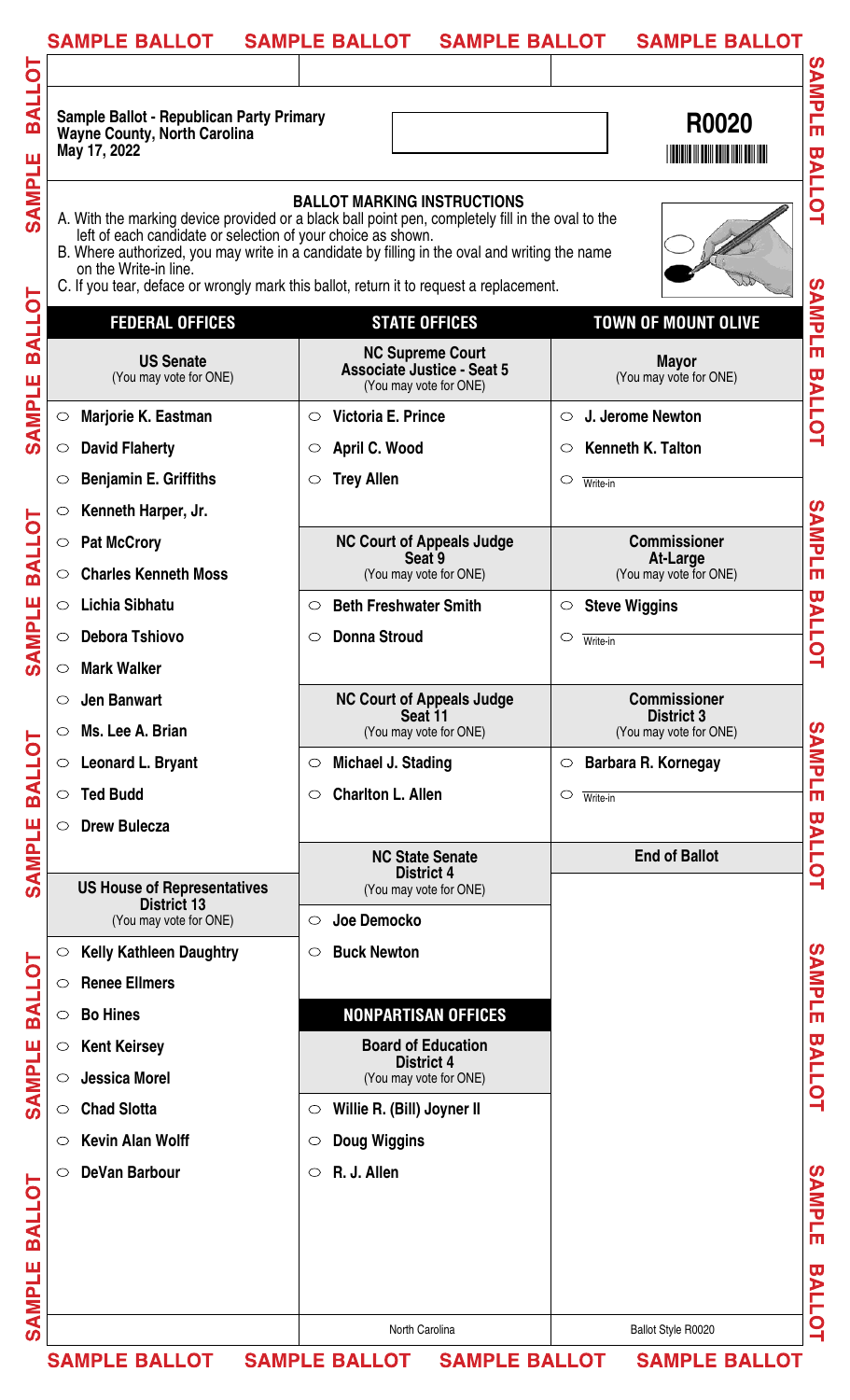| <b>SAMPLE BALLOT</b>                                                                                   | <b>SAMPLE BALLOT</b><br><b>SAMPLE BALLOT</b>                                                                                                                                                                                                                                                                                        | <b>SAMPLE BALLOT</b>                                                                                                          |
|--------------------------------------------------------------------------------------------------------|-------------------------------------------------------------------------------------------------------------------------------------------------------------------------------------------------------------------------------------------------------------------------------------------------------------------------------------|-------------------------------------------------------------------------------------------------------------------------------|
| <b>Sample Ballot - Republican Party Primary</b><br><b>Wayne County, North Carolina</b><br>May 17, 2022 |                                                                                                                                                                                                                                                                                                                                     | R0021<br><b>THE REAL PROPERTY OF A SET OF A SET OF A SET OF A SET OF A SET OF A SET OF A SET OF A SET OF A SET OF A SET O</b> |
| left of each candidate or selection of your choice as shown.<br>on the Write-in line.                  | <b>BALLOT MARKING INSTRUCTIONS</b><br>A. With the marking device provided or a black ball point pen, completely fill in the oval to the<br>B. Where authorized, you may write in a candidate by filling in the oval and writing the name<br>C. If you tear, deface or wrongly mark this ballot, return it to request a replacement. |                                                                                                                               |
| <b>FEDERAL OFFICES</b>                                                                                 | <b>STATE OFFICES</b>                                                                                                                                                                                                                                                                                                                | <b>Commissioner</b>                                                                                                           |
| <b>US Senate</b><br>(You may vote for ONE)                                                             | <b>NC Supreme Court</b><br><b>Associate Justice - Seat 5</b>                                                                                                                                                                                                                                                                        | <b>At-Large</b><br>(You may vote for ONE)                                                                                     |
|                                                                                                        | (You may vote for ONE)                                                                                                                                                                                                                                                                                                              | <b>Steve Wiggins</b><br>$\circ$                                                                                               |
| Marjorie K. Eastman<br>$\bigcirc$                                                                      | Victoria E. Prince<br>$\circ$                                                                                                                                                                                                                                                                                                       | $\circ$<br>Write-in                                                                                                           |
| <b>David Flaherty</b><br>$\circ$                                                                       | April C. Wood<br>$\circ$                                                                                                                                                                                                                                                                                                            |                                                                                                                               |
| <b>Benjamin E. Griffiths</b><br>$\circlearrowright$                                                    | <b>Trey Allen</b><br>$\circ$                                                                                                                                                                                                                                                                                                        | <b>Commissioner</b><br><b>District 4</b>                                                                                      |
| Kenneth Harper, Jr.<br>$\circ$                                                                         |                                                                                                                                                                                                                                                                                                                                     | (You may vote for ONE)                                                                                                        |
| <b>Pat McCrory</b><br>$\bigcirc$                                                                       | <b>NC Court of Appeals Judge</b><br>Seat 9                                                                                                                                                                                                                                                                                          | <b>Tommy Brown</b><br>$\circ$                                                                                                 |
| <b>Charles Kenneth Moss</b><br>$\circ$                                                                 | (You may vote for ONE)                                                                                                                                                                                                                                                                                                              | <b>Dennis Draper</b><br>$\circ$                                                                                               |
| <b>Lichia Sibhatu</b><br>$\circ$                                                                       | <b>Beth Freshwater Smith</b><br>$\circ$                                                                                                                                                                                                                                                                                             | $\circlearrowright$<br>Write-in                                                                                               |
| <b>Debora Tshiovo</b>                                                                                  | <b>Donna Stroud</b><br>$\circ$                                                                                                                                                                                                                                                                                                      |                                                                                                                               |
| <b>Mark Walker</b><br>$\circ$                                                                          |                                                                                                                                                                                                                                                                                                                                     | <b>End of Ballot</b>                                                                                                          |
| <b>Jen Banwart</b><br>$\circ$                                                                          | <b>NC Court of Appeals Judge</b><br>Seat 11                                                                                                                                                                                                                                                                                         |                                                                                                                               |
| Ms. Lee A. Brian<br>$\circ$                                                                            | (You may vote for ONE)                                                                                                                                                                                                                                                                                                              |                                                                                                                               |
| Leonard L. Bryant<br>$\circ$                                                                           | Michael J. Stading<br>$\circ$                                                                                                                                                                                                                                                                                                       |                                                                                                                               |
| <b>Ted Budd</b><br>$\circ$                                                                             | <b>Charlton L. Allen</b><br>$\circ$                                                                                                                                                                                                                                                                                                 |                                                                                                                               |
| <b>Drew Bulecza</b><br>$\circ$                                                                         |                                                                                                                                                                                                                                                                                                                                     |                                                                                                                               |
|                                                                                                        | <b>NC State Senate</b><br><b>District 4</b>                                                                                                                                                                                                                                                                                         |                                                                                                                               |
| <b>US House of Representatives</b><br><b>District 13</b>                                               | (You may vote for ONE)                                                                                                                                                                                                                                                                                                              |                                                                                                                               |
| (You may vote for ONE)                                                                                 | Joe Democko<br>$\circ$                                                                                                                                                                                                                                                                                                              |                                                                                                                               |
| <b>Kelly Kathleen Daughtry</b><br>$\circ$                                                              | <b>Buck Newton</b><br>$\circ$                                                                                                                                                                                                                                                                                                       |                                                                                                                               |
| <b>Renee Ellmers</b><br>$\circ$                                                                        |                                                                                                                                                                                                                                                                                                                                     |                                                                                                                               |
| <b>Bo Hines</b><br>$\circ$                                                                             | <b>TOWN OF MOUNT OLIVE</b>                                                                                                                                                                                                                                                                                                          |                                                                                                                               |
| <b>Kent Keirsey</b><br>$\circ$                                                                         | <b>Mayor</b>                                                                                                                                                                                                                                                                                                                        |                                                                                                                               |
| <b>Jessica Morel</b><br>$\circ$                                                                        | (You may vote for ONE)                                                                                                                                                                                                                                                                                                              |                                                                                                                               |
| <b>Chad Slotta</b><br>$\circ$                                                                          | J. Jerome Newton<br>$\circ$                                                                                                                                                                                                                                                                                                         |                                                                                                                               |
| <b>Kevin Alan Wolff</b><br>$\circ$                                                                     | Kenneth K. Talton<br>$\circ$                                                                                                                                                                                                                                                                                                        |                                                                                                                               |
| <b>DeVan Barbour</b><br>$\circ$                                                                        | O<br>Write-in                                                                                                                                                                                                                                                                                                                       |                                                                                                                               |
|                                                                                                        |                                                                                                                                                                                                                                                                                                                                     |                                                                                                                               |
|                                                                                                        |                                                                                                                                                                                                                                                                                                                                     |                                                                                                                               |
|                                                                                                        |                                                                                                                                                                                                                                                                                                                                     |                                                                                                                               |
|                                                                                                        |                                                                                                                                                                                                                                                                                                                                     |                                                                                                                               |
|                                                                                                        |                                                                                                                                                                                                                                                                                                                                     |                                                                                                                               |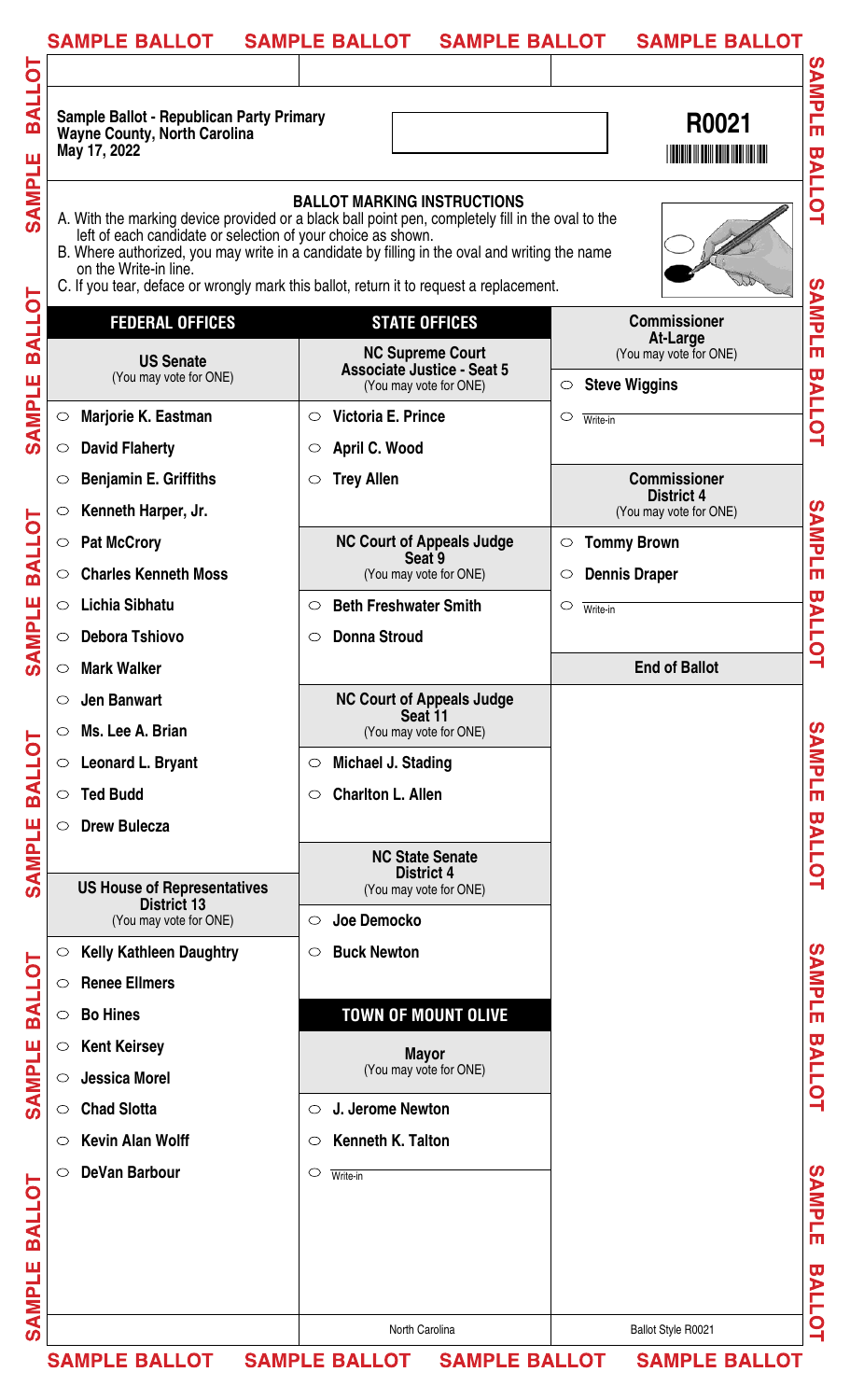| <b>SAMPLE BALLOT</b>                                                                            | <b>SAMPLE BALLOT</b><br><b>SAMPLE BALLOT</b>                                                                                                                                                                                                                                                                                        | <b>SAMPLE BALLOT</b>                      |
|-------------------------------------------------------------------------------------------------|-------------------------------------------------------------------------------------------------------------------------------------------------------------------------------------------------------------------------------------------------------------------------------------------------------------------------------------|-------------------------------------------|
| Sample Ballot - Republican Party Primary<br><b>Wayne County, North Carolina</b><br>May 17, 2022 |                                                                                                                                                                                                                                                                                                                                     | R0022                                     |
| left of each candidate or selection of your choice as shown.<br>on the Write-in line.           | <b>BALLOT MARKING INSTRUCTIONS</b><br>A. With the marking device provided or a black ball point pen, completely fill in the oval to the<br>B. Where authorized, you may write in a candidate by filling in the oval and writing the name<br>C. If you tear, deface or wrongly mark this ballot, return it to request a replacement. |                                           |
| <b>FEDERAL OFFICES</b>                                                                          | <b>STATE OFFICES</b>                                                                                                                                                                                                                                                                                                                | <b>Commissioner</b>                       |
| <b>US Senate</b><br>(You may vote for ONE)                                                      | <b>NC Supreme Court</b><br><b>Associate Justice - Seat 5</b>                                                                                                                                                                                                                                                                        | <b>At-Large</b><br>(You may vote for ONE) |
|                                                                                                 | (You may vote for ONE)                                                                                                                                                                                                                                                                                                              | <b>Steve Wiggins</b><br>$\circ$           |
| Marjorie K. Eastman<br>$\circ$                                                                  | Victoria E. Prince<br>$\circ$                                                                                                                                                                                                                                                                                                       | $\circ$<br>Write-in                       |
| <b>David Flaherty</b><br>$\circ$                                                                | April C. Wood<br>$\circ$                                                                                                                                                                                                                                                                                                            |                                           |
| <b>Benjamin E. Griffiths</b><br>$\circlearrowright$                                             | <b>Trey Allen</b><br>$\circ$                                                                                                                                                                                                                                                                                                        | <b>Commissioner</b><br><b>District 4</b>  |
| Kenneth Harper, Jr.<br>$\circ$                                                                  |                                                                                                                                                                                                                                                                                                                                     | (You may vote for ONE)                    |
| <b>Pat McCrory</b><br>$\bigcirc$                                                                | <b>NC Court of Appeals Judge</b>                                                                                                                                                                                                                                                                                                    | <b>Tommy Brown</b><br>$\circ$             |
| <b>Charles Kenneth Moss</b><br>$\circ$                                                          | Seat 9<br>(You may vote for ONE)                                                                                                                                                                                                                                                                                                    | <b>Dennis Draper</b><br>$\circ$           |
| <b>Lichia Sibhatu</b><br>$\circ$                                                                | <b>Beth Freshwater Smith</b><br>$\circ$                                                                                                                                                                                                                                                                                             | $\circ$<br>Write-in                       |
| <b>Debora Tshiovo</b>                                                                           | <b>Donna Stroud</b><br>O                                                                                                                                                                                                                                                                                                            |                                           |
| <b>Mark Walker</b><br>$\circ$                                                                   |                                                                                                                                                                                                                                                                                                                                     | <b>End of Ballot</b>                      |
| <b>Jen Banwart</b><br>$\circ$                                                                   | <b>NC Court of Appeals Judge</b>                                                                                                                                                                                                                                                                                                    |                                           |
| Ms. Lee A. Brian<br>$\circ$                                                                     | Seat 11<br>(You may vote for ONE)                                                                                                                                                                                                                                                                                                   |                                           |
| Leonard L. Bryant<br>$\circ$                                                                    | Michael J. Stading<br>$\circ$                                                                                                                                                                                                                                                                                                       |                                           |
| <b>Ted Budd</b><br>$\circ$                                                                      | <b>Charlton L. Allen</b><br>$\circlearrowright$                                                                                                                                                                                                                                                                                     |                                           |
| <b>Drew Bulecza</b><br>$\circlearrowright$                                                      |                                                                                                                                                                                                                                                                                                                                     |                                           |
|                                                                                                 | <b>NC State Senate</b>                                                                                                                                                                                                                                                                                                              |                                           |
|                                                                                                 | <b>District 4</b>                                                                                                                                                                                                                                                                                                                   |                                           |
| <b>US House of Representatives</b><br><b>District 3</b>                                         | (You may vote for ONE)                                                                                                                                                                                                                                                                                                              |                                           |
| (You may vote for ONE)                                                                          | Joe Democko<br>$\circ$                                                                                                                                                                                                                                                                                                              |                                           |
| <b>Tony Cowden</b><br>$\bigcirc$                                                                | <b>Buck Newton</b><br>$\circ$                                                                                                                                                                                                                                                                                                       |                                           |
| <b>Eric Earhart</b><br>$\circ$                                                                  |                                                                                                                                                                                                                                                                                                                                     |                                           |
| <b>Brian Michael Friend</b><br>$\circ$                                                          | <b>TOWN OF MOUNT OLIVE</b>                                                                                                                                                                                                                                                                                                          |                                           |
| <b>Greg Murphy</b><br>$\circ$                                                                   | <b>Mayor</b>                                                                                                                                                                                                                                                                                                                        |                                           |
| George J. Papastrat<br>$\circ$                                                                  | (You may vote for ONE)                                                                                                                                                                                                                                                                                                              |                                           |
|                                                                                                 | J. Jerome Newton<br>$\bigcirc$                                                                                                                                                                                                                                                                                                      |                                           |
|                                                                                                 | <b>Kenneth K. Talton</b><br>$\circ$                                                                                                                                                                                                                                                                                                 |                                           |
|                                                                                                 | O<br>Write-in                                                                                                                                                                                                                                                                                                                       |                                           |
|                                                                                                 |                                                                                                                                                                                                                                                                                                                                     |                                           |
|                                                                                                 |                                                                                                                                                                                                                                                                                                                                     |                                           |
|                                                                                                 |                                                                                                                                                                                                                                                                                                                                     |                                           |
|                                                                                                 |                                                                                                                                                                                                                                                                                                                                     |                                           |
|                                                                                                 | North Carolina                                                                                                                                                                                                                                                                                                                      | Ballot Style R0022                        |
|                                                                                                 | SAMPLE BALLOT SAMPLE BALLOT SAMPLE BALLOT SAMPLE BALLOT                                                                                                                                                                                                                                                                             |                                           |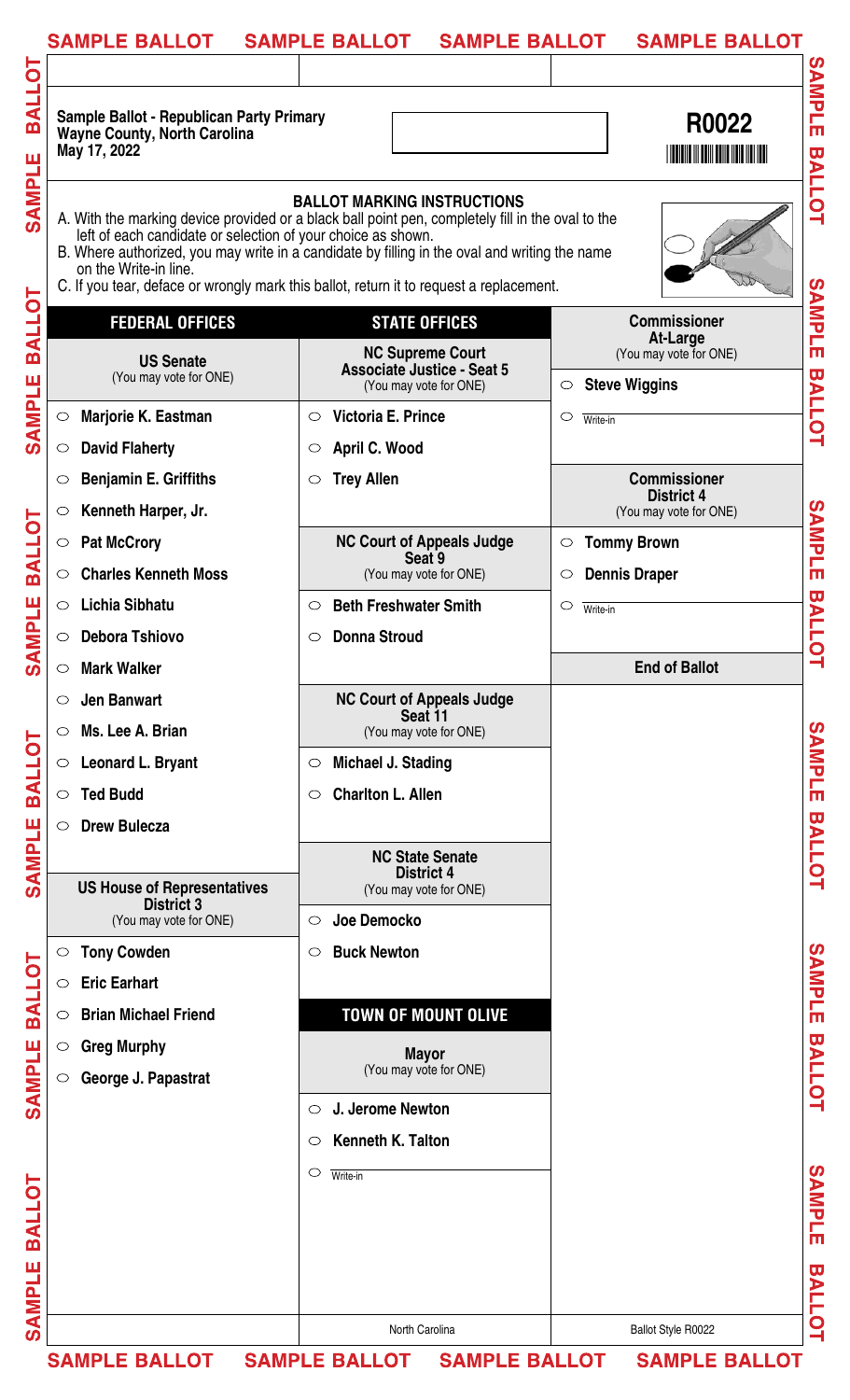| SAMPLE BALLOT  SAMPLE BALLOT  SAMPLE BALLOT  SAMPLE BALLOT                                                                                                                                                                        |                                    |                                                             |
|-----------------------------------------------------------------------------------------------------------------------------------------------------------------------------------------------------------------------------------|------------------------------------|-------------------------------------------------------------|
| Sample Ballot - Nonpartisan<br>Wayne County, North Carolina<br>May 17, 2022                                                                                                                                                       |                                    | <b>N0023</b><br><b>THE REAL PROPERTY OF A REAL PROPERTY</b> |
| A. With the marking device provided or a black ball point pen, completely fill in the oval to the left of each candidate or selection of your choice as shown.<br>B. If you tear, deface or wrongly mark this ballot, return it t | <b>BALLOT MARKING INSTRUCTIONS</b> |                                                             |
| <b>NONPARTISAN OFFICES</b><br><b>Board of Education</b><br><b>District 1</b><br>(You may vote for ONE)                                                                                                                            |                                    |                                                             |
| <b>Andrew Steadman</b><br>$\bigcirc$                                                                                                                                                                                              |                                    |                                                             |
| <b>Christina Watts</b><br>$\bigcirc$<br><b>Chris West</b><br>$\circ$                                                                                                                                                              |                                    |                                                             |
| <b>End of Ballot</b>                                                                                                                                                                                                              |                                    |                                                             |
|                                                                                                                                                                                                                                   |                                    |                                                             |
|                                                                                                                                                                                                                                   |                                    |                                                             |
|                                                                                                                                                                                                                                   |                                    |                                                             |
|                                                                                                                                                                                                                                   |                                    |                                                             |
|                                                                                                                                                                                                                                   |                                    |                                                             |
|                                                                                                                                                                                                                                   |                                    |                                                             |
|                                                                                                                                                                                                                                   |                                    |                                                             |
|                                                                                                                                                                                                                                   |                                    |                                                             |
|                                                                                                                                                                                                                                   |                                    |                                                             |
|                                                                                                                                                                                                                                   |                                    |                                                             |
|                                                                                                                                                                                                                                   |                                    |                                                             |
|                                                                                                                                                                                                                                   | North Carolina                     | Ballot Style N0023                                          |
| SAMPLE BALLOT SAMPLE BALLOT SAMPLE BALLOT SAMPLE BALLOT                                                                                                                                                                           |                                    |                                                             |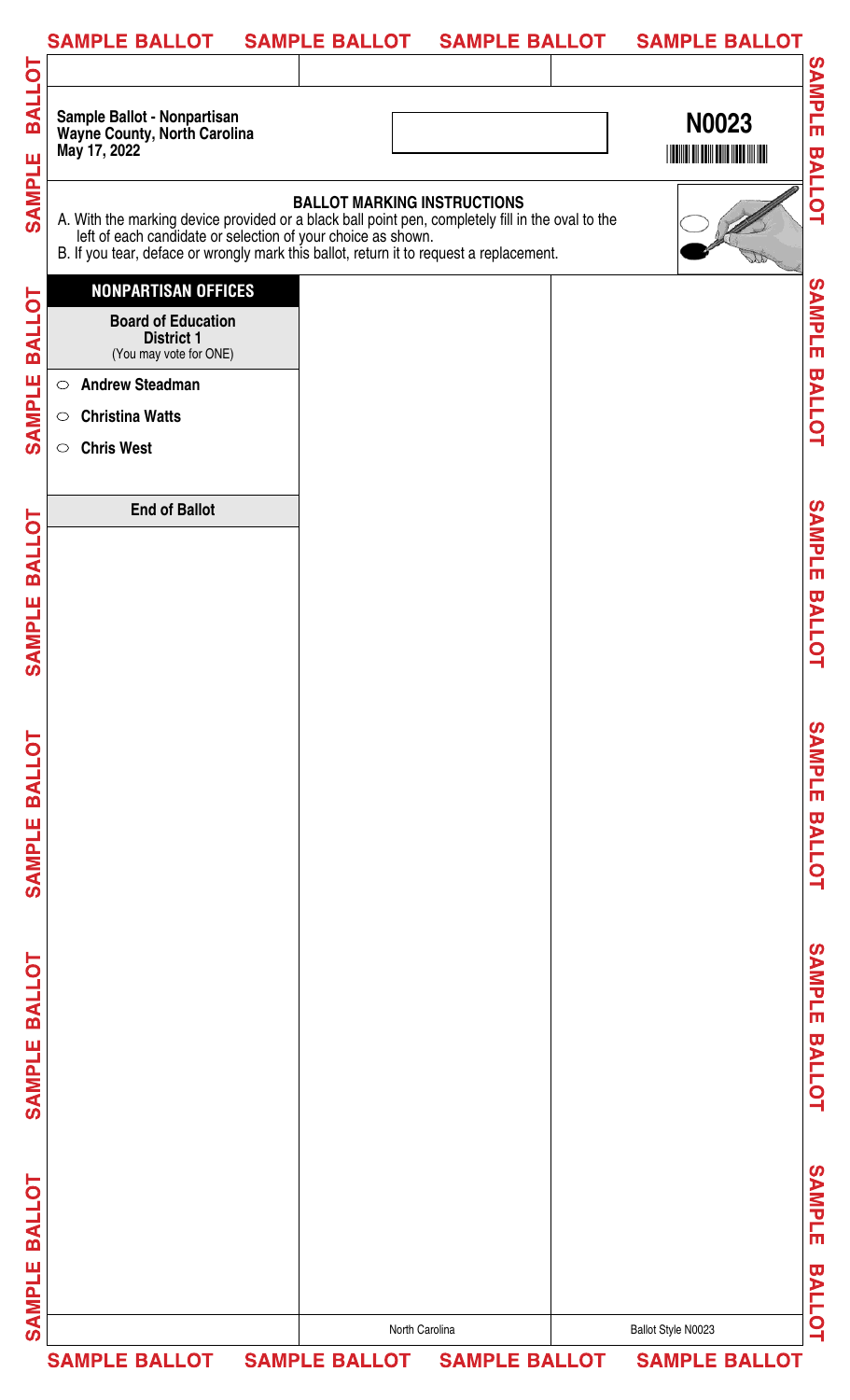| Sample Ballot - Nonpartisan<br>Wayne County, North Carolina<br><b>N0025</b><br><b>THE REAL PROPERTY OF A REAL PROPERTY</b><br><b>BALLOT MARKING INSTRUCTIONS</b><br>A. With the marking device provided or a black ball point pen, completely fill in the oval to the left of each candidate or selection of your choice as shown.<br>B. If you tear, deface or wrongly mark this ballot, return it t<br><b>NONPARTISAN OFFICES</b><br><b>Board of Education</b><br><b>District 4</b><br>(You may vote for ONE)<br>Willie R. (Bill) Joyner II<br>$\bigcirc$<br><b>Doug Wiggins</b><br>$\bigcirc$<br>R. J. Allen<br>$\circ$<br><b>End of Ballot</b> | SAMPLE BALLOT SAMPLE BALLOT SAMPLE BALLOT |  | <b>SAMPLE BALLOT</b> |
|----------------------------------------------------------------------------------------------------------------------------------------------------------------------------------------------------------------------------------------------------------------------------------------------------------------------------------------------------------------------------------------------------------------------------------------------------------------------------------------------------------------------------------------------------------------------------------------------------------------------------------------------------|-------------------------------------------|--|----------------------|
|                                                                                                                                                                                                                                                                                                                                                                                                                                                                                                                                                                                                                                                    | May 17, 2022                              |  |                      |
|                                                                                                                                                                                                                                                                                                                                                                                                                                                                                                                                                                                                                                                    |                                           |  |                      |
|                                                                                                                                                                                                                                                                                                                                                                                                                                                                                                                                                                                                                                                    |                                           |  |                      |
|                                                                                                                                                                                                                                                                                                                                                                                                                                                                                                                                                                                                                                                    |                                           |  |                      |
|                                                                                                                                                                                                                                                                                                                                                                                                                                                                                                                                                                                                                                                    |                                           |  |                      |
|                                                                                                                                                                                                                                                                                                                                                                                                                                                                                                                                                                                                                                                    |                                           |  |                      |
|                                                                                                                                                                                                                                                                                                                                                                                                                                                                                                                                                                                                                                                    |                                           |  |                      |
|                                                                                                                                                                                                                                                                                                                                                                                                                                                                                                                                                                                                                                                    |                                           |  |                      |
|                                                                                                                                                                                                                                                                                                                                                                                                                                                                                                                                                                                                                                                    |                                           |  |                      |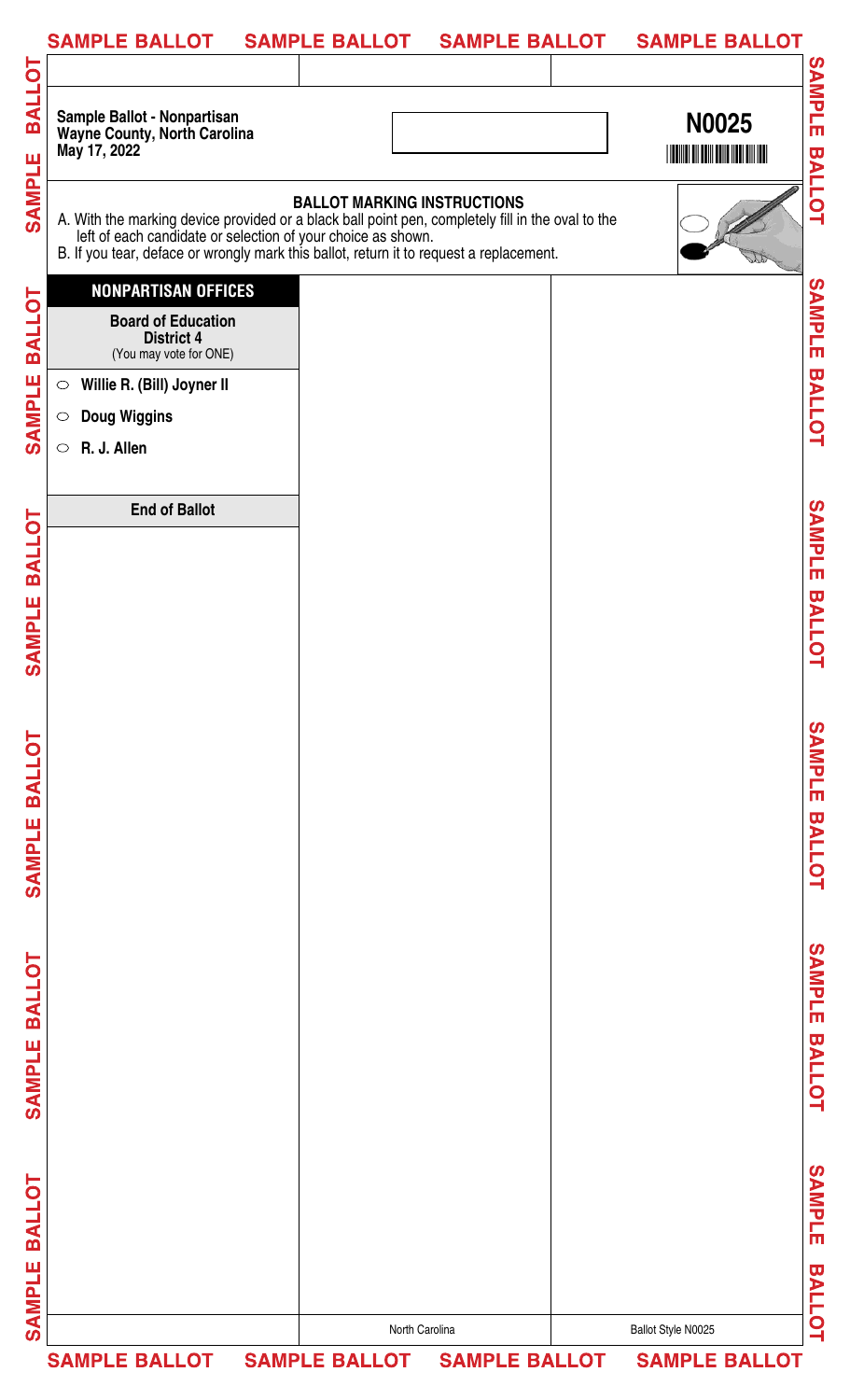|                         | <b>SAMPLE BALLOT</b>                                                                                                                                                                                                                                                                                                                                                                   | <b>SAMPLE BALLOT</b>               | <b>SAMPLE BALLOT</b>        |                    | <b>SAMPLE BALLOT</b>                                        |                                   |
|-------------------------|----------------------------------------------------------------------------------------------------------------------------------------------------------------------------------------------------------------------------------------------------------------------------------------------------------------------------------------------------------------------------------------|------------------------------------|-----------------------------|--------------------|-------------------------------------------------------------|-----------------------------------|
| <b>TOJIRE</b>           | Sample Ballot - Nonpartisan<br><b>Wayne County, North Carolina</b><br>May 17, 2022                                                                                                                                                                                                                                                                                                     |                                    |                             |                    | <b>N0026</b><br><b>THE REAL PROPERTY OF A REAL PROPERTY</b> | SAMPLE<br><b>BALLOT</b>           |
| SAMPLE                  | A. With the marking device provided or a black ball point pen, completely fill in the oval to the<br>left of each candidate or selection of your choice as shown.<br>B. Where authorized, you may write in a candidate by filling in the oval and writing the name<br>on the Write-in line.<br>C. If you tear, deface or wrongly mark this ballot, return it to request a replacement. | <b>BALLOT MARKING INSTRUCTIONS</b> |                             |                    |                                                             |                                   |
| <b>BALLOT</b><br>SAMPLE | <b>TOWN OF MOUNT OLIVE</b><br><b>Mayor</b><br>(You may vote for ONE)<br>J. Jerome Newton<br>$\circ$                                                                                                                                                                                                                                                                                    |                                    |                             |                    |                                                             | <b>SAMPLE</b><br><b>BALLOT</b>    |
|                         | Kenneth K. Talton<br>$\circ$<br>$\circ$<br>Write-in                                                                                                                                                                                                                                                                                                                                    |                                    |                             |                    |                                                             |                                   |
| <b>BALLOT</b>           | <b>Commissioner</b><br>At-Large<br>(You may vote for ONE)<br><b>Steve Wiggins</b><br>$\circ$                                                                                                                                                                                                                                                                                           |                                    |                             |                    |                                                             | <b>SAMPLE</b>                     |
| MPLE<br>$\mathbf{S}$    | $\circ$<br>Write-in<br><b>Commissioner</b><br><b>District 1</b>                                                                                                                                                                                                                                                                                                                        |                                    |                             |                    |                                                             | <b>BALLOT</b>                     |
| <b>TOJIRE</b>           | (You may vote for ONE)<br><b>Vicky Darden</b><br>$\bigcirc$<br>Andrade Oliver, Sr.<br>$\circ$                                                                                                                                                                                                                                                                                          |                                    |                             |                    |                                                             | SAMPLE                            |
| SAMPLE                  | $\bigcirc$<br>Write-in<br><b>End of Ballot</b>                                                                                                                                                                                                                                                                                                                                         |                                    |                             |                    |                                                             | <b>BALLOT</b>                     |
| <b>BALLOT</b>           |                                                                                                                                                                                                                                                                                                                                                                                        |                                    |                             |                    |                                                             | SAMPLE                            |
| SAMPLE                  |                                                                                                                                                                                                                                                                                                                                                                                        |                                    |                             |                    |                                                             | <b>BALLOT</b>                     |
| <b>BALLOT</b><br>Ш      |                                                                                                                                                                                                                                                                                                                                                                                        |                                    |                             |                    |                                                             | SAMPLE<br>$\overline{\mathbf{u}}$ |
| <b>SAMPL</b>            |                                                                                                                                                                                                                                                                                                                                                                                        |                                    |                             |                    |                                                             | <b>ALLOT</b>                      |
|                         |                                                                                                                                                                                                                                                                                                                                                                                        | North Carolina                     |                             | Ballot Style N0026 |                                                             |                                   |
|                         | <b>SAMPLE BALLOT</b>                                                                                                                                                                                                                                                                                                                                                                   |                                    | SAMPLE BALLOT SAMPLE BALLOT |                    | <b>SAMPLE BALLOT</b>                                        |                                   |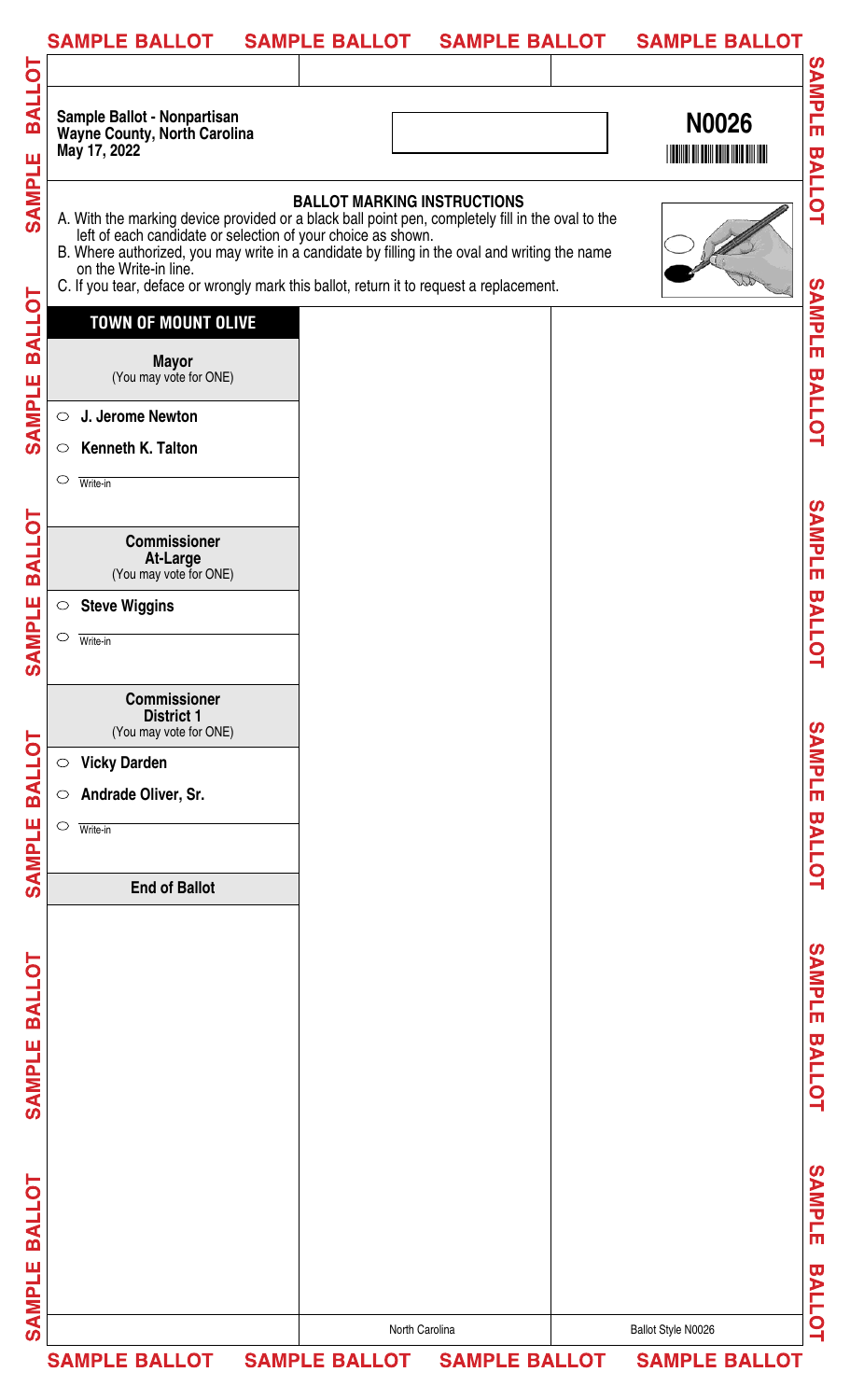|                             | <b>SAMPLE BALLOT</b>                                                                                                                                                                                                                                                                                                                                                                   | <b>SAMPLE BALLOT</b>               | <b>SAMPLE BALLOT</b> | <b>SAMPLE BALLOT</b> |                                          |
|-----------------------------|----------------------------------------------------------------------------------------------------------------------------------------------------------------------------------------------------------------------------------------------------------------------------------------------------------------------------------------------------------------------------------------|------------------------------------|----------------------|----------------------|------------------------------------------|
|                             |                                                                                                                                                                                                                                                                                                                                                                                        |                                    |                      |                      |                                          |
| <b>TOJIRE</b>               | Sample Ballot - Nonpartisan<br><b>Wayne County, North Carolina</b><br>May 17, 2022                                                                                                                                                                                                                                                                                                     |                                    |                      | <b>N0027</b>         | <b>SAMPLE</b>                            |
| SAMPLE                      | A. With the marking device provided or a black ball point pen, completely fill in the oval to the<br>left of each candidate or selection of your choice as shown.<br>B. Where authorized, you may write in a candidate by filling in the oval and writing the name<br>on the Write-in line.<br>C. If you tear, deface or wrongly mark this ballot, return it to request a replacement. | <b>BALLOT MARKING INSTRUCTIONS</b> |                      |                      | <b>BALLOT</b>                            |
| <b>BALLOT</b>               | <b>TOWN OF MOUNT OLIVE</b><br><b>Mayor</b><br>(You may vote for ONE)                                                                                                                                                                                                                                                                                                                   |                                    |                      |                      | SAMPLE                                   |
| SAMPLE                      | J. Jerome Newton<br>$\circ$<br>Kenneth K. Talton<br>$\circ$                                                                                                                                                                                                                                                                                                                            |                                    |                      |                      | <b>BALLOT</b>                            |
|                             | $\circ$<br>Write-in<br><b>Commissioner</b>                                                                                                                                                                                                                                                                                                                                             |                                    |                      |                      | SAMPLE                                   |
| <b>BALLOT</b>               | At-Large<br>(You may vote for ONE)<br><b>Steve Wiggins</b><br>$\bigcirc$                                                                                                                                                                                                                                                                                                               |                                    |                      |                      |                                          |
| <b>MPLE</b><br>$\mathbf{S}$ | $\circ$<br>Write-in                                                                                                                                                                                                                                                                                                                                                                    |                                    |                      |                      | <b>BALLC</b><br>Ч                        |
|                             | <b>Commissioner</b><br><b>District 2</b><br>(You may vote for ONE)<br><b>Harlie Carmichael</b>                                                                                                                                                                                                                                                                                         |                                    |                      |                      | <b>SAMPLE</b>                            |
| <b>BALLOT</b>               | $\circlearrowright$<br><b>Delreese Simmons</b><br>$\circ$<br>$\circ$<br>Write-in                                                                                                                                                                                                                                                                                                       |                                    |                      |                      |                                          |
| <b>SAMPLE</b>               | <b>End of Ballot</b>                                                                                                                                                                                                                                                                                                                                                                   |                                    |                      |                      | <b>BALLOT</b>                            |
| <b>BALLOT</b>               |                                                                                                                                                                                                                                                                                                                                                                                        |                                    |                      |                      | <b>SAMPLE</b>                            |
| SAMPLE                      |                                                                                                                                                                                                                                                                                                                                                                                        |                                    |                      |                      | <b>BALLOT</b>                            |
| <b>BALLOT</b><br>Ш          |                                                                                                                                                                                                                                                                                                                                                                                        |                                    |                      |                      | <b>SAMPLE</b><br>$\overline{\mathbf{u}}$ |
| <b>SAMPL</b>                |                                                                                                                                                                                                                                                                                                                                                                                        |                                    |                      |                      | <b>ALLOT</b>                             |
|                             |                                                                                                                                                                                                                                                                                                                                                                                        | North Carolina                     |                      | Ballot Style N0027   |                                          |
|                             | <b>SAMPLE BALLOT</b>                                                                                                                                                                                                                                                                                                                                                                   | <b>SAMPLE BALLOT</b>               | <b>SAMPLE BALLOT</b> | <b>SAMPLE BALLOT</b> |                                          |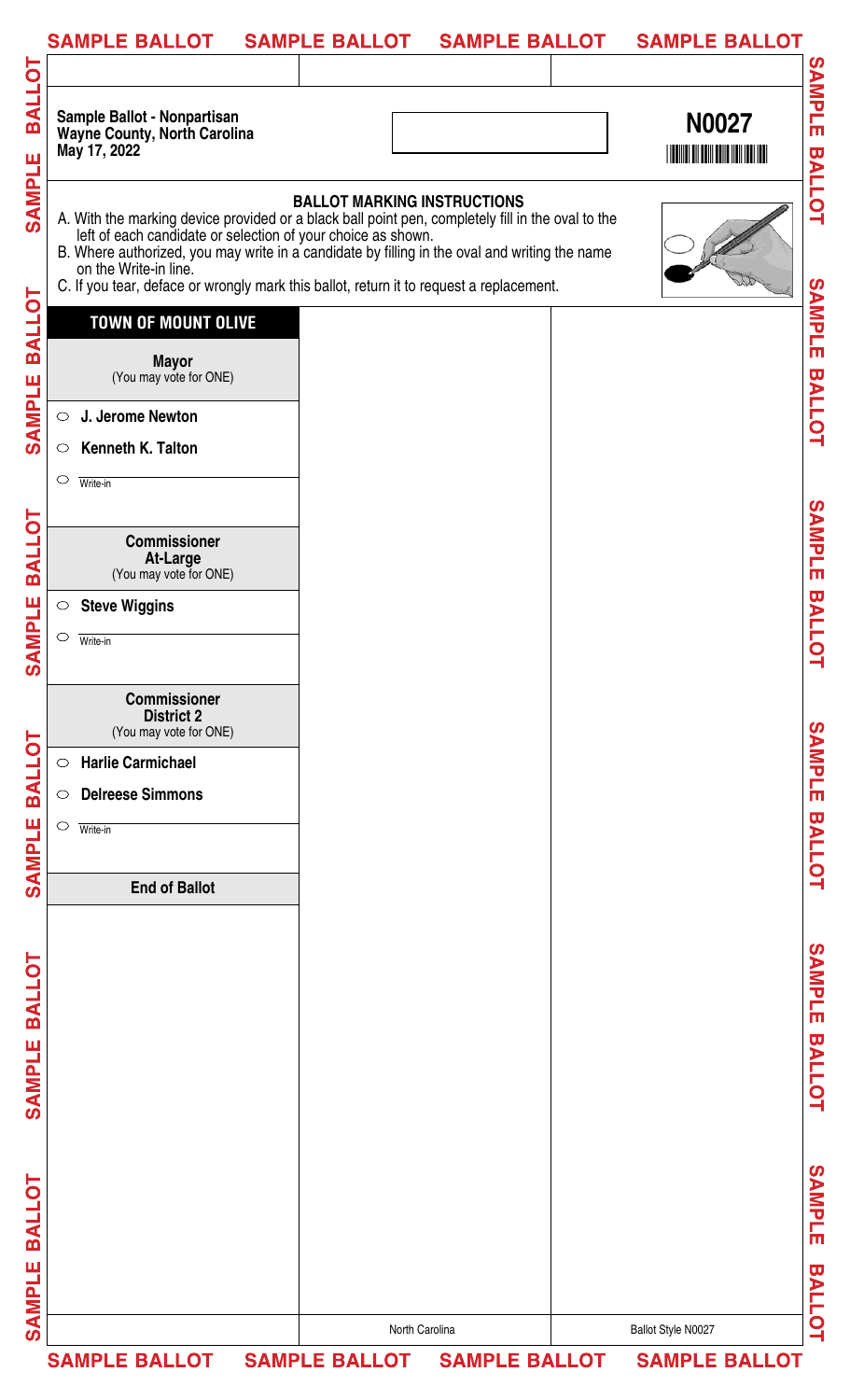|                                | <b>SAMPLE BALLOT</b>                                                                                                                                                                                                                                                                                                                                                                   | <b>SAMPLE BALLOT</b>               | <b>SAMPLE BALLOT</b> | <b>SAMPLE BALLOT</b> |                                          |
|--------------------------------|----------------------------------------------------------------------------------------------------------------------------------------------------------------------------------------------------------------------------------------------------------------------------------------------------------------------------------------------------------------------------------------|------------------------------------|----------------------|----------------------|------------------------------------------|
|                                |                                                                                                                                                                                                                                                                                                                                                                                        |                                    |                      |                      |                                          |
| <b>TOJIAR</b>                  | Sample Ballot - Nonpartisan<br><b>Wayne County, North Carolina</b><br>May 17, 2022                                                                                                                                                                                                                                                                                                     |                                    |                      | <b>N0028</b>         | <b>SAMPLE</b>                            |
| <b>SAMPLE</b>                  | A. With the marking device provided or a black ball point pen, completely fill in the oval to the<br>left of each candidate or selection of your choice as shown.<br>B. Where authorized, you may write in a candidate by filling in the oval and writing the name<br>on the Write-in line.<br>C. If you tear, deface or wrongly mark this ballot, return it to request a replacement. | <b>BALLOT MARKING INSTRUCTIONS</b> |                      |                      | <b>BALLOT</b>                            |
| <b>BALLOT</b><br><b>SAMPLE</b> | <b>TOWN OF MOUNT OLIVE</b><br><b>Mayor</b><br>(You may vote for ONE)<br>J. Jerome Newton<br>$\circ$                                                                                                                                                                                                                                                                                    |                                    |                      |                      | SAMPLE<br><b>BALLOT</b>                  |
|                                | <b>Kenneth K. Talton</b><br>$\circ$<br>$\circ$<br>Write-in                                                                                                                                                                                                                                                                                                                             |                                    |                      |                      |                                          |
| <b>BALLOT</b>                  | <b>Commissioner</b><br>At-Large<br>(You may vote for ONE)                                                                                                                                                                                                                                                                                                                              |                                    |                      |                      | SAMPLE                                   |
| MPLE<br>$\mathbf{\mathcal{S}}$ | <b>Steve Wiggins</b><br>$\bigcirc$<br>$\circ$<br>Write-in                                                                                                                                                                                                                                                                                                                              |                                    |                      |                      | <b>BALLC</b><br>Ч                        |
|                                | <b>Commissioner</b><br><b>District 3</b><br>(You may vote for ONE)                                                                                                                                                                                                                                                                                                                     |                                    |                      |                      |                                          |
| <b>BALLOT</b>                  | Barbara R. Kornegay<br>$\bigcirc$<br>$\circ$<br>Write-in                                                                                                                                                                                                                                                                                                                               |                                    |                      |                      | SAMPLE                                   |
| <b>SAMPLE</b>                  | <b>End of Ballot</b>                                                                                                                                                                                                                                                                                                                                                                   |                                    |                      |                      | <b>BALLOT</b>                            |
| <b>BALLOT</b><br><b>SAMPLE</b> |                                                                                                                                                                                                                                                                                                                                                                                        |                                    |                      |                      | <b>SAMPLE</b><br><b>BALLOT</b>           |
| <b>BALLOT</b><br>Ш             |                                                                                                                                                                                                                                                                                                                                                                                        |                                    |                      |                      | <b>SAMPLE</b><br>$\overline{\mathbf{u}}$ |
| <b>SAMPL</b>                   |                                                                                                                                                                                                                                                                                                                                                                                        | North Carolina                     |                      | Ballot Style N0028   | <b>ALLOT</b>                             |
|                                | SAMPLE BALLOT SAMPLE BALLOT SAMPLE BALLOT SAMPLE BALLOT                                                                                                                                                                                                                                                                                                                                |                                    |                      |                      |                                          |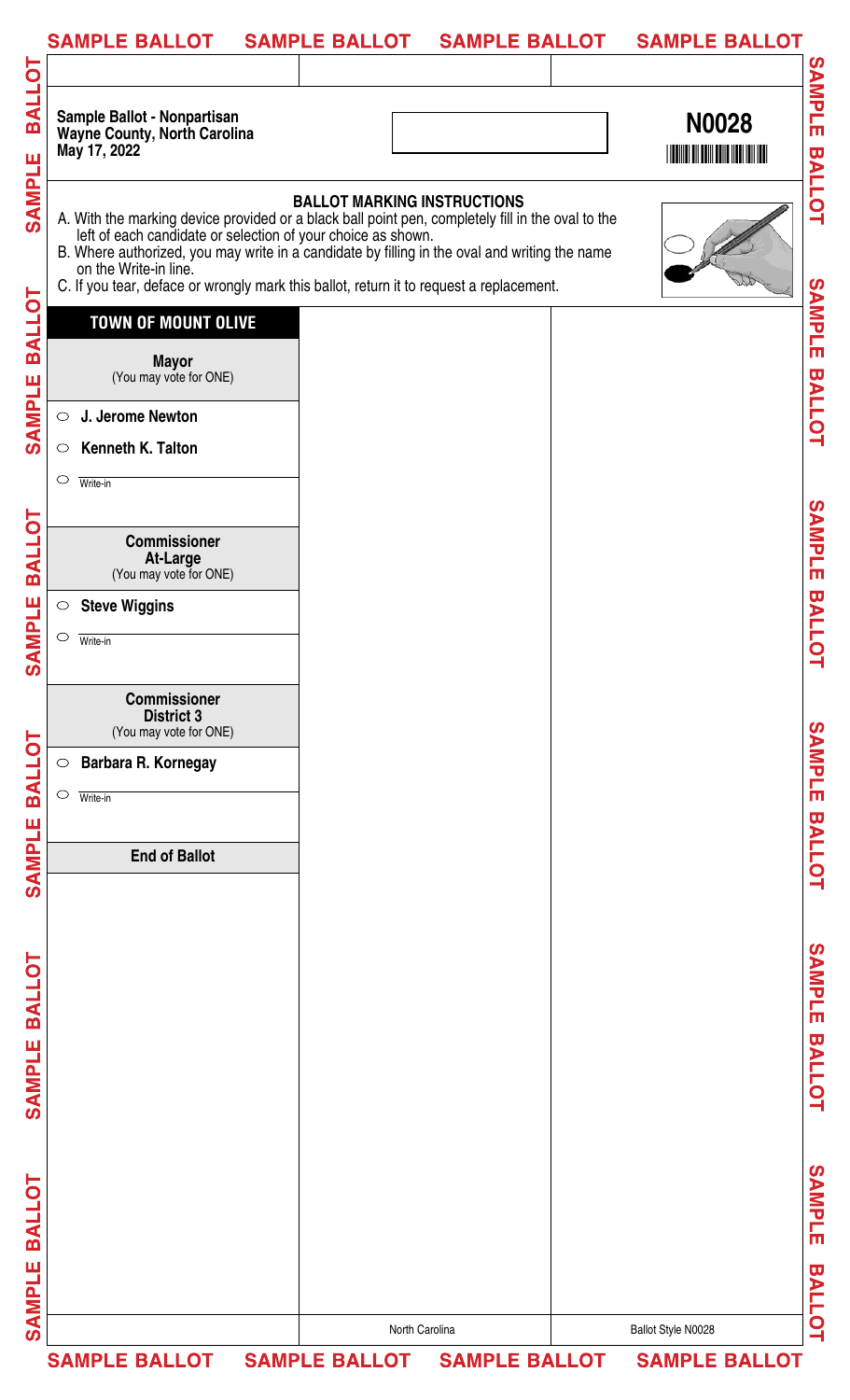|                                | <b>SAMPLE BALLOT</b>                                                                                                                                                                                                                                                                                                                                                                   | <b>SAMPLE BALLOT</b>               | <b>SAMPLE BALLOT</b> |                    | <b>SAMPLE BALLOT</b> |                                   |
|--------------------------------|----------------------------------------------------------------------------------------------------------------------------------------------------------------------------------------------------------------------------------------------------------------------------------------------------------------------------------------------------------------------------------------|------------------------------------|----------------------|--------------------|----------------------|-----------------------------------|
| <b>TOJIRE</b>                  | Sample Ballot - Nonpartisan<br><b>Wayne County, North Carolina</b><br>May 17, 2022                                                                                                                                                                                                                                                                                                     |                                    |                      |                    | N0029                | SAMPLE                            |
| SAMPLE                         | A. With the marking device provided or a black ball point pen, completely fill in the oval to the<br>left of each candidate or selection of your choice as shown.<br>B. Where authorized, you may write in a candidate by filling in the oval and writing the name<br>on the Write-in line.<br>C. If you tear, deface or wrongly mark this ballot, return it to request a replacement. | <b>BALLOT MARKING INSTRUCTIONS</b> |                      |                    |                      | <b>BALLOT</b>                     |
| <b>BALLOT</b><br><b>SAMPLE</b> | <b>NONPARTISAN OFFICES</b><br><b>Board of Education</b><br><b>District 4</b><br>(You may vote for ONE)<br>Willie R. (Bill) Joyner II<br>$\circ$                                                                                                                                                                                                                                        |                                    |                      |                    |                      | SAMPLE<br><b>BALLOT</b>           |
|                                | <b>Doug Wiggins</b><br>$\circ$<br>R. J. Allen<br>$\circ$                                                                                                                                                                                                                                                                                                                               |                                    |                      |                    |                      |                                   |
| <b>BALLOT</b><br>MPLE          | <b>TOWN OF MOUNT OLIVE</b><br><b>Mayor</b><br>(You may vote for ONE)                                                                                                                                                                                                                                                                                                                   |                                    |                      |                    |                      | SAMPLE<br><b>BALLOT</b>           |
| $\mathbf{S}$                   | J. Jerome Newton<br>$\bigcirc$<br>Kenneth K. Talton<br>$\circ$<br>$\circ$<br>Write-in                                                                                                                                                                                                                                                                                                  |                                    |                      |                    |                      |                                   |
| <b>TOJIRE</b>                  | <b>Commissioner</b><br>At-Large<br>(You may vote for ONE)                                                                                                                                                                                                                                                                                                                              |                                    |                      |                    |                      | SAMPLE                            |
| SAMPLE                         | <b>Steve Wiggins</b><br>$\bigcirc$<br>$\circ$<br>Write-in                                                                                                                                                                                                                                                                                                                              |                                    |                      |                    |                      | <b>BALLOT</b>                     |
|                                | <b>Commissioner</b><br><b>District 3</b><br>(You may vote for ONE)<br>Barbara R. Kornegay<br>$\circ$                                                                                                                                                                                                                                                                                   |                                    |                      |                    |                      | SAMPLE                            |
| <b>BALLOT</b>                  | $\circ$<br>Write-in                                                                                                                                                                                                                                                                                                                                                                    |                                    |                      |                    |                      | <b>BALLOT</b>                     |
| SAMPLE                         | <b>End of Ballot</b>                                                                                                                                                                                                                                                                                                                                                                   |                                    |                      |                    |                      |                                   |
| <b>BALLOT</b><br>ш             |                                                                                                                                                                                                                                                                                                                                                                                        |                                    |                      |                    |                      | SAMPLE<br>$\overline{\mathbf{u}}$ |
| <b>SAMPL</b>                   |                                                                                                                                                                                                                                                                                                                                                                                        | North Carolina                     |                      | Ballot Style N0029 |                      | <b>ALLOT</b>                      |
|                                | <b>SAMPLE BALLOT</b>                                                                                                                                                                                                                                                                                                                                                                   | SAMPLE BALLOT SAMPLE BALLOT        |                      |                    | <b>SAMPLE BALLOT</b> |                                   |